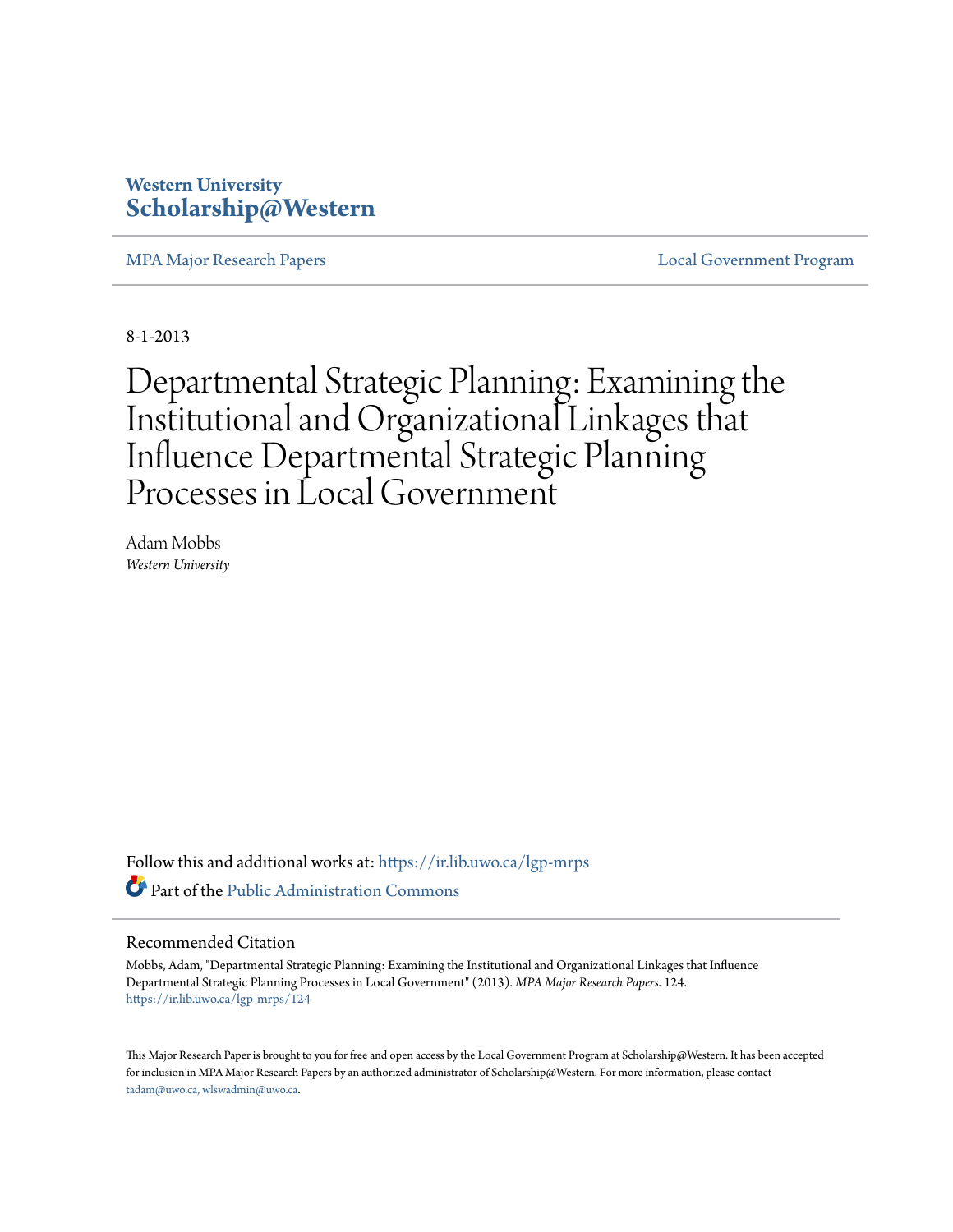Departmental Strategic Planning:

Examining the Institutional and Organizational Linkages that Influence Departmental

Strategic Planning Processes in Local Government

MPA Research Report

Submitted to

The Local Government Program Department of Political Science The University of Western Ontario

Adam Mobbs

August 2013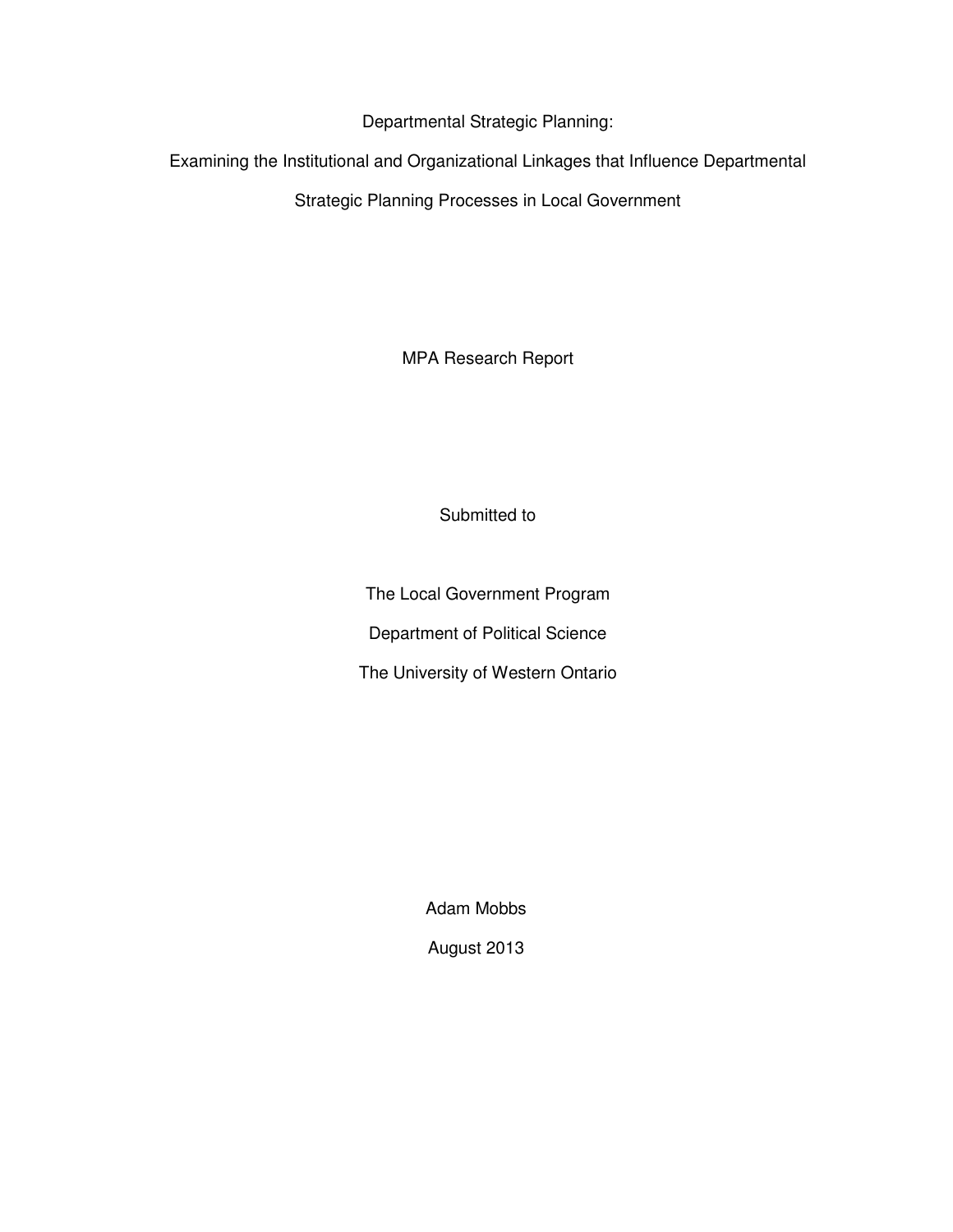Page 2 of 58

#### **Abstract**

This paper seeks to provide enhanced knowledge on organizational and institutional factors that contribute to strategic planning efforts within the specific context of municipal government departments. The research processes used a mixed-methods approach consisting of a quantitative and qualitative analysis. The qualitative data was collected through personal interviews with department heads from two municipalities that demonstrated enhanced strategic management processes. The quantitative data was collected through a questionnaire that measured the perceptions of department heads employed by mid-sized Ontario municipalities. A dataset was generated through the results of a survey that was codified into a Strategic Management Processes Index. The same survey was used to measure organizational and institutional variables against the Strategic Management Processes Index. Department Heads from 46 municipal departments agreed to participate in the questionnaire. The Strategic Management Processes Index was used as the dependent variable, which is explored through univariate, bivariate and multivariate analyses which consists of 13 independent variables. The study finds that 'policy diffusion', 'agency leadership', 'fiscal capacity', 'experience of department head', 'technical expertise' and the 'external orientation' explain a proportion of the variance in the strategic management processes in the context of municipal departmental strategic planning.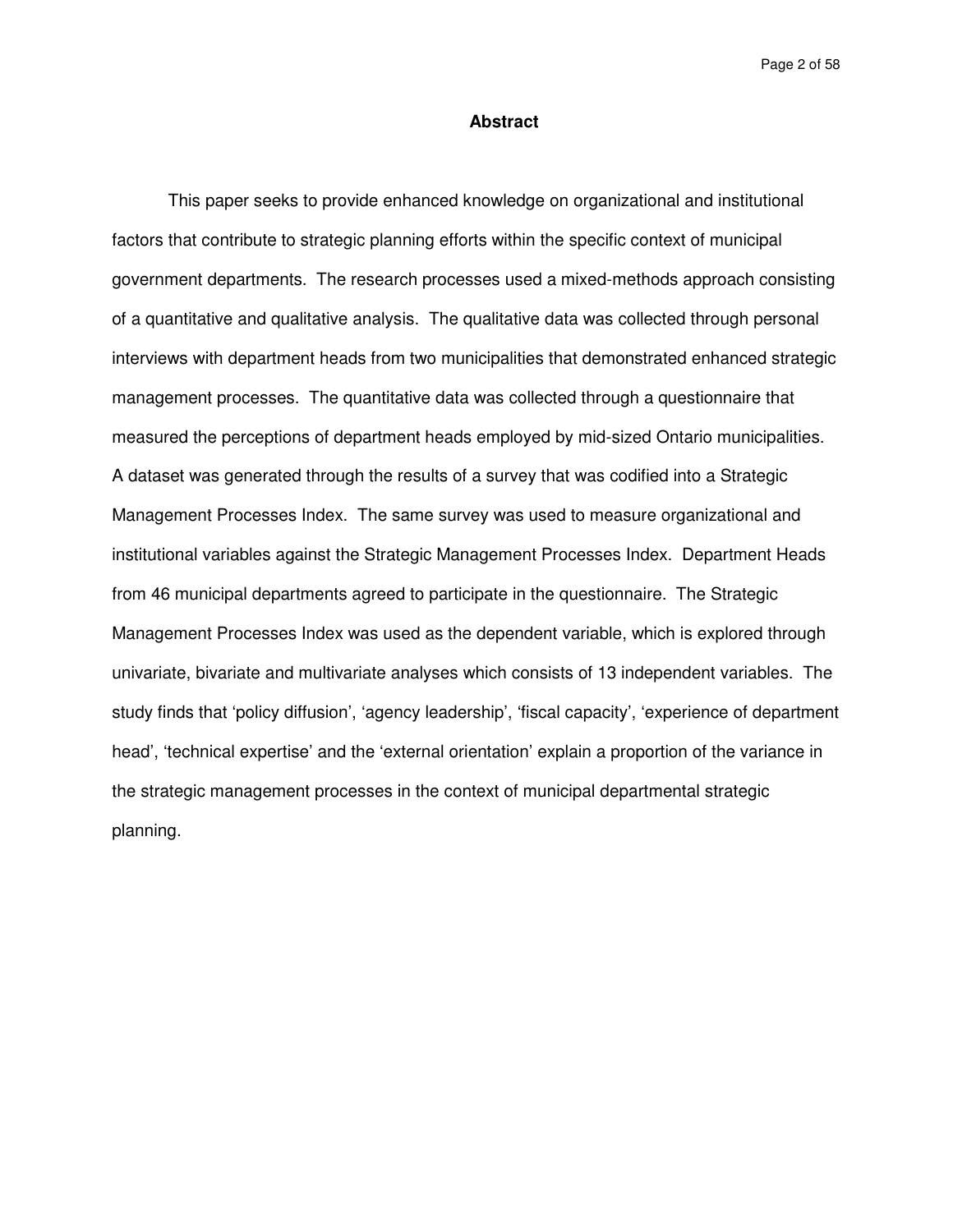# **Acknowledgements**

My supervisor Dr. Ursula Stelman,provided tremendous help and guidance throughout the research process. My wife has been supportive, encouraging and thoughtful throughout this whole process. My colleague Julien Patel has been outstanding throughout this process.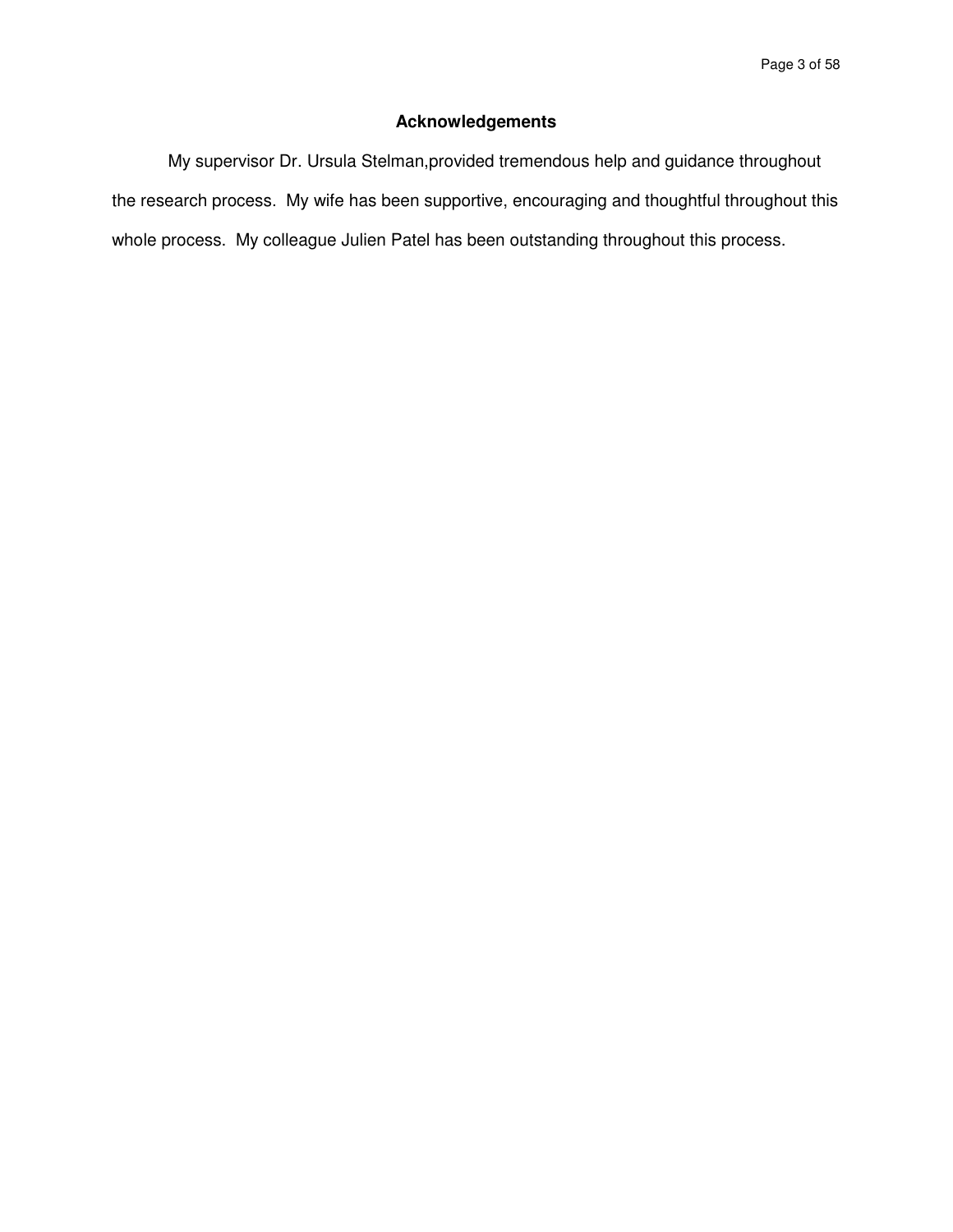# **Table of Contents**

| List of Tables<br>Index of Figures         |                                                                                                                                                                                                                                                                                                              | 5<br>6                                 |
|--------------------------------------------|--------------------------------------------------------------------------------------------------------------------------------------------------------------------------------------------------------------------------------------------------------------------------------------------------------------|----------------------------------------|
| Chapter 1: Introduction                    |                                                                                                                                                                                                                                                                                                              | 7                                      |
| 2.1                                        | Chapter 2: Literature Review<br>Strategic Planning, Strategic Management and Strategic<br><b>Management Processes</b>                                                                                                                                                                                        | 9<br>9                                 |
| $2.2\,$<br>2.3<br>2.4<br>2.5<br>2.6<br>2.7 | Connections in Strategic Planning and Management Literature<br>Institutional Linkage to Strategic Management<br>Organizational Linkage to Strategic Management<br>Department Specific Linkage to Strategic Management<br><b>Strategic Management Linkages to Performance Outcomes</b><br><b>Missing Gaps</b> | 10<br>11<br>12<br>13<br>15<br>16       |
| Chapter 3: Hypothesis                      |                                                                                                                                                                                                                                                                                                              | 19                                     |
| Chapter 4: Methodology<br>4.1<br>4.2       | Introduction to Methodology<br>Quantitative Investigation                                                                                                                                                                                                                                                    | 21<br>21<br>21                         |
|                                            | (A) Dependent Variable: Strategic Management Processes<br>(B) Independent Variables: Organizational and Institutional Factors                                                                                                                                                                                | 22                                     |
| Chapter 5: Analysis<br>5.1                 | Analysis Introduction<br>5.2 Quantitative Investigation<br>(A) Univariate Analysis<br>(B) Bivariate Analysis: Dependent and Independent Variables<br>(C) Multivariate Analysis: Dependent and Independent Variables                                                                                          | 23<br>27<br>27<br>27<br>27<br>36<br>37 |
| 5.3                                        | Qualitative Investigation<br>(A) City of Markham Planning Department                                                                                                                                                                                                                                         | 38<br>39                               |
| 5.4                                        | (B) City of Vaughan Recreation and Culture Department<br><b>Analysis Conclusion</b>                                                                                                                                                                                                                          | 41<br>42                               |
|                                            | Chapter 6: Discussion and Interpretations                                                                                                                                                                                                                                                                    | 44                                     |
| References<br>Appendices                   | Chapter 7: Conclusion and Next Steps                                                                                                                                                                                                                                                                         | 47<br>50<br>51                         |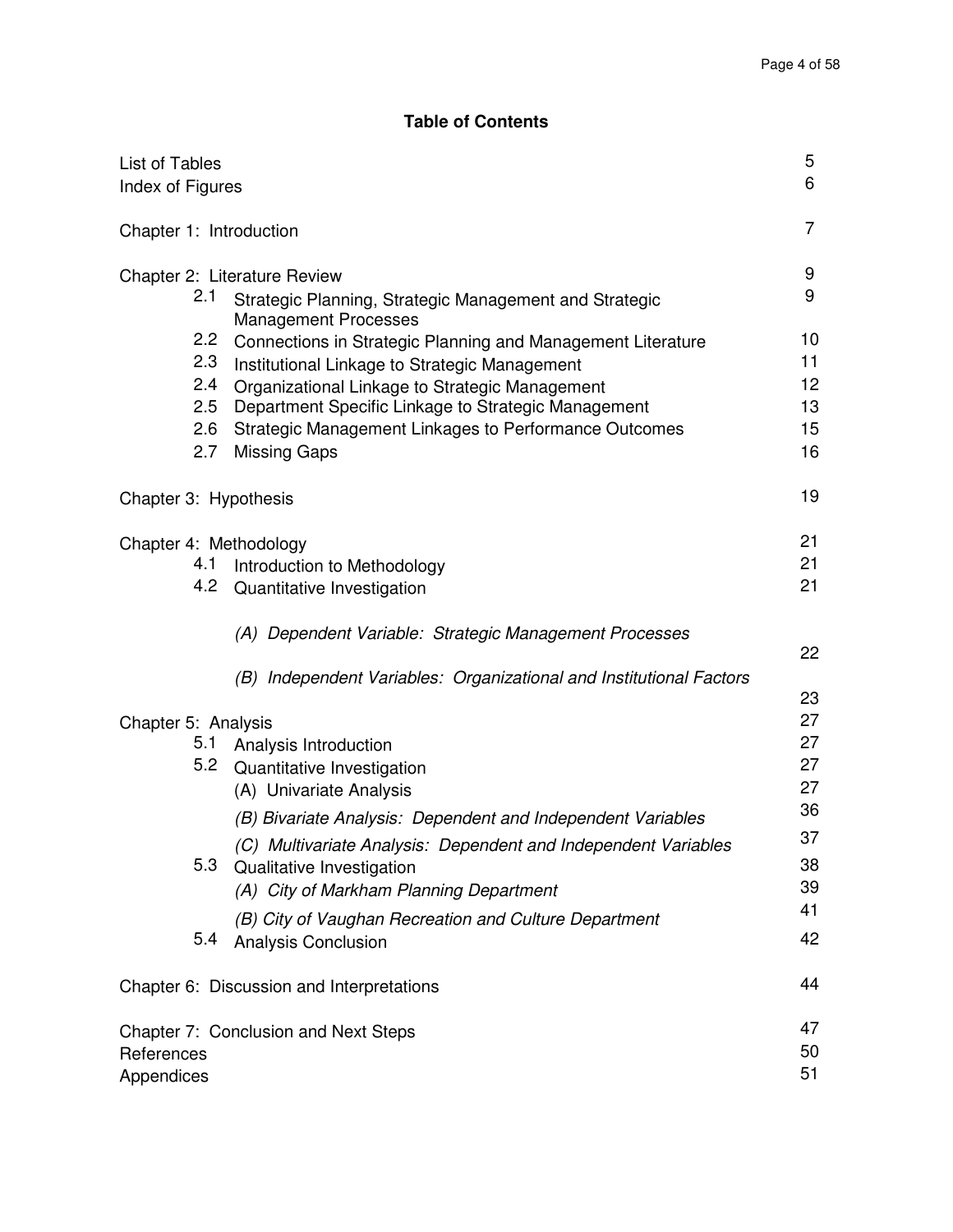# **Index of Tables**

| Table 2.1         | Edwards (2011) Summary of Strategic Management Processes<br>Correlated with Organization Productivity               | 16 |
|-------------------|---------------------------------------------------------------------------------------------------------------------|----|
| Table 5.1         | Descriptive Statistics - Strategic Management Capacity                                                              | 27 |
| Table 5.2         | Descriptive Statistics for Strategic Management Processes Index                                                     |    |
|                   |                                                                                                                     | 28 |
| Table 5.3         | <b>Descriptive Statistics</b>                                                                                       | 29 |
| Table 5.4         | Strategic Management Processes Index                                                                                | 30 |
| Table 5.5         | Policy Diffusion - Other Departments are Engaged in Departmental                                                    |    |
|                   | <b>Strategic Planning</b>                                                                                           | 30 |
| Table 5.6         | Proximity to the Private Sector                                                                                     | 31 |
| Table 5.7         | Agency Leadership                                                                                                   | 31 |
| Table 5.8         | <b>Fiscal Capacity</b>                                                                                              | 32 |
| Table 5.9         | <b>Institutional Mandate</b>                                                                                        | 32 |
| <b>Table 5.10</b> | <b>Executive Mandate</b>                                                                                            | 33 |
| <b>Table 5.11</b> | <b>Experience of Department Head</b>                                                                                | 33 |
| <b>Table 5.12</b> | Senior Management Commitment                                                                                        | 34 |
| <b>Table 5.13</b> | <b>Technical Expertise</b>                                                                                          | 34 |
| Table 5.14        | <b>External Orientation</b>                                                                                         | 34 |
| <b>Table 5.15</b> | Decentralization                                                                                                    | 35 |
| <b>Table 5.16</b> | Organizational Strategic Plan                                                                                       | 35 |
| Table 5.17        | <b>Bivariate Analysis</b>                                                                                           | 36 |
| Table 5.18        | Coefficients                                                                                                        | 38 |
| <b>Table 5.19</b> | Summary of Enhanced Strategic Management Processes for<br>City of Markham Planning Department                       | 40 |
| <b>Table 5.20</b> | Summary of Enhanced Strategic Management Processes for<br>City of City of Vaughan Recreation and Culture Department |    |
|                   |                                                                                                                     | 41 |
| Table 5.21        | Summary of Significant Variables in the Quantitative and Qualitative<br>Investigation                               | 43 |
| Table 7.1         | Hypotheses Testing – Independent Variables on Strategic Management                                                  |    |
|                   | Processes Index                                                                                                     | 47 |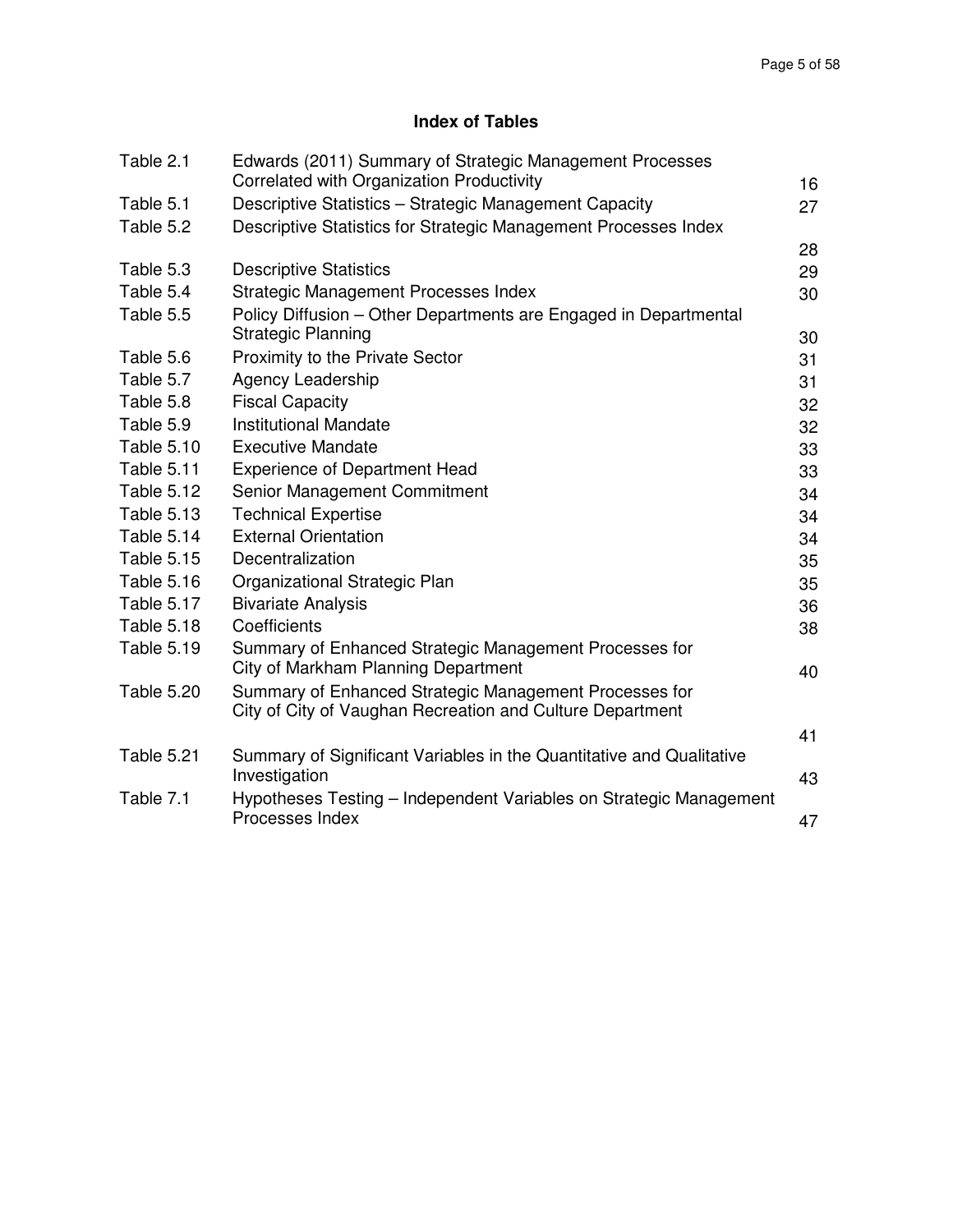# **Index of Figures**

| Figure 2.2 | Strategic Planning and Management Conceptual Framework                     | 11 |
|------------|----------------------------------------------------------------------------|----|
| Figure 2.2 | Empirical Evidence Linking Internal Factors to Strategic Management at the |    |
|            | Organizational Level                                                       | 17 |
| Figure 2.3 | Empirical Evidence Linking Internal Factors to Strategic Management at the |    |
|            | Departmental Level                                                         | 17 |
|            |                                                                            |    |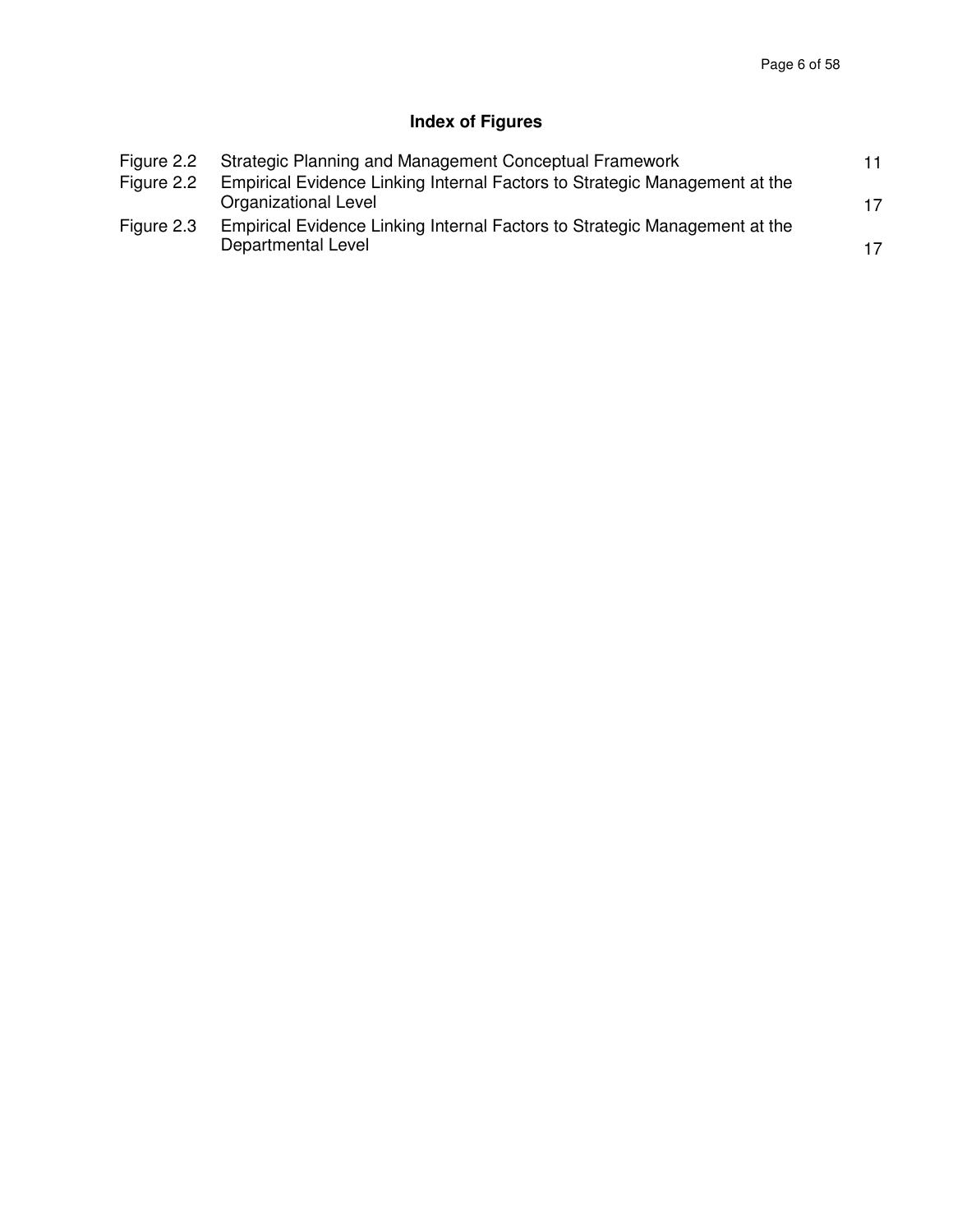Page 7 of 58

### **Chapter 1: Introduction**

Strategy, strategic planning, strategic management and long term planning have all become "buzz" words within local government. These terms are vague, used interchangeably and are not clearly defined, yet are often used by practitioners. Municipalities have devoted considerable time, fiscal and human resources to develop and implement strategic plans across their organizations. While this trend may be considerably strong, municipalities often do not understand the factors that influence strategic planning and the outcomes of such management processes. Strategic planning and strategic management literature within public sector literature evolved significantly over the past twenty years (Poister, Pitts, and Edwards 2010). Poister, Pitts and Edwards (2010) conducted a review and synthesis of 34 research journals in the area of strategic planning and strategic management in the context of public administration. The authors found significant empirical evidence linking the impacts of internal institutional and organizational factors on strategic planning and strategic management. However, the research examining such linkages is typically conducted at the organization level, rarely looking beyond top levels of the organization and rarely considering front-line strategic management processes. This causes a significant problem in the context of Ontario municipalities that are often fragmented and decentralized into departments aligned with extremely unique and diverse municipal services. One can often find an entirely different institutional and organizational context when evaluating each department. It is unclear if strategic management research on institutional and organizational determinants is significant throughout different levels of the management hierarchy or within a specific context.

This research paper explores empirical findings that link institutional and organizational factors to strategic management at the organizational level as a basis to do a similar exploration at the departmental level. The central question for this paper is what institutional and organizational factors contribute to the presence of departmental strategic management processes within local government?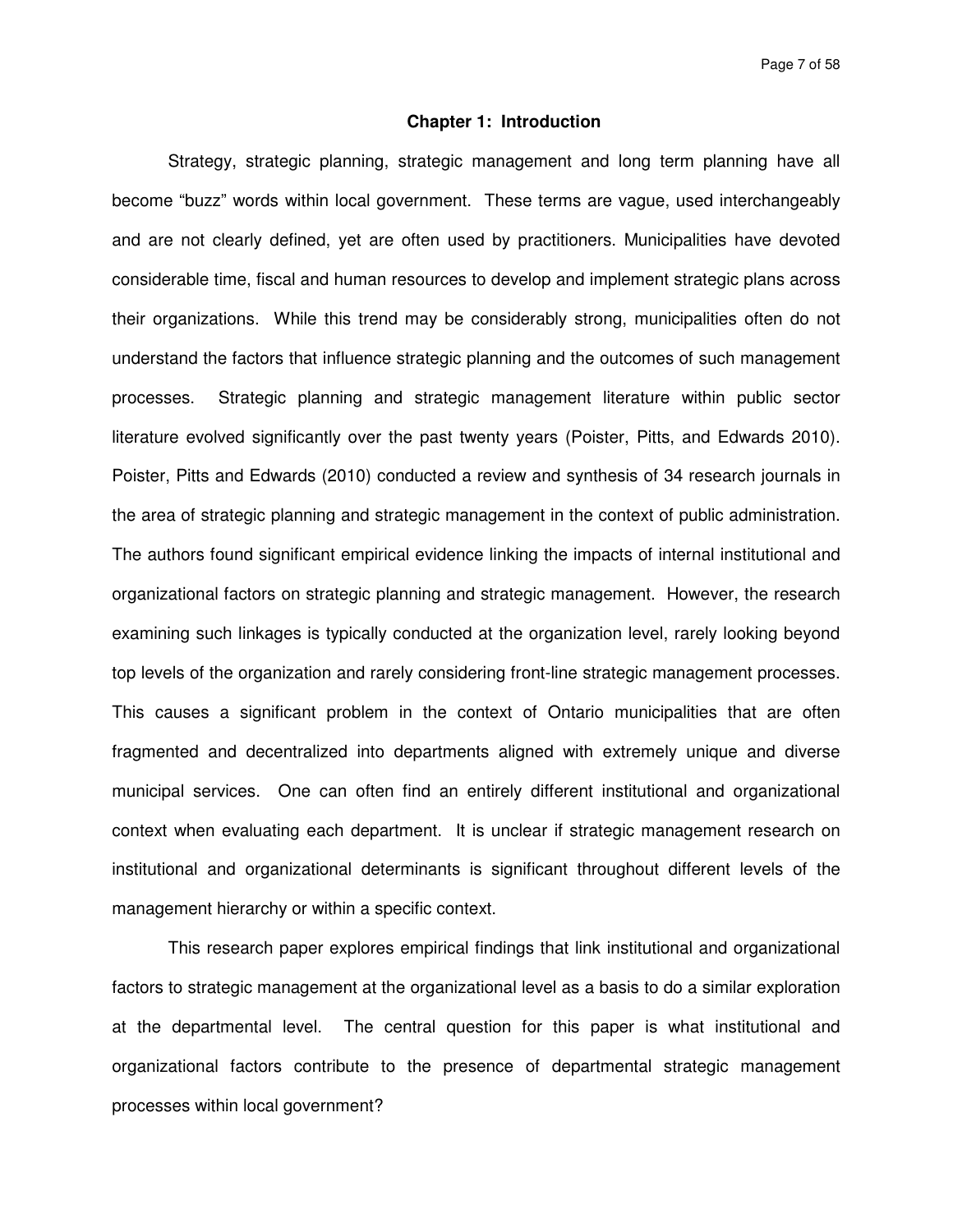Page 8 of 58

The structure for this paper is as follows; first, Chapter 2 will present a focused Literature Review on the link between organizational and institutional factors and their influence on strategic management processes. This Chapter will use the strategic planning and management framework developed by Poister, Pitts, and Edwards (2010) in their review and synthesis of strategic management literature. The Chapter will also include a review of strategic management literature relevant to departmental level planning and management. Chapter 3 will present the authors' Hypotheses followed by Chapter 4, Methodology. The Analysis in Chapter 5 will present the findings of the research followed by Chapter 6, Discussion. The paper will conclude with Chapter 7, Conclusion and Next Steps.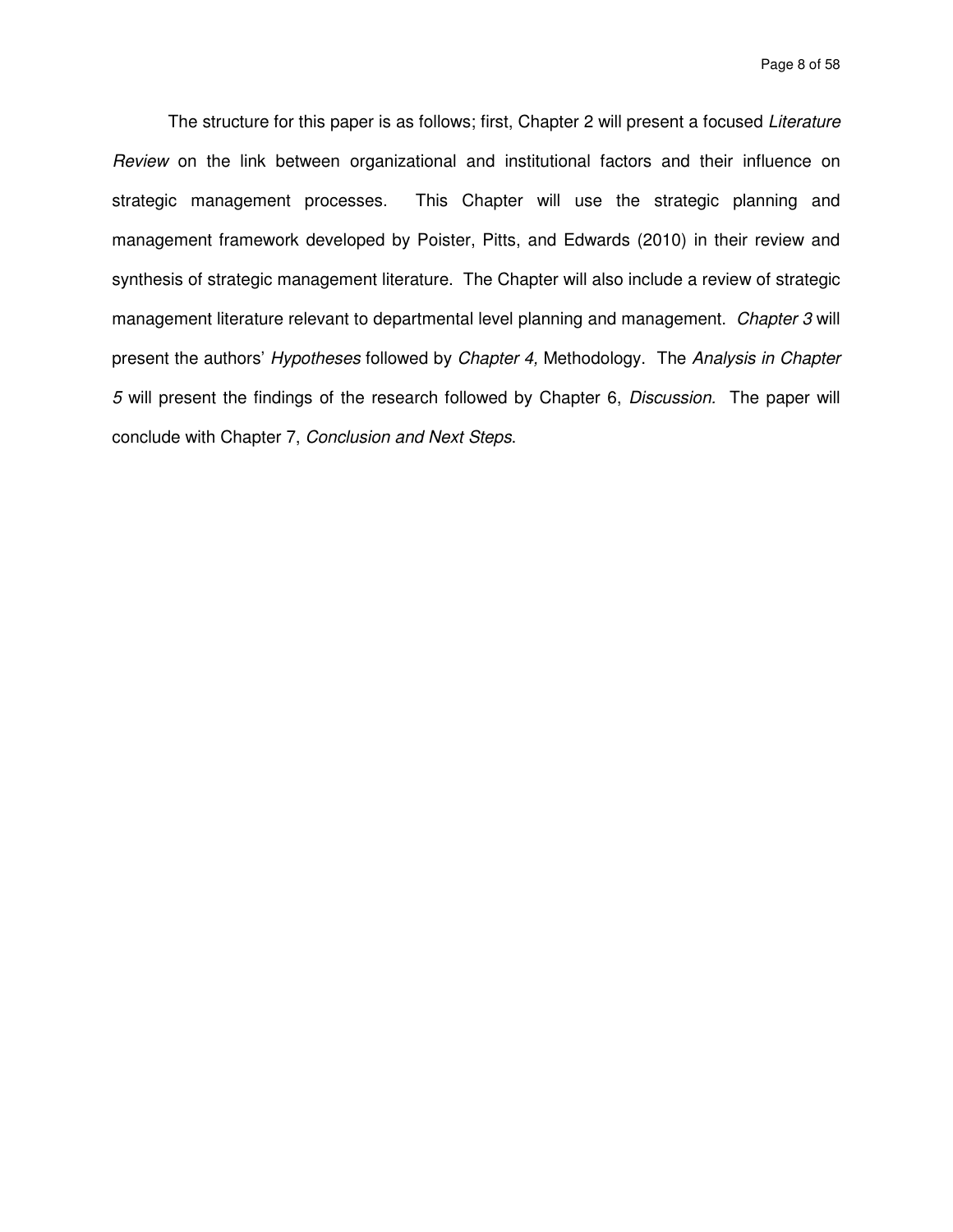### **Chapter 2: Literature Review**

#### 2.1 Strategic Planning, Strategic Management and Strategic Management Processes

The terms strategic planning and strategic management, often used interchangeably, can be confusing for practitioners. What exactly is strategic planning, strategic management and a strategic management process? Bryson's (2004) widely used model of strategic planning defines the planning process as:

A disciplined effort to produce fundamental decisions and actions that shape and guide what an organization (or other entity) is, what it does, and why it does it. These decisions typically concern the organization's mandates, mission, product or service level and mix, cost, financing, management or organizational design.(pg 6)

Strategic management is a broader term used to describe the formulation, development and implementation of strategy all with the purpose of achieving the goal of an organization (Bryson 2004). Hannagan (2002) articulates strategic management as "the decisions and actions used to formulate and implement strategies that will provide a completely superior fit between the organization and its environment, to enable it to achieve organizational objectives." The two terms can be differentiated by effectively examining their relationship and how they co-exist. Strategic planning is a long term (often formal) process of incorporating strategic management tools and thinking into business processes. Where strategic management may include strategic planning, strategic planning cannot effectively exist without strategic management (Hannagan 2002). Kabir (2007) is quick to point out that practitioners likely do not differentiate between these two terms; it is more a question of semantics. It is necessary to have some general distinction between strategic planning and strategic management. A strategic management process is simply one specific and tangible technique that can be used in the broader scope of strategic management. For example, a strategic management process may be the act of instituting performance indicators to measure a particular area of success within a municipal department.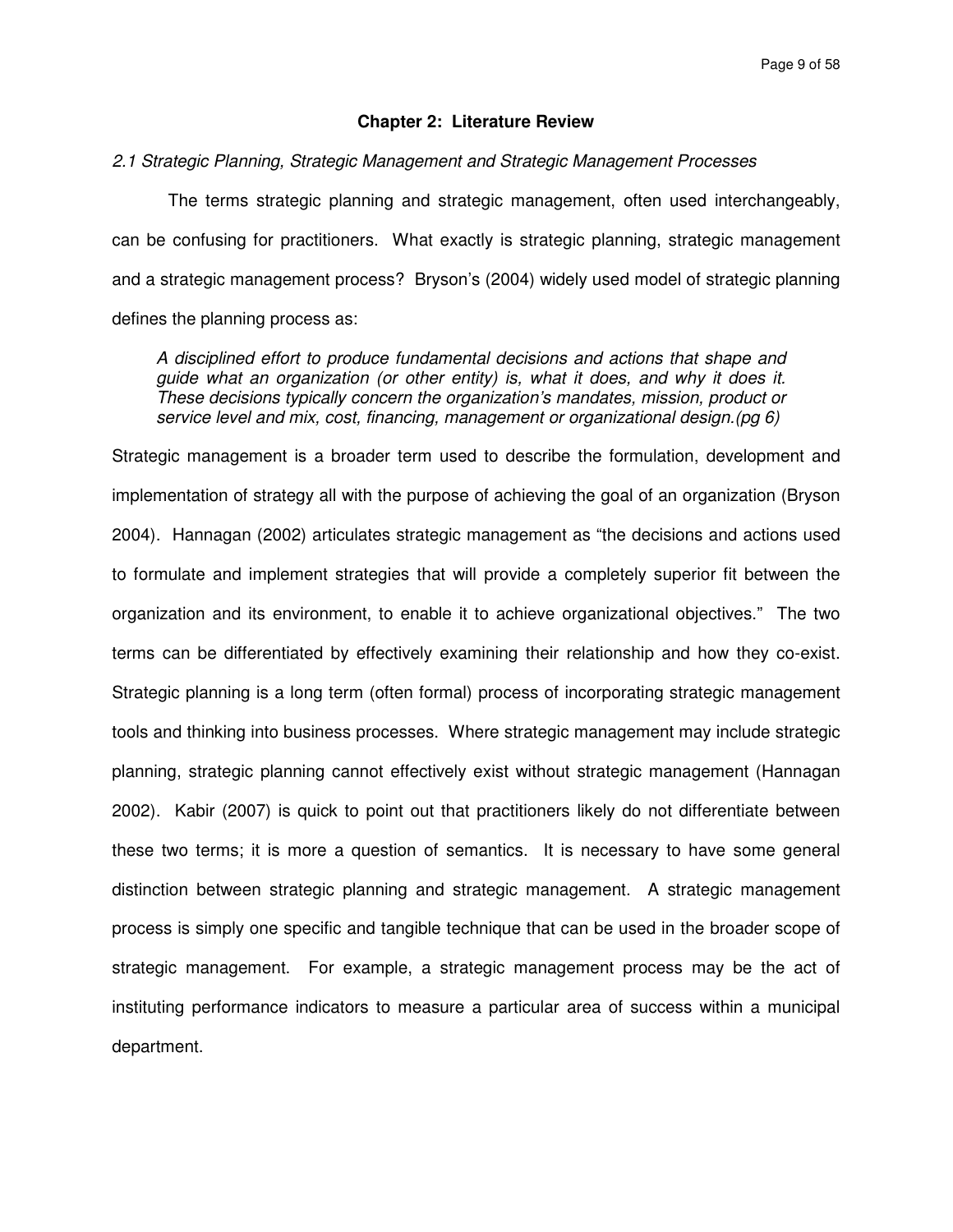## 2.2 Connections in Strategic Planning and Management Literature

The general framework of this paper is based on a model developed by Poister, Pitts, and Edwards (2010) in their review and synthesis of strategic management literature over the past twenty years. The authors divide the literature on strategic management into three categories; determinants, strategic management and outcomes (see figure 1.1). The literature examines the external and internal institutional/organizational that influence strategic management under the determinants category. The literature examines the variation of planning processes including plan formulation, the content of strategic plans, the implementation of strategic plans and strategy under the strategic management category. Poister, Pitts, and Edwards (2010) not only provide a descriptive analysis of each category, they synthesize the linkages between these categories instead of providing a descriptive analysis of each category within their framework. However, little empirical evidence exists to link internal and external determinants with strategic planning and management according to their review. Little empirical evidence exists to link strategic management to the desired outcomes of increased organizational capacity and improvement. The figure that follows is a pictorial diagram developed by Poister, Pitts, and Edwards (2010) explaining the previously described categories and their various linkages: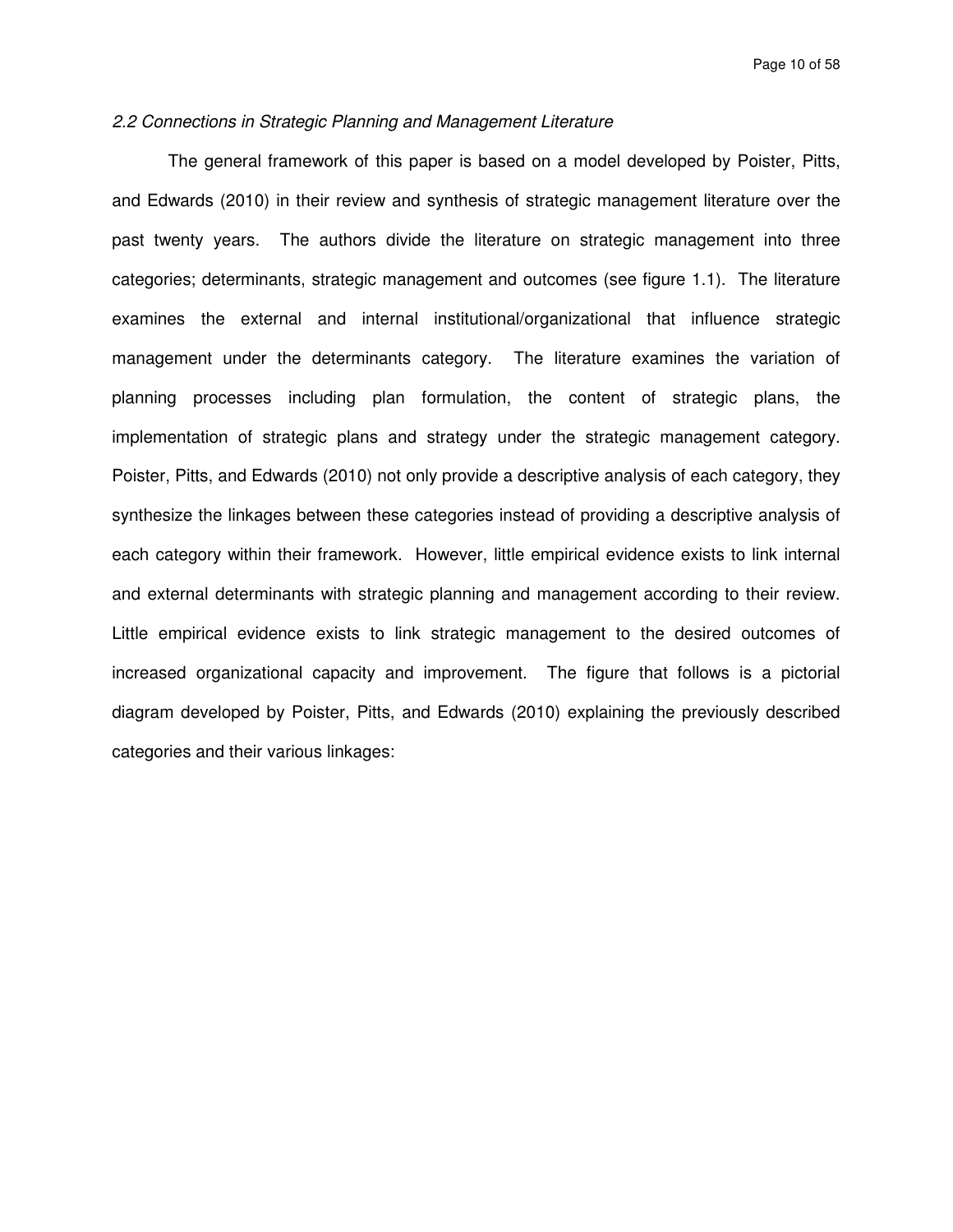

Figure 2.1 - Strategic planning and management conceptual framework

Specific attention will be devoted towards understanding the institutional and organizational determinants however environmental determinants will be largely ignored. Though environmental factors are of strong significance, they primarily explain why an organization engages in strategic planning. This paper only examines municipalities that already have an organizational strategic plan, thus environmental factors will be consistent between all selected cases. In addition, though the outcomes category is of significance, it is beyond the scale and scope of this paper. A review of specific literature regarding strategic planning and management at the department level will be reviewed next. The last section will be tied together through an analysis of general gaps in the empirical evidence that links institutional/organizational factors to strategic management.

#### 2.3 Institutional Linkage to Strategic Management

Poister, Pitts, and Edwards (2010) identified studies that link institutional characteristics to strategic planning and management. This category predominantly focuses on explaining why organizations engage in strategic planning efforts, which primarily focuses on the link between internal and external factors and plan formulation. Berry (1994) found that public organizations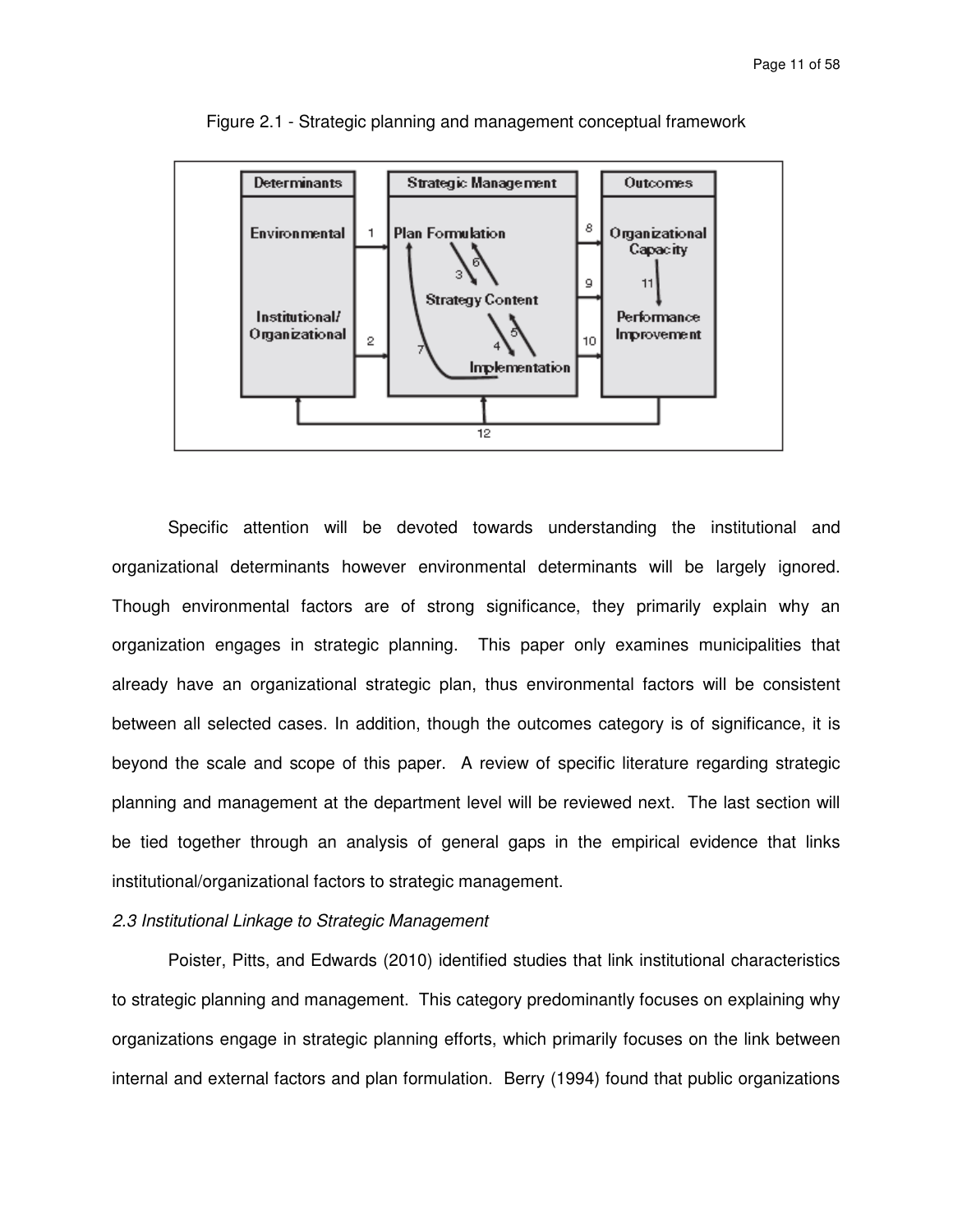are more likely to engage in strategic planning when similar organizations are engaging strategic planning, thereby reacting through policy diffusion. Berry (1994) also found that agency leadership plays a key role, where governors or directors (in the context of the United States) often engage in planning and achieve support early in their administration as they pursue new policy goals. The agencies proximity and relationship with the private sector and their internal resource capacity (such as human fiscal resources) are also of importance. Kissler et al (1998) identified a positive correlation between an institutional mandate and the strategic planning process. They found that a strong executive mandate (through state legislation) had a positive influence on strategic management processes, specifically strategic plan development and the adoption of performance measures In their study of the state government in Oregon. Berry and Wechler (1995) identify several key factors that lead to the development of strategic plans. Factors that positively influenced plan formulation include a department head with previous experience with strategic planning, typically gained outside the organization; the recommendation of (strategic) planners; and a mandate from another level of government (the Governor in their study). Franklin (2001) examines the impact of public participation on strategic planning through the US federally legislated Results Act. The Act mandates all state agencies embark on consultation process with relevant stakeholders in the strategic planning process. Franklin's findings conclude that while public consultation does not impact the content of strategic plans, it generally resulted in federal agencies becoming more responsive to general public interests. Poister, Pitts, and Edwards (2010) review of the link between institutional factors (of the determinants category) and strategic management is limited. An examination of institutional characteristics at a departmental level is virtually non-existent.

## 2.4 Organizational Linkage to Strategic Management

Poister, Pitts, and Edwards (2010) identify several studies that link organizational characteristics to strategic planning and strategic management efforts. The literature generally shows a strong link between factors within the organization and their influence on plan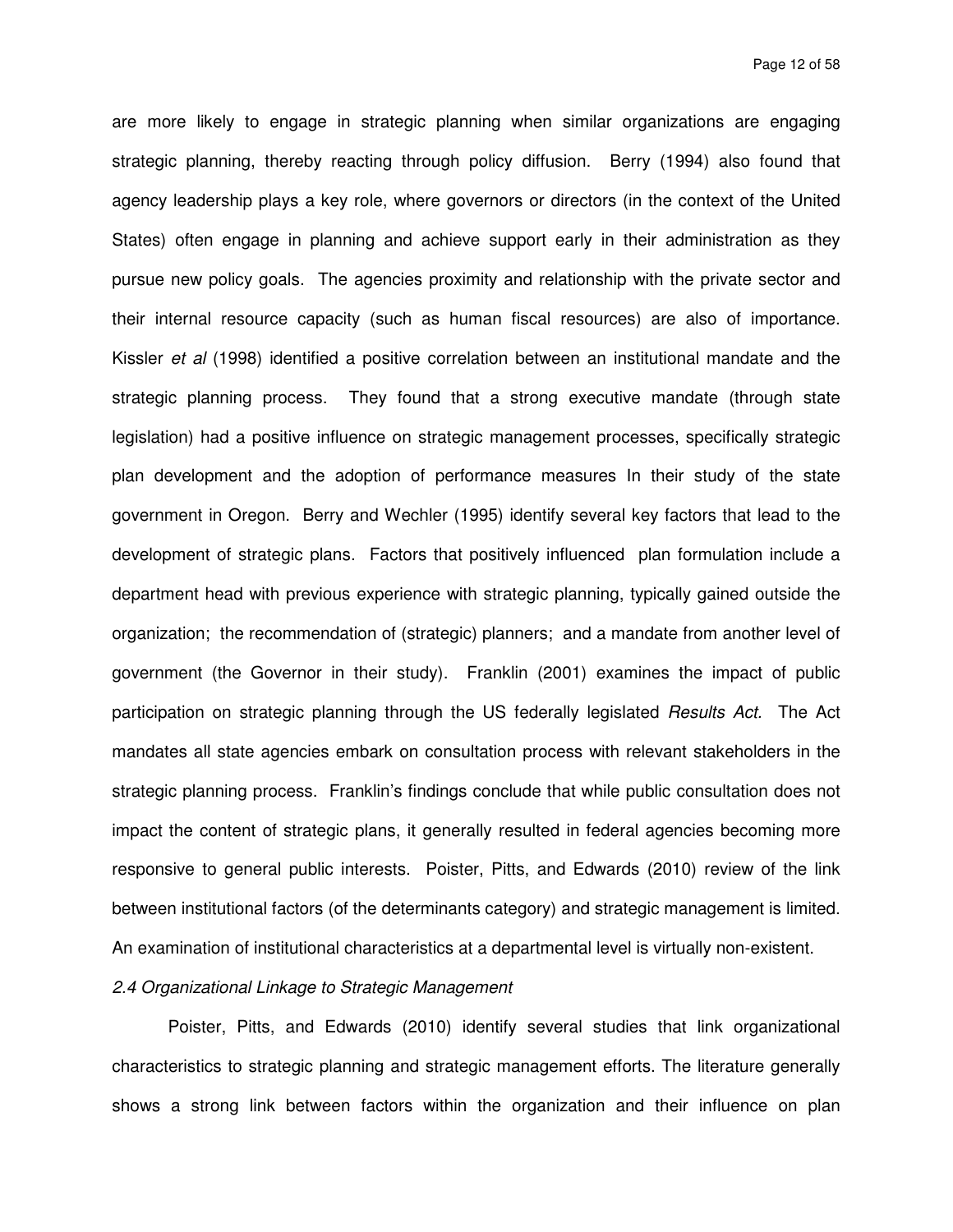formulation, strategy content and implementation. Boyne et al (2004) show a positive correlation between specific management processes that contribute to the successful adoption of planning. They show a positive relationship between senior management commitment, employee participation, organizational resources and technical expertise with successful planning processes. They found that organizational politics did not impede the planning process which is contrary to conventional thought. Bruton and Hildreth (1993) looked specifically at the individual level to determine which managers are most suitable to lead the strategic planning process. They found strong evidence that suggests managers that show a strong external orientation are more likely to be committed to the planning process. Managers with a high level of cosmopolitanism (i.e. the ability to look beyond the organization to external groups) are externally results driven, and their connection to the external professional community is of great importance. The external orientation of managers is therefore appropriate in order to build a strong strategic management team. There is some disagreement as to whether strategic planning should be bottom up or top-down. Hendrick (2003) found that strategic planning was more difficult in a decentralized environment, although decentralization environments may permit faster adaption to the external environment. Poister and Streib (1989) found that strategic planning was viewed more positively when implemented across the entire organization then when implemented by an individual unit at their discretion.

## 2.5 Department Specific Linkage to Strategic Management

There is very little empirical evidence distinguishing strategic planning at departmental and organizational levels. Much of the general thought on strategic planning assumes that strategy percolates up and down the management hierarchy. It is unclear if this actually happens in reality. Korosec (2006) looked at the perceptions of departmental and organizational strategic plans from the viewpoint of senior management. Korosec (2006) found that 97 percent of senior managers expect department heads to develop their own plans. They also found that only 54 percent of senior managers believed they have the right types of people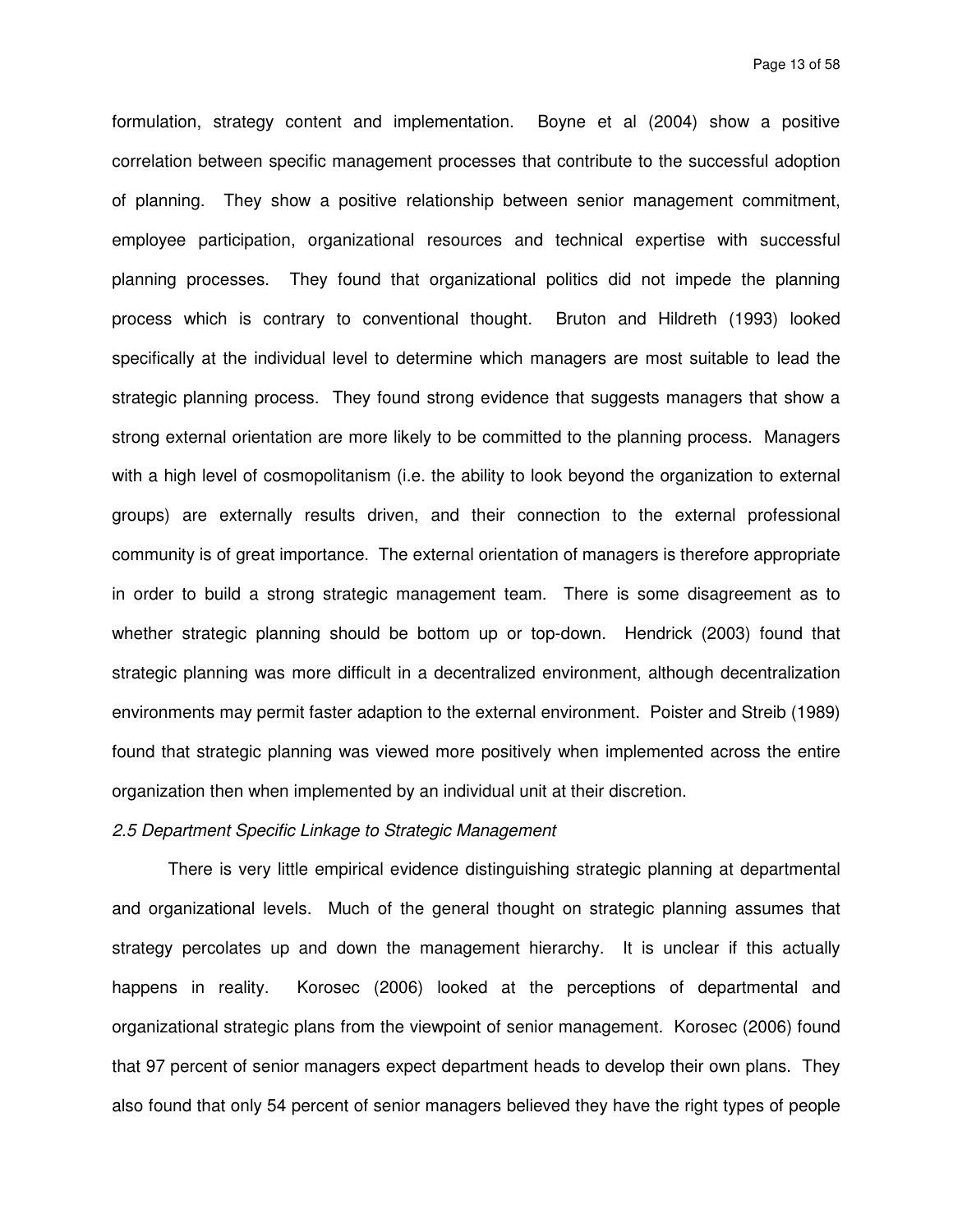Page 14 of 58

involved in the process; 48.5 percent of department heads take strategic planning seriously; and only 48.5 percent agree that department heads are actively involved in organizational strategic planning. Korosec (2006) concludes that senior manager's view strategic planning at the department level as important, though it is the organizational plan that is of primary importance. Organizational planning does cause conflict between departments, whereas departmental planning causes cooperation. Conflict at the organizational level is likely to contribute to the change process and aid in developing support throughout the organization through increased dialogue. As departments are expected to develop strategic priorities and initiatives, conflict is expected. Korosec (2006) maintains that this conflict is a positive agent of change. Korosec (2006) concludes that there is a general expectation from senior management that departmental plans identify strategic issues and priorities that percolate up to the organizational plan. Department heads require expertise and must be seen as legitimate, which suggests that environmental considerations may play a stronger role at the departmental level.

 In a survey of 14 departments in the City of Milwaukee, Hendrick (2003) found departments that demonstrate a higher level of comprehensive planning are more likely to have clear and measureable objectives, a commitment to planning and have high levels of monitoring activity for their environment. Such departments include the Health Department, Fire Department and the Assessor's office. Hendrick (2003) also found a correlation between high levels of comprehensive planning and strategic capacity. Bruton and Hildreth (1993) found their results to have important meaning at the departmental level, though they did not look specifically at department level strategic planning. They found that managers with external oriented behaviour and those with prior experience in the strategic planning process are more likely to be effective at strategic management process. One could interpret these results are relevant at the departmental level, whereby department heads that are externally orientated with prior strategic management experience are more likely to be effective at strategic management as a result. Edwards (2011) studied thirty-eight departments that initiated strategic planning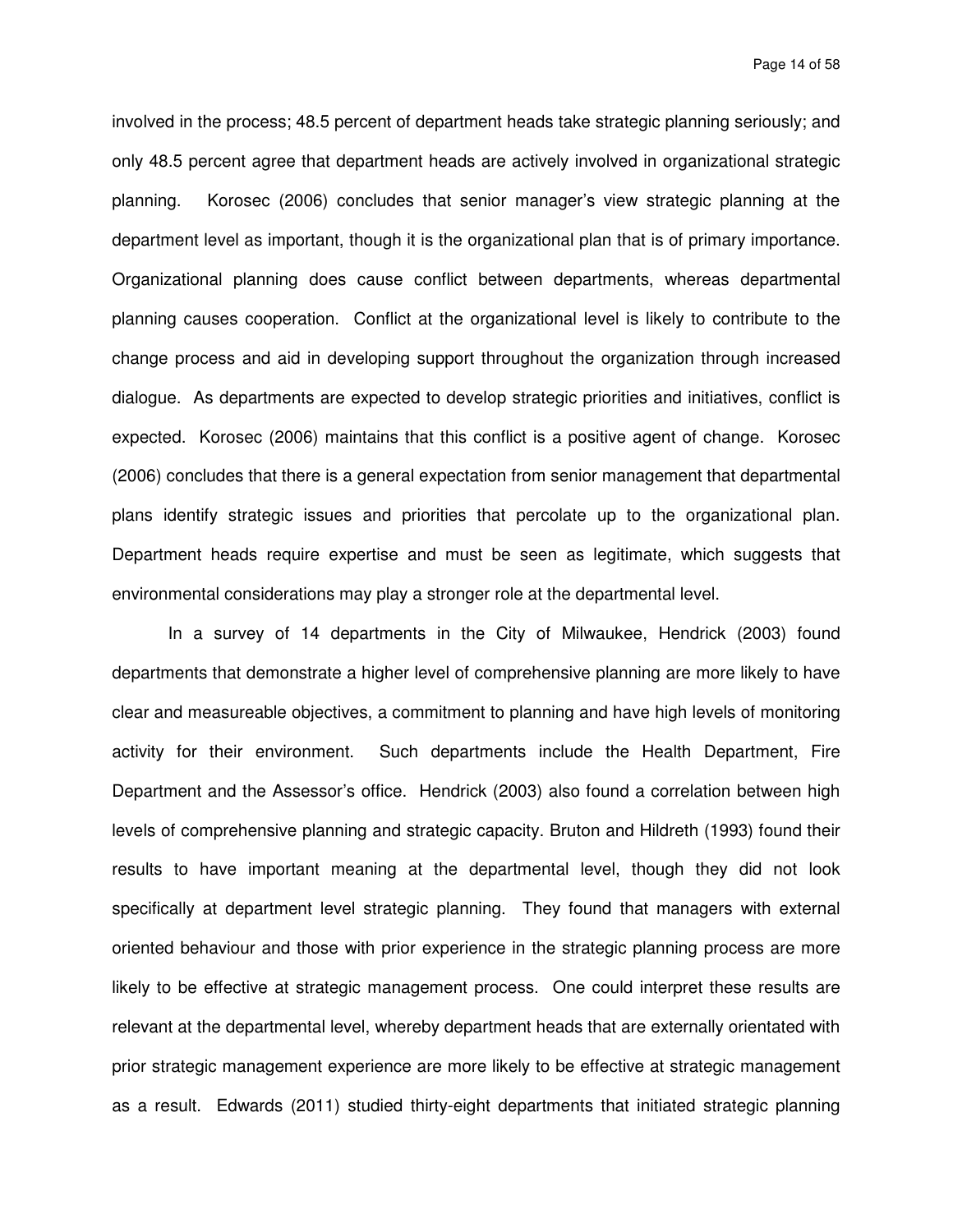efforts in the United States and found departments with strategic planning experience had more comprehensive processes than those that did not have experience.

## 2.6 Strategic Management Linkage to Performance Outcomes

Edwards (2011) investigates the relationship between strategic planning processes and performance outcomes. She uses findings from various case studies, advice from strategic planning experts and empirical findings to develop a strategic planning evaluative framework that consists of eight common dimensions. Though these may appear to be isolated to the strategic planning process, Edwards (2011) uses the term *planning* in a very broad sense. Below is a summary of Edwards's eight common dimensions of strategic planning;

- Management capacity: The technical and resource capacity to engage in strategic planning.
- Leadership: Solid leadership from those individuals leading the strategic management process. Edward's relies heavily on Bryson's (2004) model of leadership which includes a strategic sponsor, champion and facilitator.
- Participation: Involving those throughout the organization in the deliberative process of planning.
- Process Elements: Organizations which are continuously scanning their internal and external environments can improve the ability to plan and adapt.
- Dissemination: Level of awareness, knowledge and access to the plan. Edward relies heavily on Vinzant and Vinzant (1996) to measure the actual usefulness of the plan.
- Integration with performance management: Linking individual and performance management systems with strategic planning. This includes a method of tracking performance results.
- Integration with financial management: Linking strategic planning with the allocation of resources. This includes prioritizing budget allocations with strategic goals.
- Integration with human resource management: Ensuring organizations have the workforce to achieve strategic goals.

Edward's analysis found several strategic process dimensions associated with better performance. Following is a summary of Edwards (2011) correlation between strategic management processes and performance measured through efficiency and productivity:<sup>1</sup>

 $\overline{a}$ 

 $1$  Edwards (2011) also uses an index of effectiveness and service quality, though does not find as strong of an impact of strategic processes as efficiency and productivity.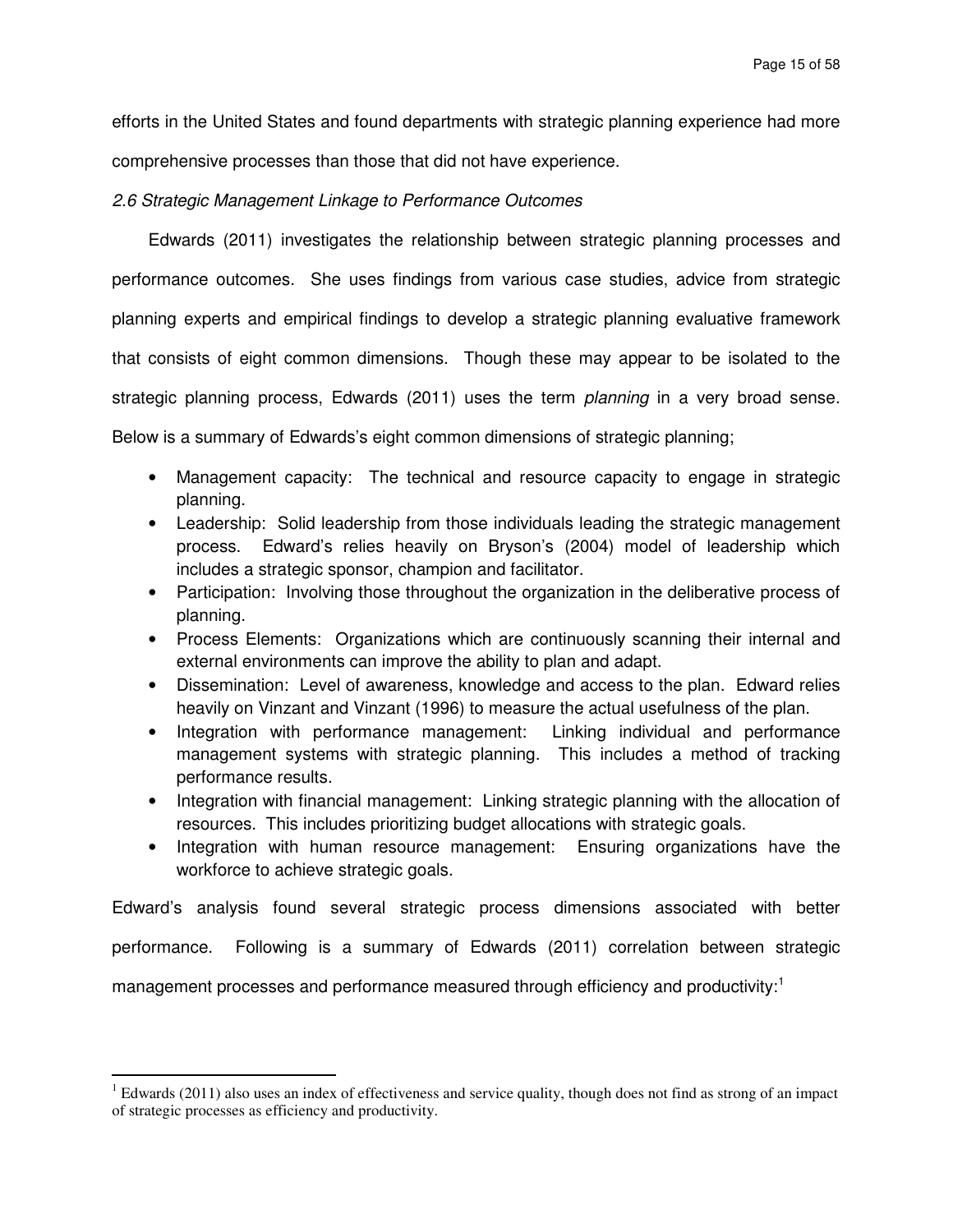Table 2.1 – Edwards (2011) Summary of Strategic Management Processes Correlated with

|                            | Efficiency                   | Productivity              |
|----------------------------|------------------------------|---------------------------|
| Capacity                   | Moderate, positive effect    | Moderate, positive effect |
| Leadership                 | Moderate, positive effect    | Moderate, positive effect |
| Participation              | Large, positive effect       | Moderate, positive effect |
| Elements                   | Large, positive effect       | Moderate, positive effect |
| <b>Dissemination</b>       | Moderate, positive effect    | Moderate, positive effect |
| Performance<br>Measurement | Moderate, positive effect    | Moderate, positive effect |
| Financial<br>Management    | Small, negative effect       | No effect                 |
| HR<br>Management           | Moderate, negative<br>effect | Large, positive effect    |

### Organization Productivity

This paper will define strategic management processes as a full range of management processes listed above that contribute to better performance (thereby excluding integration with financial and HR management) and improve the understanding of strategic processes that contribute to a moderate and positive impact on organizational performance.

# 2.7 Missing Gaps

Research and empirical evidence as noted above show a strong link between organizational influences on all categories of strategic management however, the research on organizational factors that contribute to strategic management performance is sparse and limited. The figure which follows summarizes Poister, Pitts, and Edwards (2010) findings: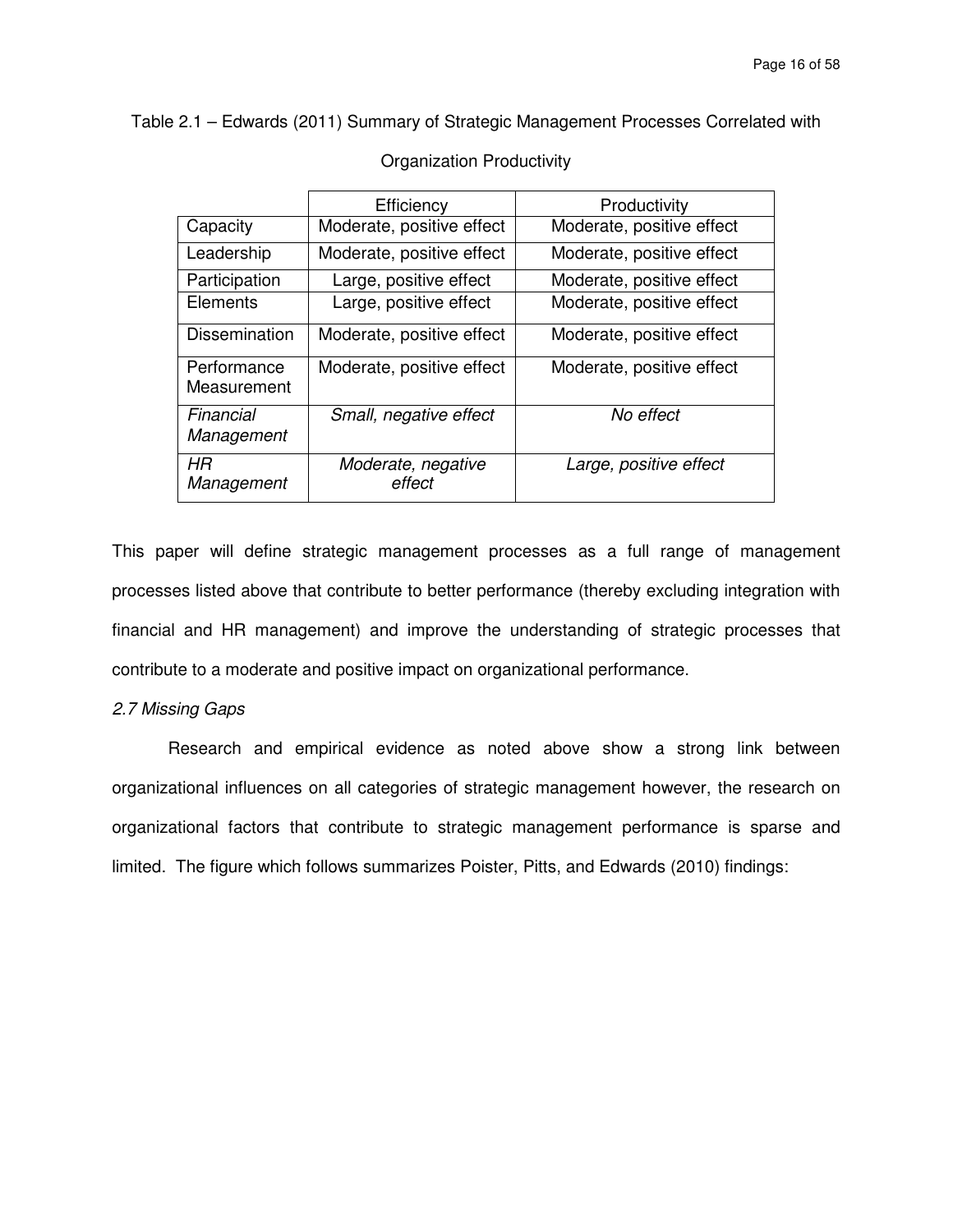# Figure 2.2 - Empirical Evidence Linking Internal Factors to Strategic Management at the Organizational Level



The linkage between the same organizational and institutional factors that influence strategic management at the departmental level is less clear. Though some of the linkages may translate similarly from an organizational to a departmental level, empirical evidence is currently limited. Using the same categories defined by Poister, Pitts, and Edwards (2010), Figure 2.2 summarizes the lack of empirical findings at the departmental level. The linkage shown in Figure 2.3 is weak between all categories due to the lack of empirical evidence, which is different than Figure 2.2.

Figure 2.3 - Empirical Evidence Linking Internal Factors to Strategic Management at the Departmental Level



This paper seeks to provide some enhanced knowledge on organizational and institutional factors that contribute to more departmental strategic planning processes. For the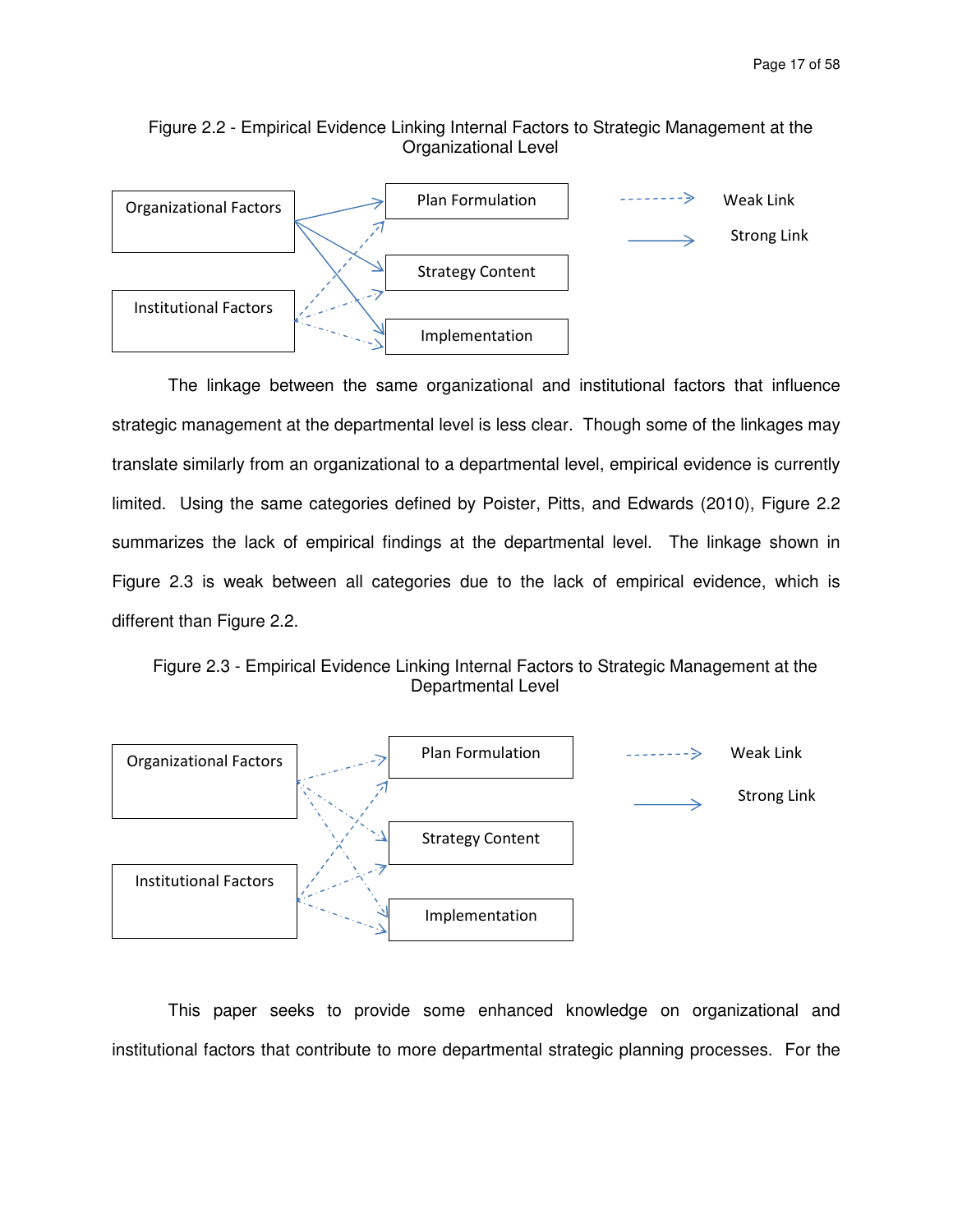definition of this paper, strategic management processes will include plan formulation and implementation, the content of strategy will be ignored.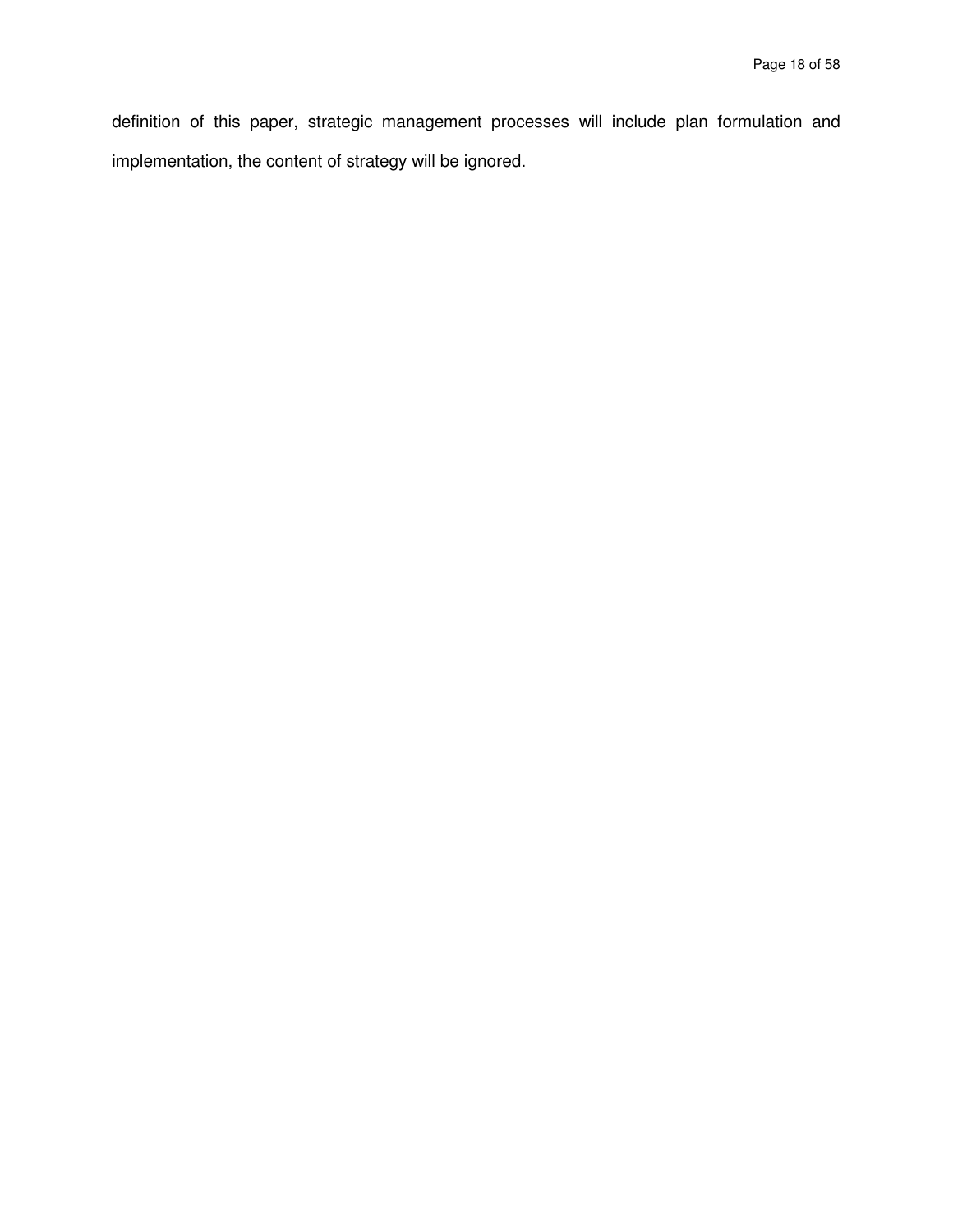Page 19 of 58

### **Chapter 3: Hypothesis**

This section provides the hypotheses for the investigation conducted in this research paper. The central question for this research paper is "what institutional and organizational factors contribute to the presence of departmental strategic management processes within local government?" I hypothesize that the factors that promote the presence of strategic management processes at the organizational level will also be relevant at the departmental level. It is however believed the degree of influence within these factors will show considerable variation. The following hypotheses will be tested:

**Hypothesis #1**: When other departments are engaging in strategic planning (separate from the organizational strategic plan) departments will show higher levels of strategic management processes.

**Hypothesis #2:** Departments with a close proximity to the private sector will show higher levels of strategic management processes.

**Hypothesis #3**: Department heads who engage in strategic planning earlier in their position (as department head) will show higher levels of strategic management processes.

**Hypothesis #4:** Departments with adequate financial resources will show higher levels of strategic management processes.

**Hypothesis #5:** Departments that are required to formally engage in departmental strategic planning will show higher levels of strategic management processes.

**Hypothesis #6**: Departments where the senior management team expects strategic initiatives be brought forward to the organizational strategic plan will show a higher levels of strategic management processes.

**Hypothesis #7:** Departments with a department head who has previous experience in strategic planning will show higher levels of strategic management processes.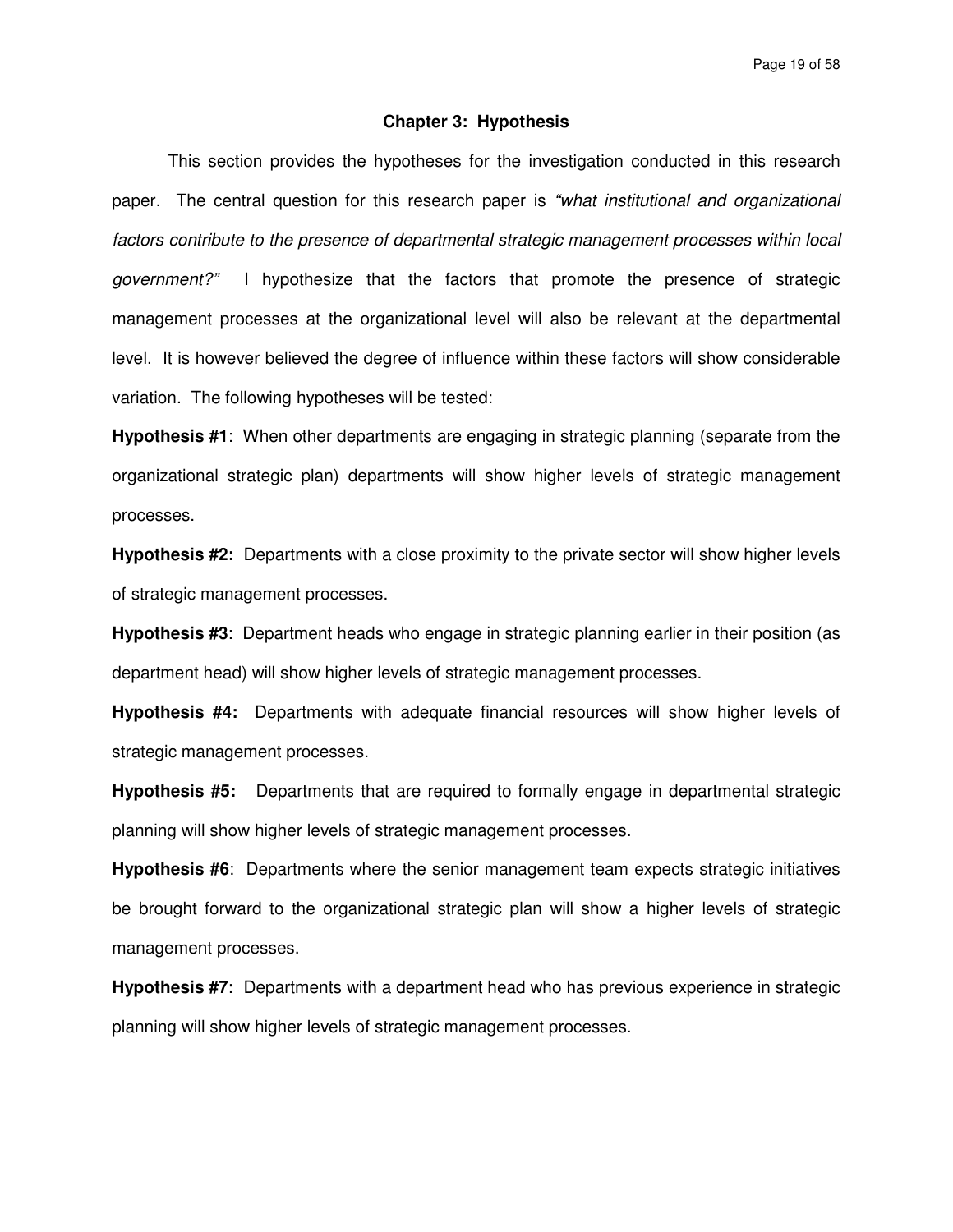**Hypothesis #8**: Departments which have a senior management team that is strongly supportive of departmental strategic planning will show higher levels of strategic management processes.

**Hypothesis #9:** Departments with high level of staff engagement will show higher levels of strategic management processes.

**Hypothesis #10:** Departments with the technical expertise (internal or external) for strategic planning will show higher levels of strategic management processes.

**Hypothesis #11:** Departments with department heads that are externally orientated will show higher levels of strategic management processes.

**Hypothesis #12:** Departments that are decentralized will show higher levels of strategic management processes.

**Hypothesis #13**: Departments that have an organizational strategic plan will show higher levels of strategic management processes.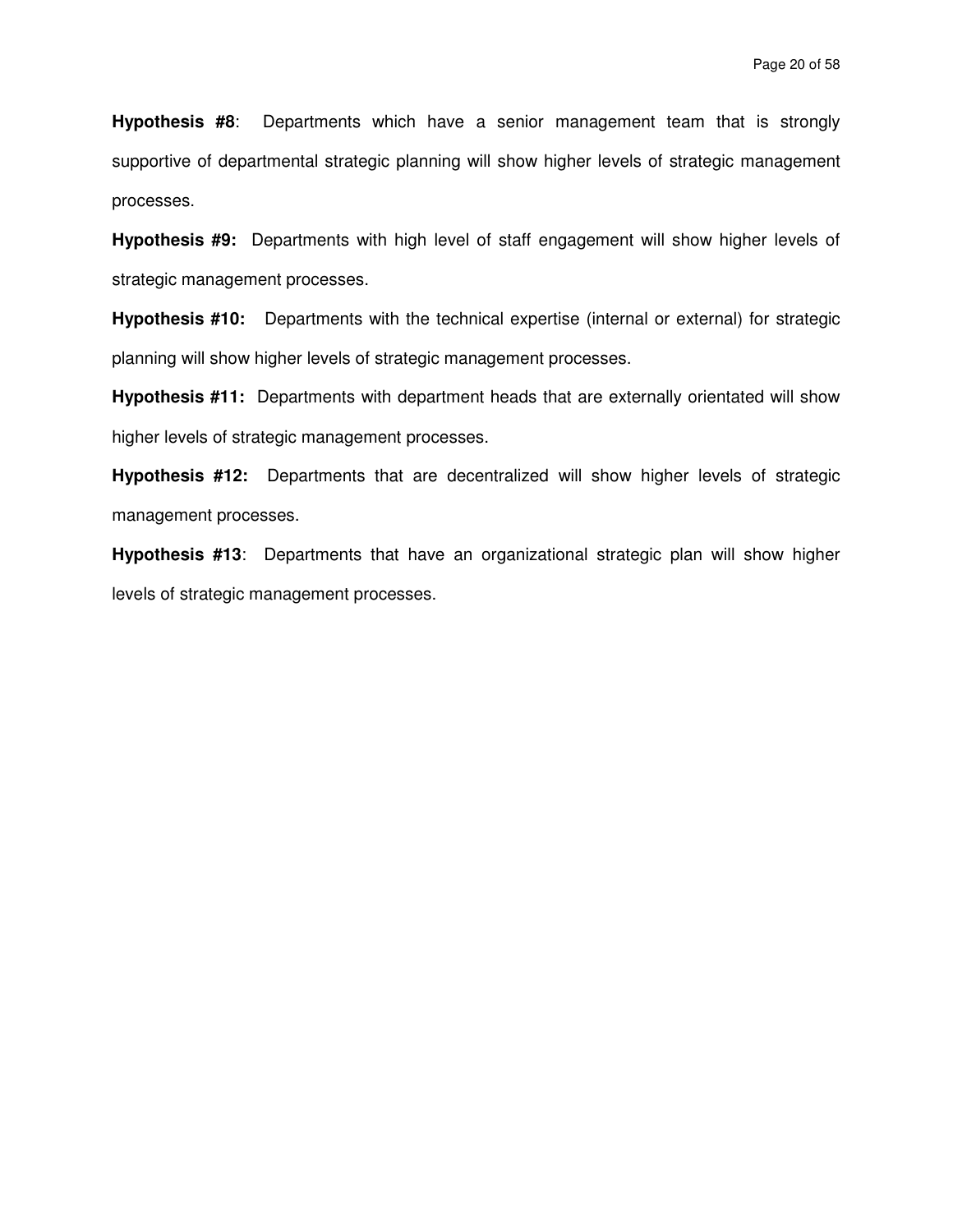### **Chapter 4: Methodology**

### 4.1 Introduction to Methodology

This section provides an overview of the methodology used in this research paper. The categories that make up the dependent variable and independent variables were extracted from a combination of previous research on strategic management. As these categories were extracted from several different studies, each with their own methodology, it was difficult duplicate any one research model. A mixed methods approach, using a combination of quantitative and qualitative research strategies was utilized as a result. The quantitative investigation explored specific internal factors that contribute to strategic management at the departmental level. Though these factors were derived from previous research on the organizational level, they serve as a suitable starting point for an exploratory analysis at the departmental level. The qualitative research component looks at two specific departments and attempts to uncover factors that contribute to specific and unique departmental strategic processes.

#### 4.2 Quantitative Investigation

The quantitative research component of this paper was completed through an online survey measuring the perceptions of municipal department heads. The data collected was tabulated in a small-n statistical dataset, which was the best choice given the scope and resources for this research paper. Cases (department heads) were selected from Ontario municipalities with a population between 150,000 and 750,000 people (as of 2011). Municipalities over 750,000 residents are excluded to ensure adequate comparison between the relative sizes of local government departments. There is no differentiation between single or lower tier municipalities. Upper tier municipalities were excluded. These parameters generated eleven municipalities: Mississauga, Brampton, Hamilton, London, Markham, Vaughan, Kitchener, Windsor, Richmond Hill, Oakville and Burlington. A list of department heads and their emails addresses were obtained through various internet searches and using names listed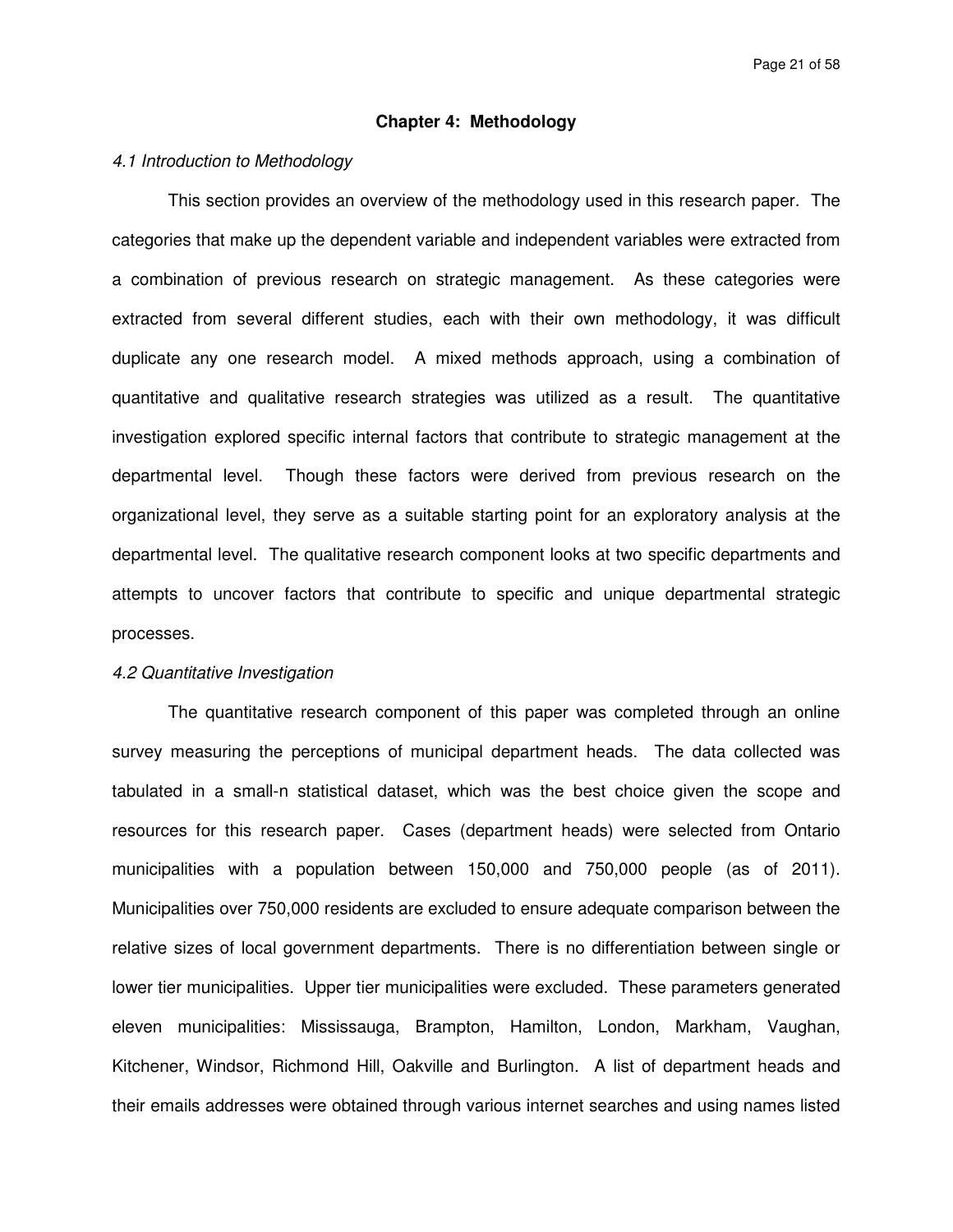on the 2012 Ontario Public Salary Disclosure. In total, the contact information for 187 department heads was obtained.

 Data was collected through an online survey uploaded onto Interceptum.com, which is an online provider of surveys and enterprise management solutions. Each department head was sent an email requesting their assistance to complete the online tool within approximately five business days. A follow-up email was sent on day 6, requesting those (who have not completed the survey) to complete the survey within 24 hours. The survey was conducted during mid July 2013. A total of 46 respondents completed the online survey.

# (A) Dependent Variable: Strategic Management Processes

The dependent variable, the presence of strategic management processes, was measured through an index of strategic management processes. This index relies on the six significant strategic processes developed by Edwards (2011) as they relate to moderate increases in performance capacity. Process elements was excluded, as all municipalities in the case selection have are likely to have similar process elements. The index therefore was comprised of the following five variables: management capacity, strong leadership, employee participation and performance management. The original research conducted by Edwards (2011) used a complex series of 5-10 questions that define each variable listed below. Each category below was defined through 1-2 questions given the scope of this research paper. Each variable will be understood through the following question(s):

- Management capacity (2 questions):
	- $\circ$  Question: You have received formal training, professional development or postsecondary education in strategic planning;
	- $\circ$  Question: You believe your department has adequate resources to successfully fulfill its mandate;
- Leadership: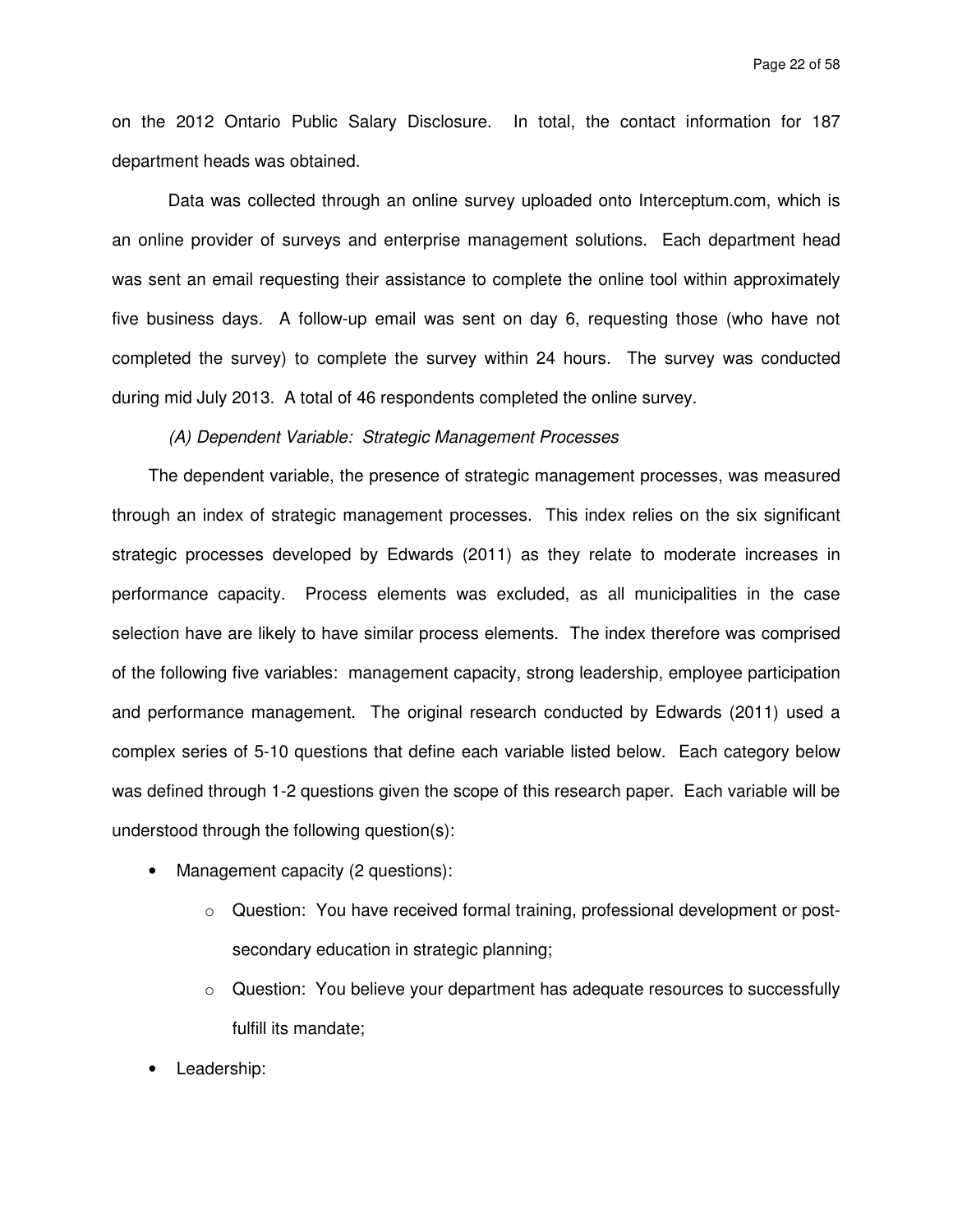- $\circ$  Question: You, or another individual within your department, has been or is the initiator of departmental strategic planning processes;
- Participation:
	- $\circ$  Question: The majority of full-time staff are actively involved in departmental strategic planning exercises;
- Dissemination:
	- $\circ$  Question: All full-time staff within your department are aware and have open access to departmental strategic planning documents;
- Integration with performance management:
	- o Question: The performance evaluations of your staff are directly linked to departmental strategic planning initiatives;

 Each question required the respondent to answer once: strongly agree, agree; neither agree nor disagree, disagree and strongly disagree. Each answer was given a nominal score: strongly agree (5), agree (4), neither agree nor disagree (3), disagree (2) and strongly disagree (1). Each answer was converted to the appropriate nominal figure and the results were added together to create an index of strategic management processes. Management capacity, the only practice with two questions, was weighted by .5 to ensure an equal balance with the other management processes.

### (B) Dependent Variable: Strategic Management Processes

The independent variables, organizational and institutional determinants, were also extrapolated from the various components of the literature review and broken down into two main categories: institutional factors and organizational factors. Institutional factors extracted from the literature review include policy diffusion, proximity to private sector, agency leadership, fiscal capacity, organizational capacity, institutional mandate and a strong executive mandate. The following questions were asked for each variable: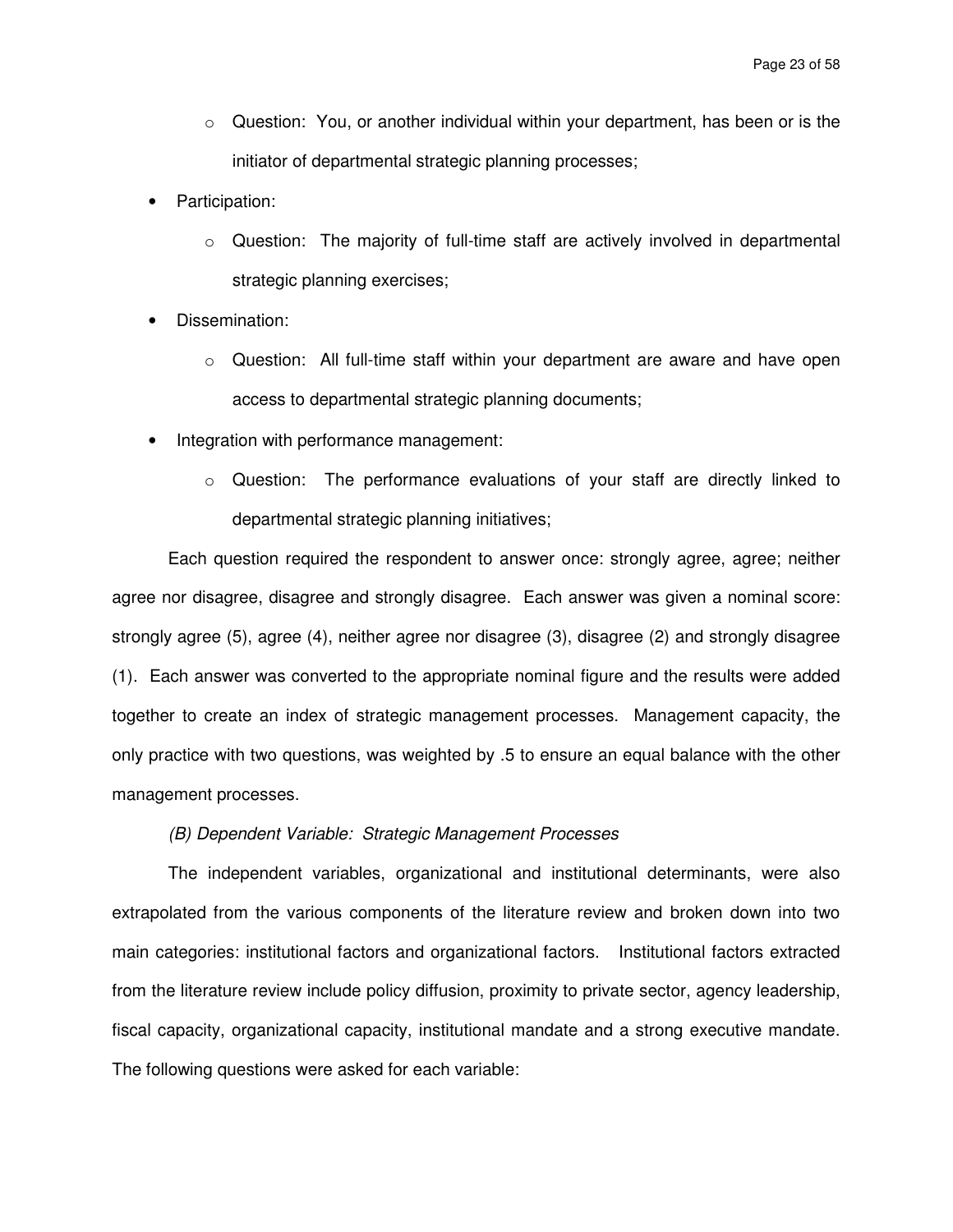- Policy diffusion (other similar organizations and departments are doing it);
	- o Question: Other departments within the organization are actively engaged in departmental strategic planning (separate from the organizational strategic plan).
- Organizations proximity to the private sector;
	- o Questions: My staff manages many relationships with the private sector organizations.
- Agency leadership of directors (strategic management often early in the Director's position);
	- $\circ$  Question: You engaged in more strategic planning initiatives when you started in your current position (compared to later on in your current position).
- Fiscal capacity;
	- $\circ$  Question: Your department has adequate financial resources to meet its mission.
- Institutional mandate;
	- $\circ$  Question: Your organization requires your department to formally engage in departmental strategic planning.
- Strong executive mandate;
	- $\circ$  Question: Your senior management team expects your department to bring strategic initiatives forward to the organizational strategic plan.
- Experience of department head (in strategic planning);
	- $\circ$  Question: You have previous experience in strategic planning (in your current or previous positions).

Organizational factors extracted from the literature review include senior management commitment, employee participation, organizational resources, technical expertise, external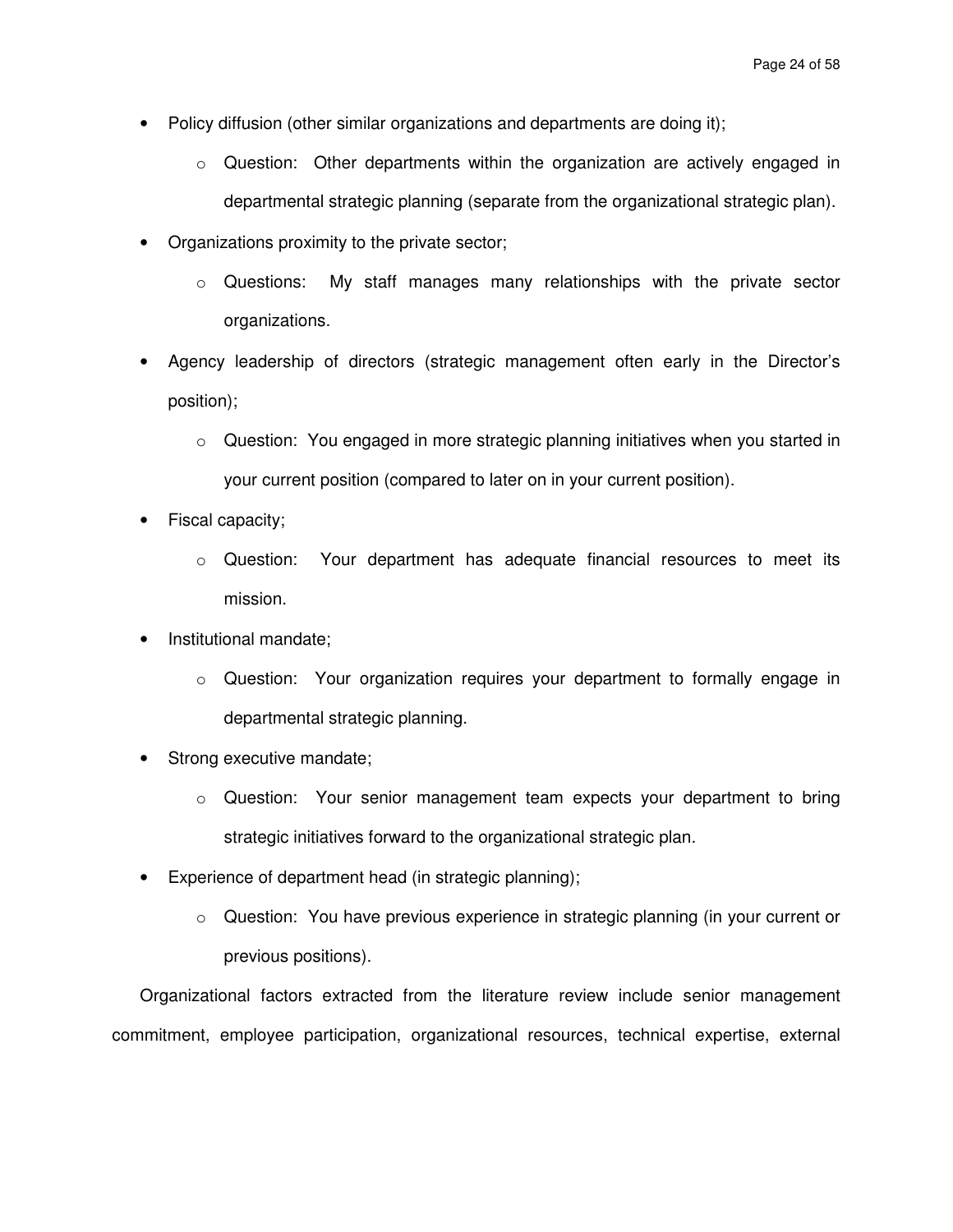orientation of management, level of decentralization and a consistent organization wide implementation. The following questions were asked for each variable:

- Senior management commitment;
	- $\circ$  Question: Your senior management team is strongly supportive of departmental strategic planning.
	- Employee participation;
		- $\circ$  Question: All your full-time staff provide input on strategic planning initiatives.
	- Technical expertise;
		- $\circ$  Question: You have the technical expertise available (internal or external) to properly develop strategic initiatives.
	- External orientation of managers;
		- $\circ$  Question: You consider yourself to have significant links to your industry.
	- Level of decentralization;
		- o Question: Your department is decentralized.

Similar to the previous section, each question required the respondent to choose one answer: strongly agree, agree; neither agree nor disagree, disagree and strongly disagree. The results were calculated with using the same nominal score.

### 4.3 Qualitative Investigation

The qualitative research component of this paper was completed through personal interviews with selected department heads from two municipalities. The municipalities were selected by narrowing the original list of eleven municipalities down to two municipalities. To ensure consistency between both samples, municipalities were chosen that have similar population size, a relatively similar level of growth (all are growing municipalities) and a similar organizational structure. Using this criterion, the City of Markham and the City of Vaughan were selected. One department head from each respective municipality was selected for the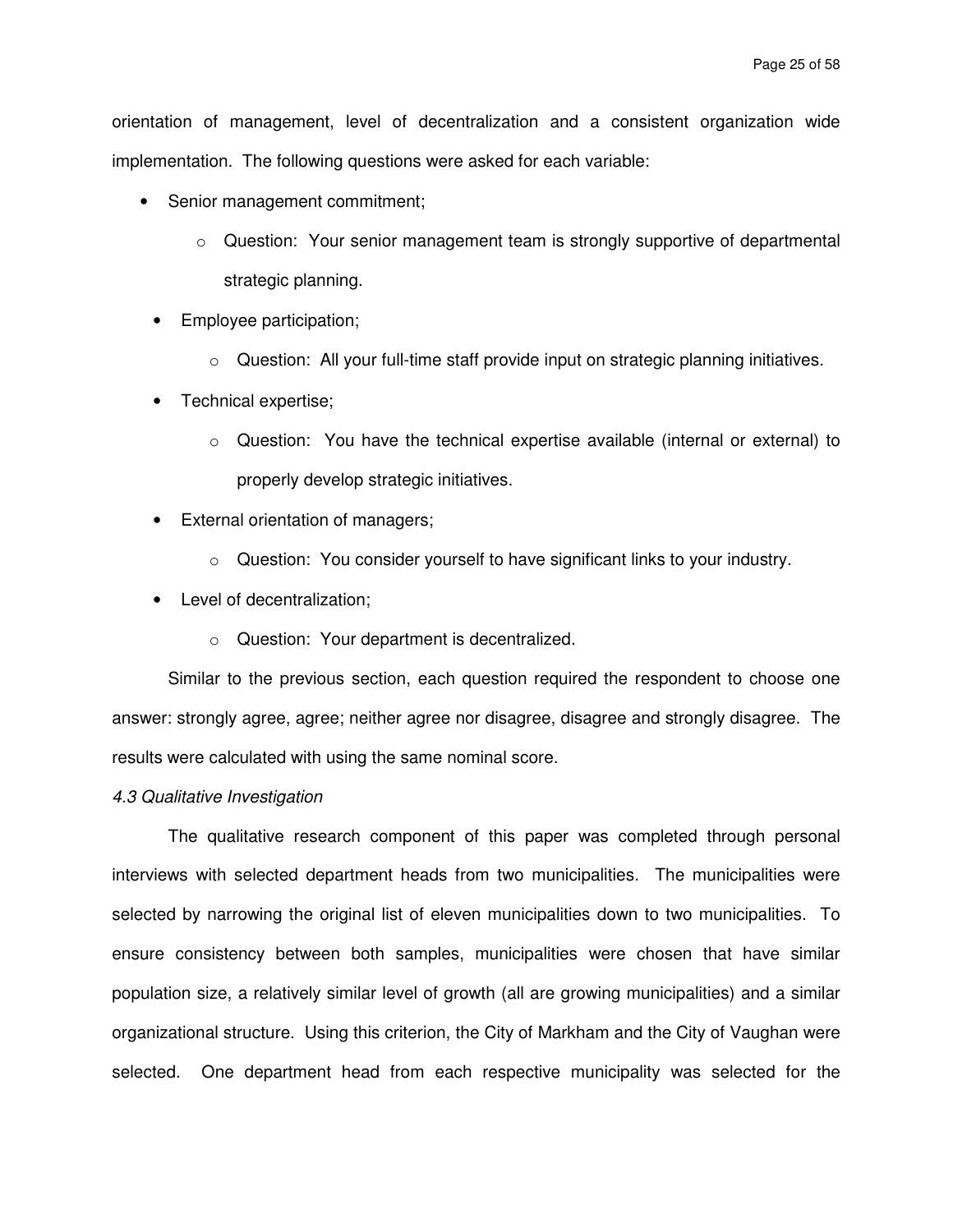interview. Departments selected were believed to show relatively successful strategic management processes. This knowledge was gained through an analysis of documents available on the municipal website and personal knowledge (personal work experience in York Region municipalities for over ten years). With these criteria, the Planning Department was selected for the City of Markham. The Recreation and Culture and Development was selected for the City of Vaughan.

Each interview was approximately 30-45 minutes in duration and was conducted in the office of each of the department heads. Questions were slightly different than the data extracted from the online questionnaire. Questions were broad and open ended in nature and asked department heads how they engaged in departmental strategic planning, what strategic processes existed in their department and what was unique regarding their department in comparison to other departments within their organization. This approach was relatively similar to Mintzberg (1994) whereby the interviewer was a Strategy Finder, who attempted to uncover and reveal strategic processes that may be buried within the confines of a department.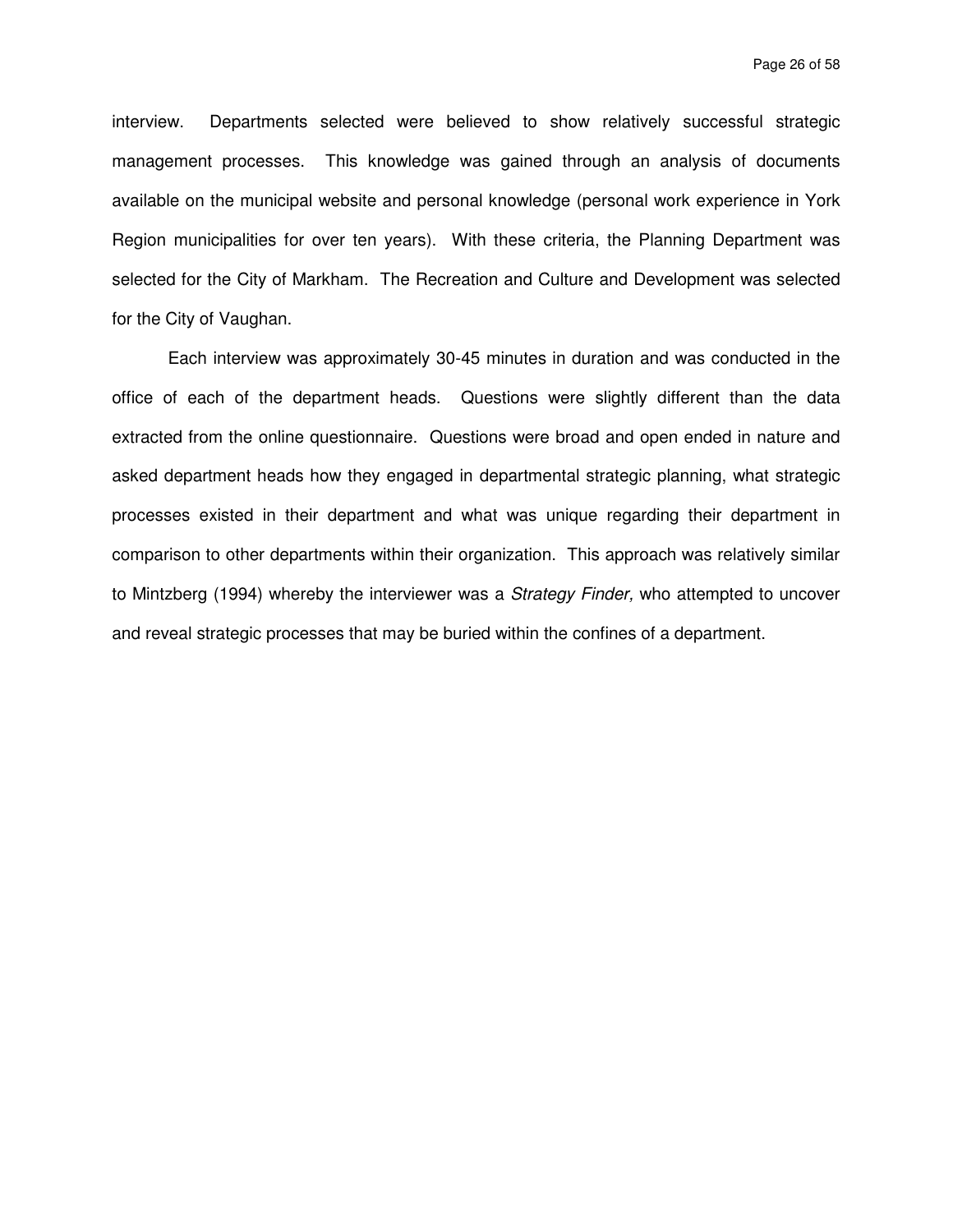# **Chapter 5: Analysis**

### 5.1 Analysis Introduction

This section reveals the data collected during the quantitative and qualitative investigations. The quantitative analysis shows the results of a Univariate and Bivariate analysis. All missing data was assigned through SPSS and assigned a value of 0. The qualitative analysis will proceed by providing a story to explain and provide the history of a unique strategic management process with chosen departments.

#### 5.2 Quantitative Investigation

# A. Univariate Analysis

|  |  |  |  | Table 5.1 - Descriptive Statistics – Strategic Management Capacity |  |  |  |
|--|--|--|--|--------------------------------------------------------------------|--|--|--|
|  |  |  |  |                                                                    |  |  |  |

|              |      | Std.      |    |         |         |
|--------------|------|-----------|----|---------|---------|
|              | Mean | Deviation | N  | Minimum | Maximum |
| Formal       | 3.61 | 1.02      | 46 | 1.00    | 5.00    |
| Training in  |      |           |    |         |         |
| Strategic    |      |           |    |         |         |
| Mgt/Planning |      |           |    |         |         |
| Adequate     | 3.41 | 1.05      | 46 | 2.00    | 5.00    |
| Departmental |      |           |    |         |         |
| Resources    |      |           |    |         |         |

Table 5.1 summarizes the descriptive statistics of the two variables which are composed and combined to create a measure of strategic management capacity. This measure composes 1/5 of the strategic management processes index. The mean, standard deviation, the number of department heads and range who responded and the response range (minimum and maximum) is shown.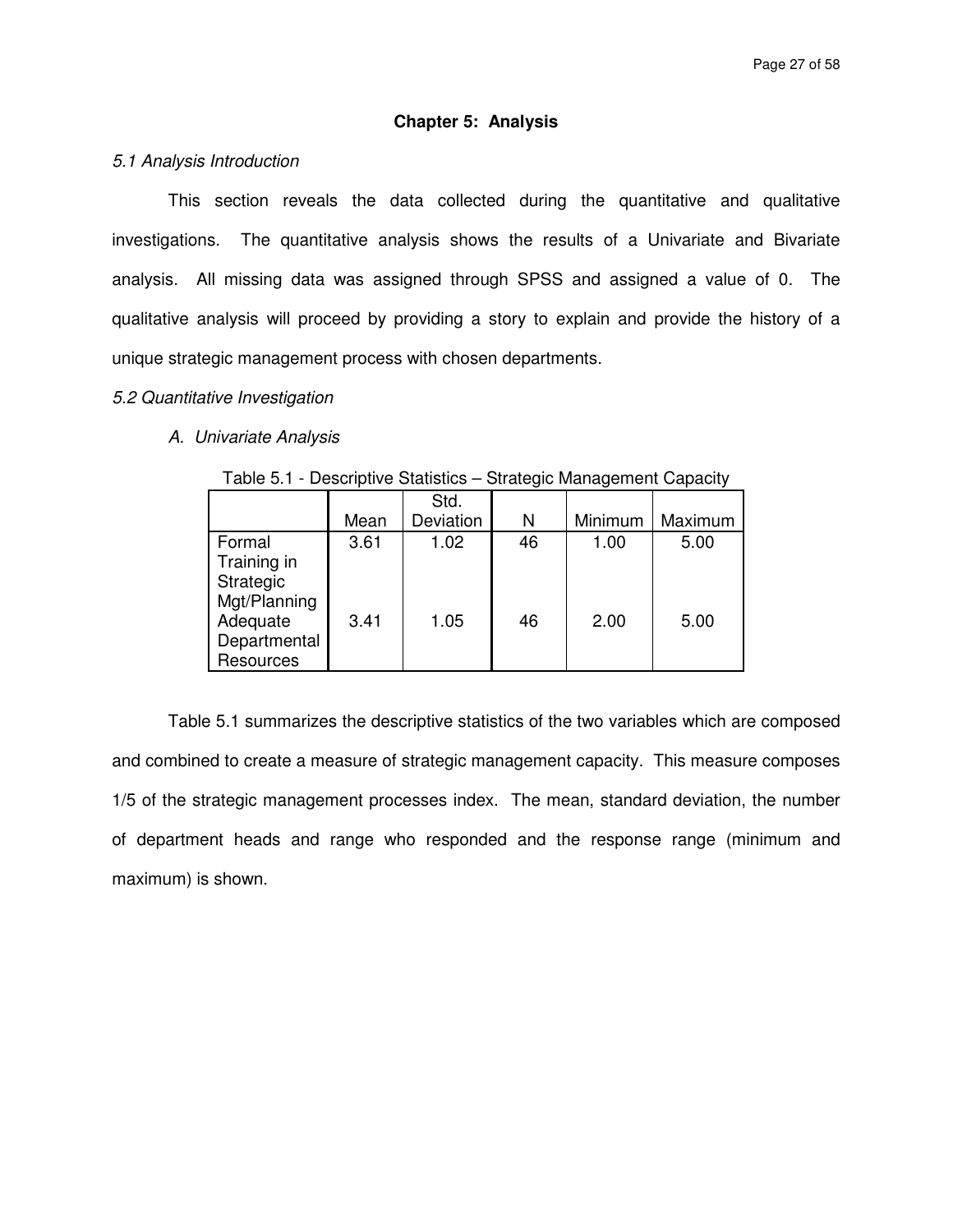|                                                                  | Mean | Std.<br>Deviation | N  | Minimum | Maximum |
|------------------------------------------------------------------|------|-------------------|----|---------|---------|
| Management                                                       | 3.51 | 0.74              | 46 | 2.00    | 5.00    |
| Capacity<br>Leadership<br>Capacity                               | 4.11 | 0.71              | 46 | 2.00    | 5.00    |
| Employee                                                         | 2.74 | 1.12              | 46 | 1.00    | 5.00    |
| Participation<br>Integration<br>with                             | 3.39 | 1.11              | 46 | 1.00    | 5.00    |
| Performance<br>Management<br>Information<br><b>Dissemination</b> | 4.09 | 0.76              | 46 | 2.00    | 5.00    |

Table 5.2 - Descriptive Statistics for Strategic Management Processes Index

Table 5.2 summarizes the descriptive statistics of the variables which compose the strategic management processes index. Each variable is weighted by 1/5 to develop an index of strategic management processes (following table) as the dependent variable. The mean, standard deviation, the number of department heads who responded and the response range is shown.

,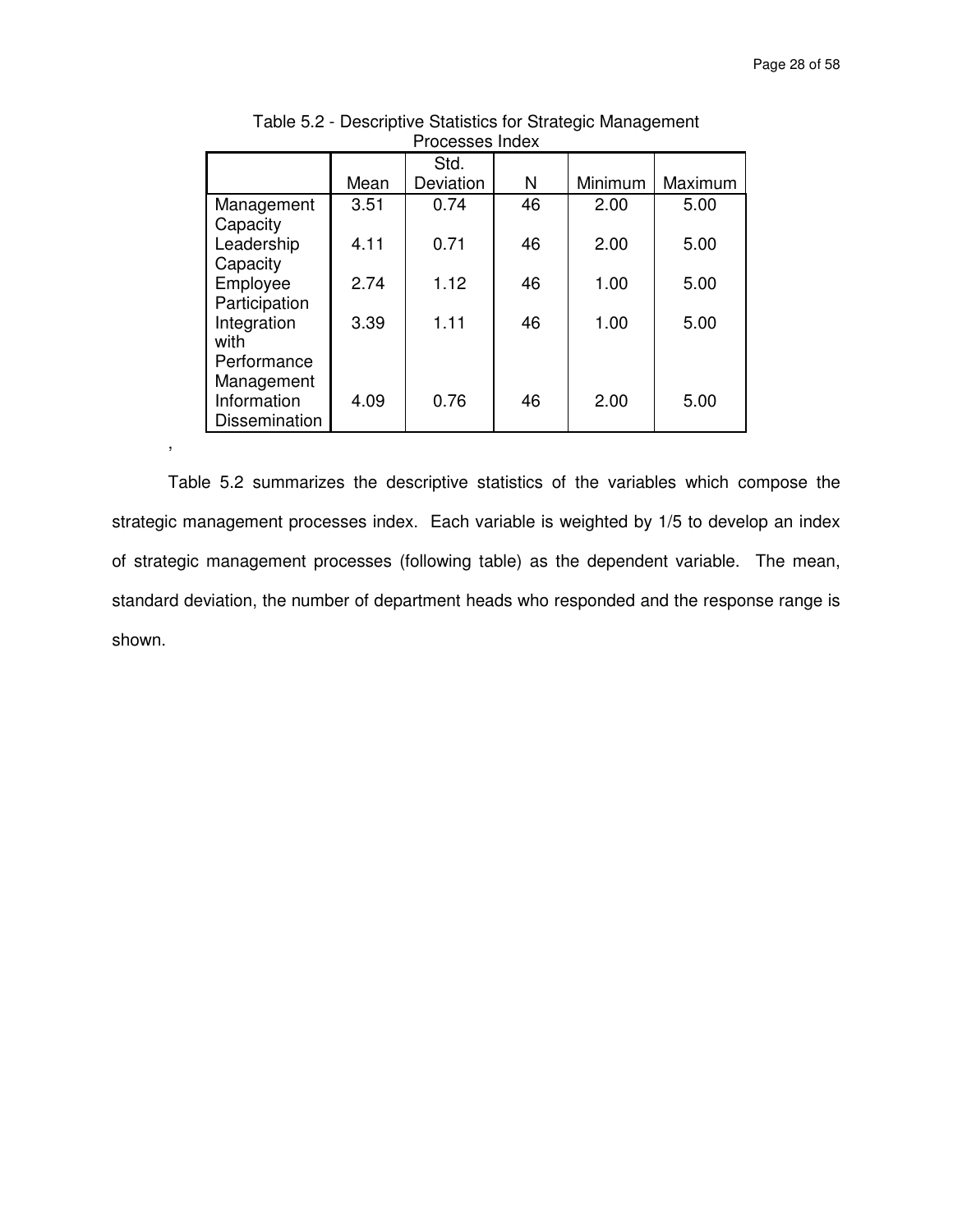|                                      |      | Std.      |    |         |         |
|--------------------------------------|------|-----------|----|---------|---------|
|                                      | Mean | Deviation | N  | Minimum | Maximum |
| <b>Strategic</b>                     | 3.57 | 0.55      | 46 | 2.30    | 4.80    |
| <b>Management</b>                    |      |           |    |         |         |
| <b>Processes</b>                     |      |           |    |         |         |
| (Dependent                           |      |           |    |         |         |
| Variable)                            |      |           |    |         |         |
| <b>Policy Diffusion</b>              | 3.70 | 0.89      | 46 | 1.00    | 5.00    |
| Proximity<br><b>Private Sector</b>   | 3.61 | 1.06      | 46 | 1.00    | 5.00    |
| Agency                               | 2.74 | 1.10      | 46 | 1.00    | 5.00    |
| Leadership<br><b>Fiscal Capacity</b> | 3.13 | 1.00      | 46 | 1.00    | 5.00    |
| Institutional                        | 3.98 | 0.77      | 46 | 2.00    | 5.00    |
| Mandate                              |      |           |    |         |         |
| Executive<br>Mandate                 | 4.33 | 0.76      | 46 | 2.00    | 5.00    |
| Experience of                        | 3.93 | 0.90      | 46 | 1.00    | 5.00    |
| Dept Head                            |      |           |    |         |         |
| Senior<br>Management                 | 4.33 | 0.70      | 46 | 3.00    | 5.00    |
| Commitment                           |      |           |    |         |         |
| Technical                            | 3.93 | 0.61      | 46 | 2.00    | 5.00    |
| Expertise                            |      |           |    |         |         |
| External<br>Orientation              | 4.13 | 0.50      | 46 | 3.00    | 5.00    |
| Decentralization                     | 2.87 | 1.09      | 46 | 1.00    | 5.00    |
| Organizational<br>Strategic Plan     | 4.65 | 0.82      | 46 | 0.00    | 5.00    |

Table 5.3 - Descriptive Statistics

Table 5.3 summarizes the descriptive statistics of the dependent variable and independent variables. The mean, standard deviation, the number of department heads who responded and the response range is shown.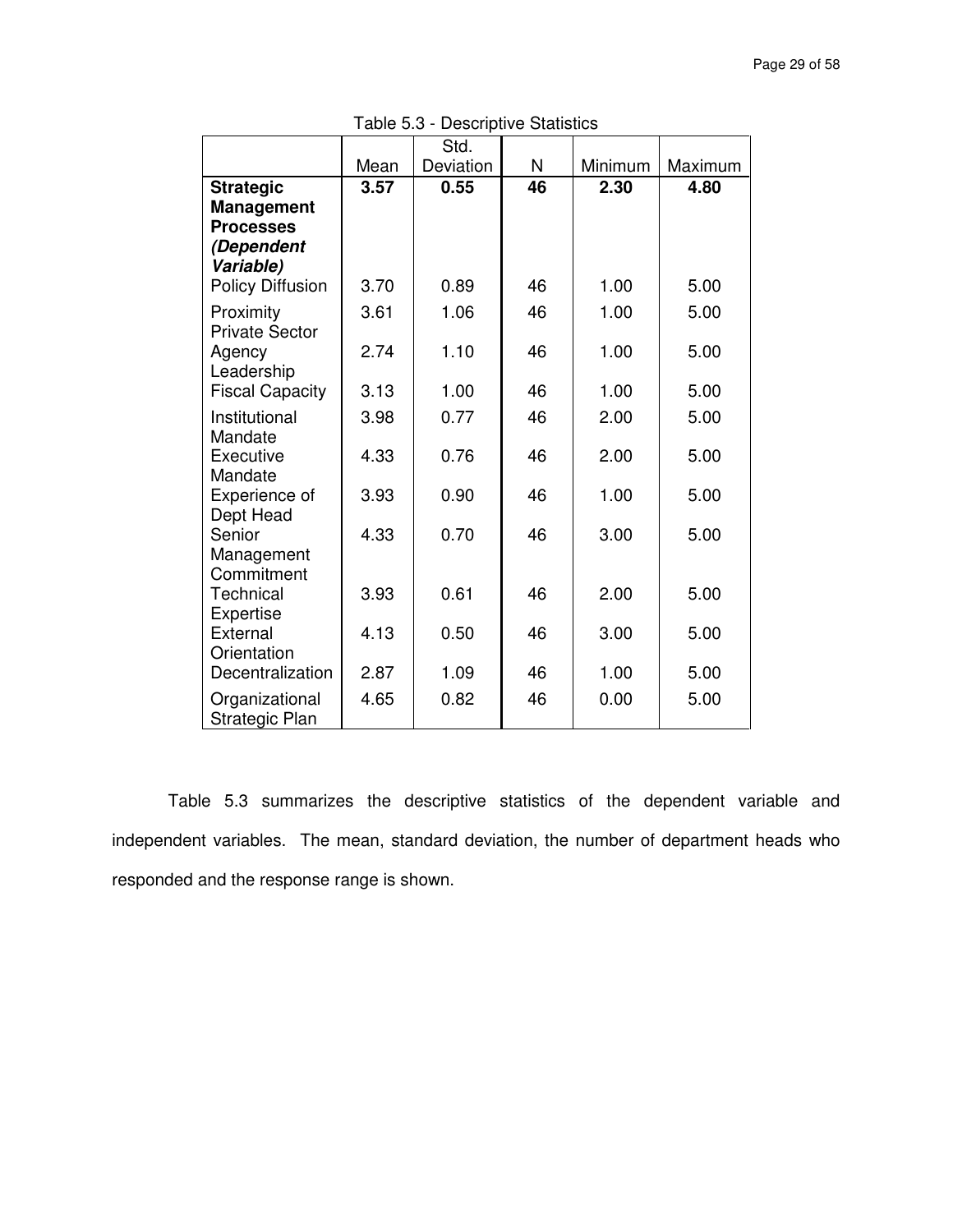|                    | 11 IUCA        |         |  |  |  |
|--------------------|----------------|---------|--|--|--|
| <b>Index Score</b> | Frequency      | Percent |  |  |  |
| 2.30               |                | 2.2     |  |  |  |
| 2.60               | 2              | 4.3     |  |  |  |
| 2.70               | 1              | 2.2     |  |  |  |
| 2.80               | 1              | 2.2     |  |  |  |
| 3.00               | 3              | 6.5     |  |  |  |
| 3.20               | 3              | 6.5     |  |  |  |
| 3.30               | 4              | 8.7     |  |  |  |
| 3.40               | 5              | 10.9    |  |  |  |
| 3.50               | 3              | 6.5     |  |  |  |
| 3.60               | 3              | 6.5     |  |  |  |
| 3.70               | 3              | 6.5     |  |  |  |
| 3.80               | 6              | 13.0    |  |  |  |
| 3.90               | 1              | 2.2     |  |  |  |
| 4.00               | 3              | 6.5     |  |  |  |
| 4.10               | $\overline{c}$ | 4.3     |  |  |  |
| 4.30               | 1              | 2.2     |  |  |  |
| 4.50               | 1              | 2.2     |  |  |  |
| 4.70               | 2              | 4.3     |  |  |  |
| 4.80               | 1              | 2.2     |  |  |  |
| Total              | 46             | 100.0   |  |  |  |

| Table 5.4 - Strategic Management Processes |
|--------------------------------------------|
| Index                                      |

Table 5.3 and 5.4 shows the results for the strategic management processes index. The Strategic Management Processes Index averaged 3.57 out of 5 and a range of 2.3 (minimum) to 4.8 (maximum).

|                       | . ت       |         |
|-----------------------|-----------|---------|
|                       | Frequency | Percent |
| Strongly              |           | 2.2     |
| <b>Disagree</b>       |           |         |
| <b>Disagree</b>       | 2         | 4.3     |
| Neither Agree nor     | 15        | 32.6    |
| <b>Disagree</b>       |           |         |
| Agree                 | 20        | 43.5    |
| <b>Strongly Agree</b> | 8         | 17.4    |
| Total                 | 46        | 100.0   |

Table 5.5 - Policy Diffusion – Other Departments are Engaged in Departmental Strategic Planning

Table 5.3 and 5.5 shows the results for 'Policy Diffusion' where 'other departments are engaged in departmental strategic planning.' The variable on average was 'Agree' when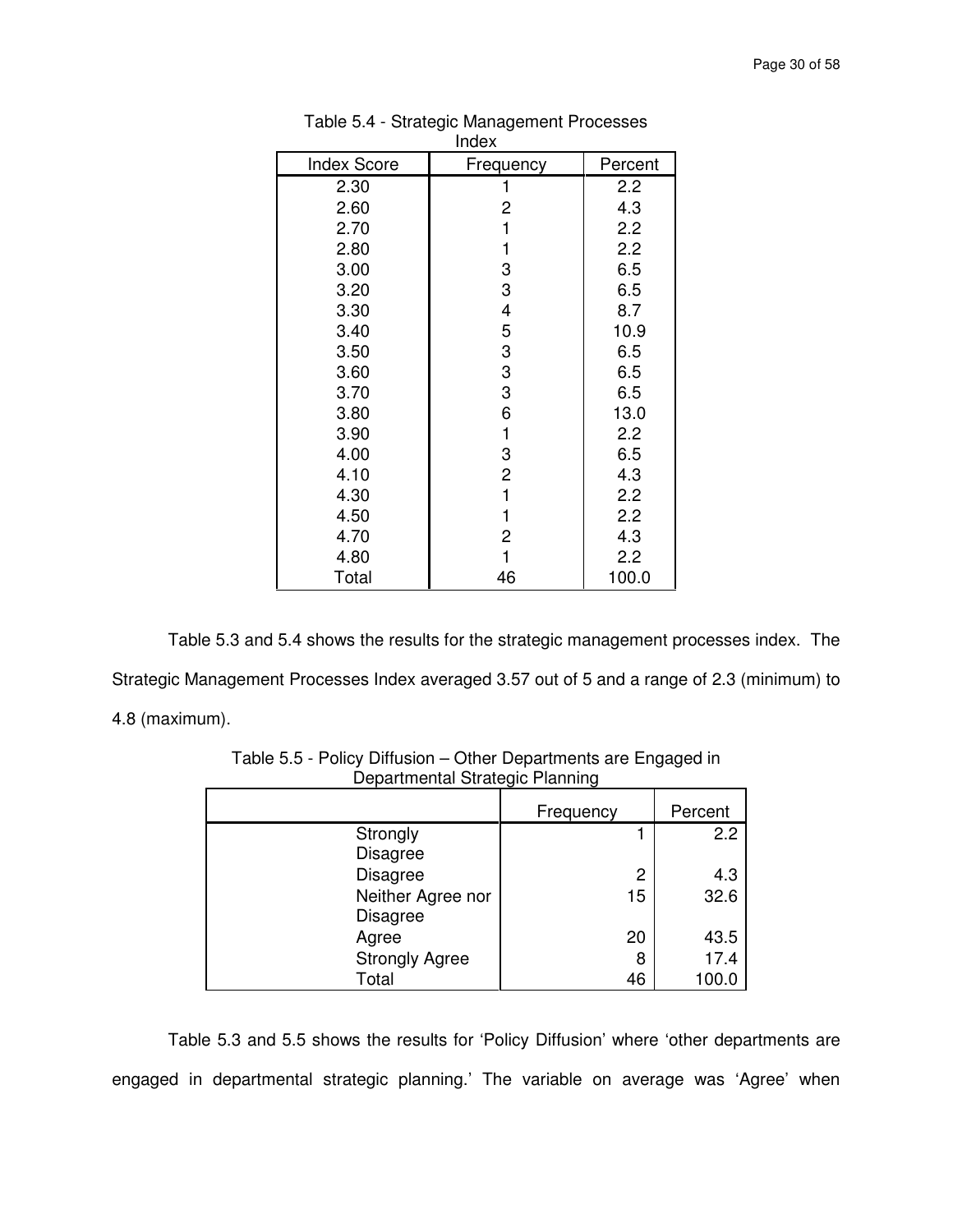rounded up as a result of score of 3.7. The frequency table demonstrates that 43.5 percent (20) of respondents 'Agree' with the statement in the questionnaire and 15 (32.6%) of the respondents 'Neither Agree nor Disagree'. Eleven people outside this range responded differently which represents 23.4 percent of the respondents collectively.

| Response                   | Frequency | Percent |
|----------------------------|-----------|---------|
| <b>Strongly Disagree</b>   |           | 22      |
| <b>Disagree</b>            | 8         | 17.4    |
| Neither Agree nor Disagree | 8         | 17.4    |
| Agree                      | 20        | 43.5    |
| <b>Strongly Agree</b>      | 9         | 19.6    |
| Total                      | 46        |         |

Table 5.6 - Proximity to the Private Sector

Table 5.3 and 5.6 shows the results for 'Proximity to the Private Sector.' The variable on average was 'Agree' rounded up with (3.61). The frequency table demonstrates that 43.5 percent (20) of respondents 'Agree' with the statement in the questionnaire.

| Response                   | Frequency | Percent |
|----------------------------|-----------|---------|
| <b>Strongly Disagree</b>   | 2         | 4.3     |
| <b>Disagree</b>            | 25        | 54.3    |
| Neither Agree nor Disagree | 6         | 13.0    |
| Agree                      | 9         | 19.6    |
| <b>Strongly Agree</b>      | 4         | 8.7     |
| Total                      | 46        |         |

Table 5.7 - Agency Leadership

Table 5.3 and 5.7 shows the results for 'Agency Leadership' where department heads engage in strategic planning early in their current position. The variable resulted on average with a response of 'Neither Agree nor Disagree', which is signified through a score of 2.74. The frequency table demonstrates that 12 percent (6) of respondents 'Neither Agree nor Disagree' with the statement in the questionnaire and 25 (54.36%) of the respondents 'Disagree'. Only 13 people responded they 'Agree' or 'Strongly Agree' representing 28.3 percent.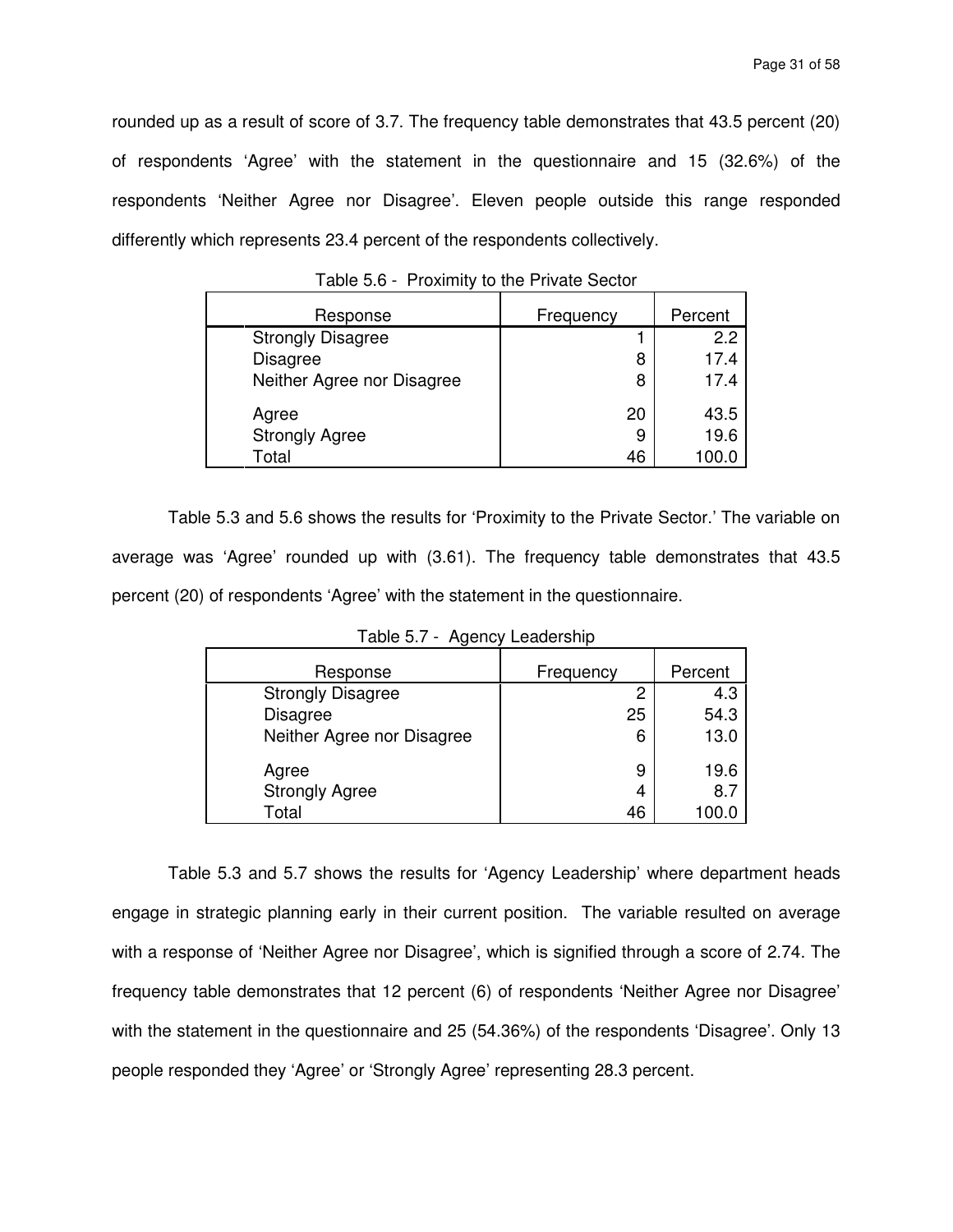| Response                   | Frequency | Percent |
|----------------------------|-----------|---------|
| <b>Strongly Disagree</b>   | 2         | 4.3     |
| <b>Disagree</b>            | 13        | 28.3    |
| Neither Agree nor Disagree | 9         | 19.6    |
| Agree                      | 21        | 45.7    |
| <b>Strongly Agree</b>      |           | 2.2     |
| Total                      | 46        | 100.0   |

Table 5.8 – Fiscal Capacity

Table 5.3 and 5.8 shows the results for adequate 'Fiscal Capacity.' The variable on average was 'Neither Agree nor Disagree' rounded down with a score of 3.13. The frequency table demonstrates that 19.6 percent (9) of respondents 'Neither Agree nor Disagree' with the statement in the questionnaire and 21 (45.7%) of the respondents 'Agree'. 15 people responded they 'Disagree' or 'Strongly Disagree' representing 32.6 percent.

| Response                   | Frequency | Percent |
|----------------------------|-----------|---------|
| <b>Disagree</b>            | 4         | 8.      |
| Neither Agree nor Disagree | 2         | 4.3     |
| Agree                      | 31        | 67.4    |
| <b>Strongly Agree</b>      | 9         | 19.6    |
| Total                      | 46        | 100.0   |

Table 5.9 - Institutional Mandate

Table 5.3 and 5.9 show the results for departments that have an 'Institutional Mandate' to formally engage in departmental strategic planning. The variable on average was 'Agree' as a result of a rounded score of 3.98. The frequency table demonstrates that 67.4 percent (31) of respondents 'Agree' with the statement in the questionnaire and 9 (19.6%) of the respondents 'Strongly Agree'. Only 4 people responded they 'Disagree' representing 8.73 percent.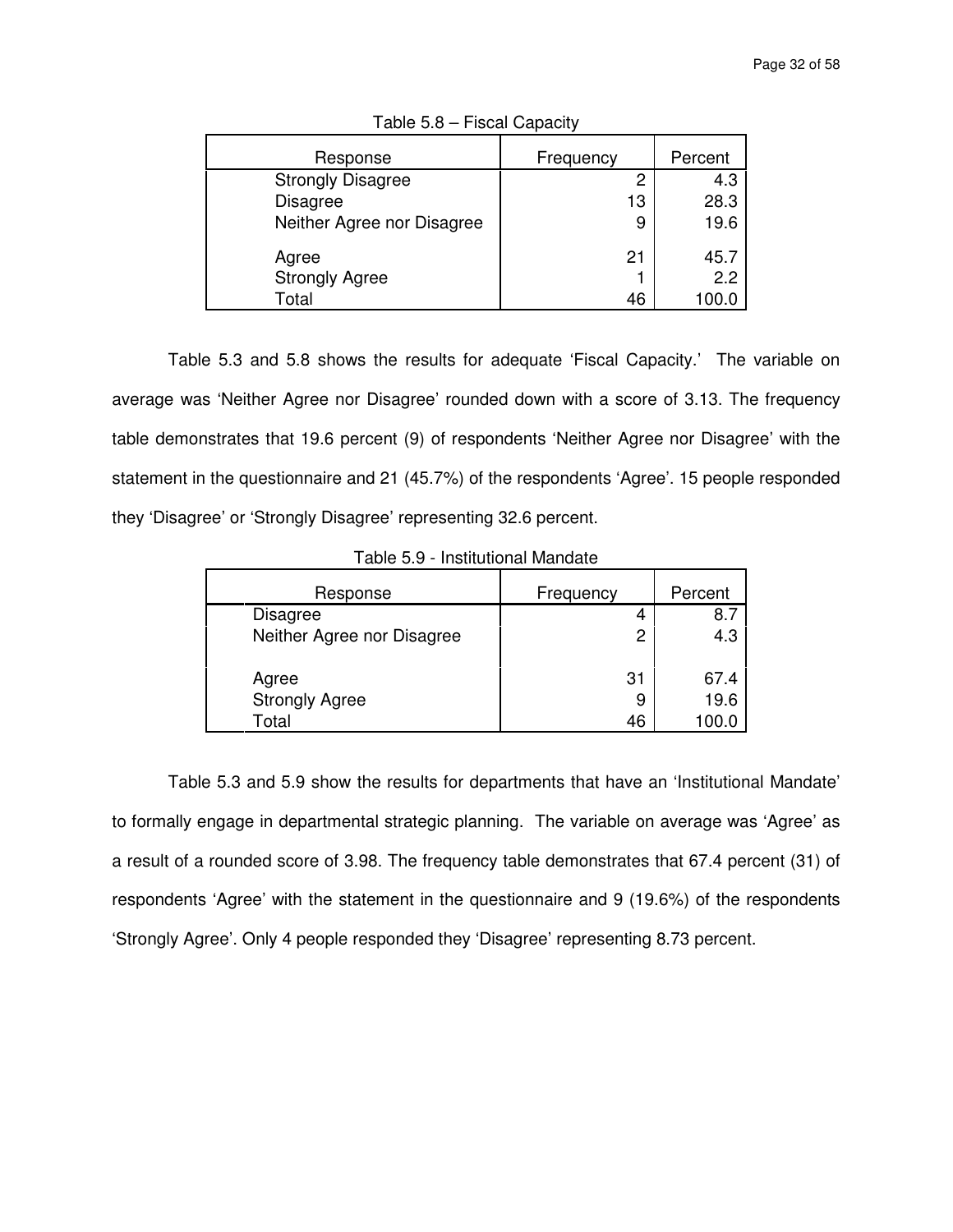| Response                   | Frequency | Percent |
|----------------------------|-----------|---------|
| <b>Disagree</b>            | 2         | 4.3     |
| Neither Agree nor Disagree | 2         | 4.3     |
| Agree                      | 21        | 45.7    |
| <b>Strongly Agree</b>      | 21        | 45.7    |
| Total                      | 46        |         |

Table 5.10 - Executive Mandate

Table 5.3 and 5.10 shows the results for adequate departments that have a strong 'Executive Mandate' where senior management expects department's heads to bring strategic initiatives up the organizational hierarchy. The variable on average resulted in 'Agree' when rounded down (4.33). The frequency table demonstrates that 47.5 percent (21) of respondents 'Agree' with the statement in the questionnaire and 21 (45.7%) of the respondents 'Strongly Agree'. Only 2 people responded that they 'Disagree' representing 4.3 percent.

| Response                   | Frequency | Percent |
|----------------------------|-----------|---------|
| <b>Strongly Disagree</b>   |           | 2.2     |
| <b>Disagree</b>            | 4         | 8.7     |
| Neither Agree nor Disagree | 2         | 4.3     |
| Agree                      | 29        | 63.0    |
| <b>Strongly Agree</b>      | 10        | 21.7    |
| Total                      | 46        | 100.0   |

Table 5.11 - Experience of Department Head

Table 5.3 and 5.11 shows the results which measure 'Experience of the Department Head.' The variable on average was 'Agree' (3.93) when rounded up. The frequency table demonstrates that 63 percent (29) of respondents 'Agree' with the statement in the questionnaire and 10 (21.7%) of the respondents 'Strongly Agree'. Only 5 people responded that they 'Disagree' or 'Strongly Disagree' with the statement representing 10.9 percent.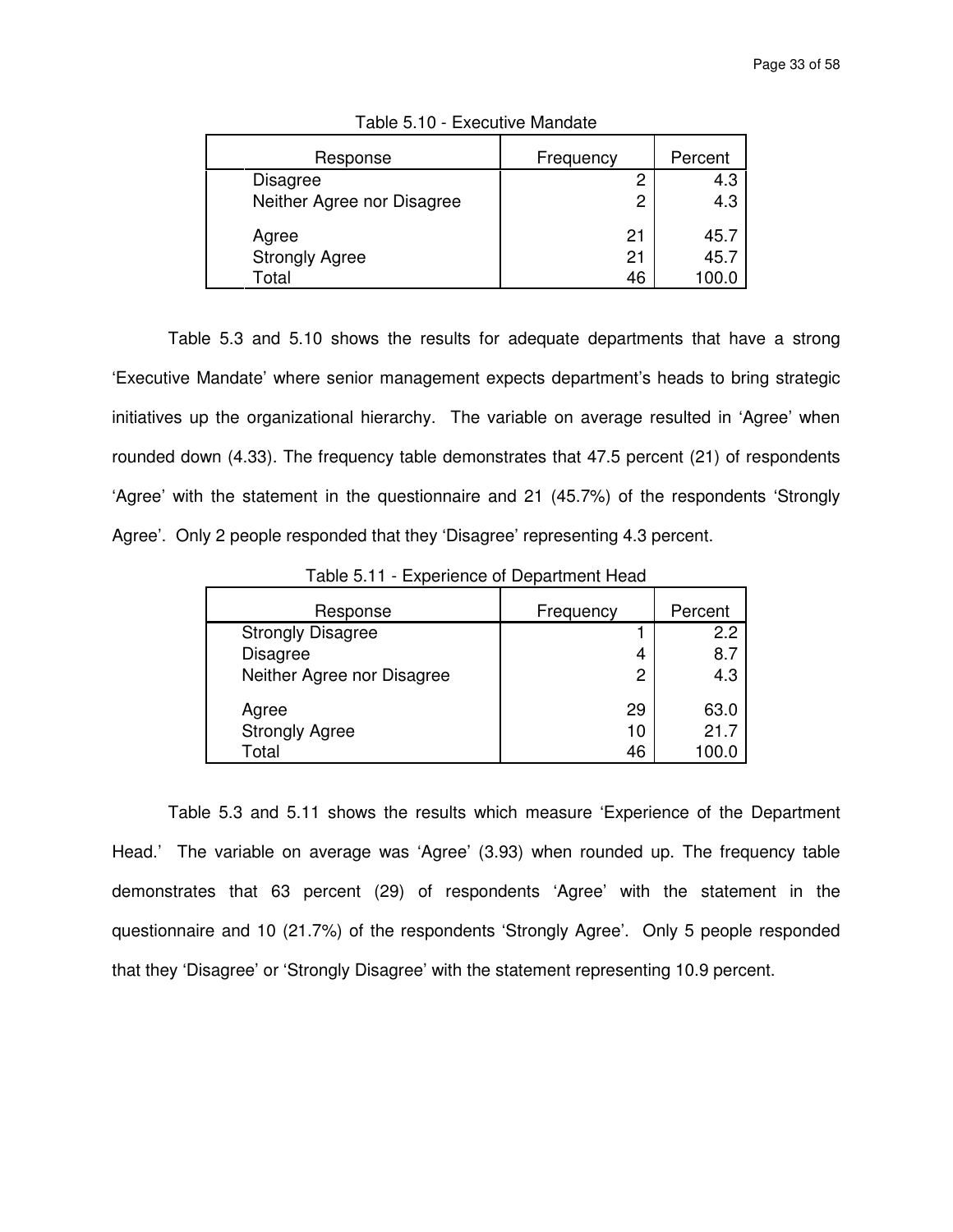| Response                   | Frequency | Percent |
|----------------------------|-----------|---------|
| Neither Agree nor Disagree | 6         | 13.0    |
| Agree                      | 19        | 41.3    |
| <b>Strongly Agree</b>      |           | 45.7    |
| Total                      | 46        | 100 C   |

Table 5.12 - Senior Management Commitment

Table 5.3 and 5.12 shows the results that measure 'Senior Management Commitment.' The variable on average was 'Agree' (4.33) when rounded down. The frequency table demonstrates that 41.3 percent (19) of respondents 'Agree' with the statement in the questionnaire and 21 (45.7%) of the respondents 'Strongly Agree'. No respondents indicated 'Disagree' or 'Strongly Disagree.'

Response | Frequency | Percent Disagree 2 4.3 Neither Agree nor Disagree 1 4 4 8.7 Agree 35 76.1 Strongly Agree 10.9

Total 46 100.0

Table 5.13 - Technical Expertise

Table 5.3 and 5.13 shows the results that measure 'Technical Expertise' (internal or external) to develop strategic planning initiatives. The variable on average was 'Agree' (3.93) when rounded up. The frequency table demonstrates that 76.1 percent (35) of respondents 'Agree' with the statement in the questionnaire and 5 (10.9%) of the respondents 'Strongly Agree'. Only 2 respondents indicated 'Disagree' representing 4.3 percent.

| Table 5.14 - External Orientation |
|-----------------------------------|
|-----------------------------------|

| Response                   | <b>Frequency</b> | Percent |
|----------------------------|------------------|---------|
| Neither Agree nor Disagree | 3                | 6.5     |
| Agree                      | 34               | 73.9    |
| <b>Strongly Agree</b>      | 9                | 19.6    |
| Total                      | 46               |         |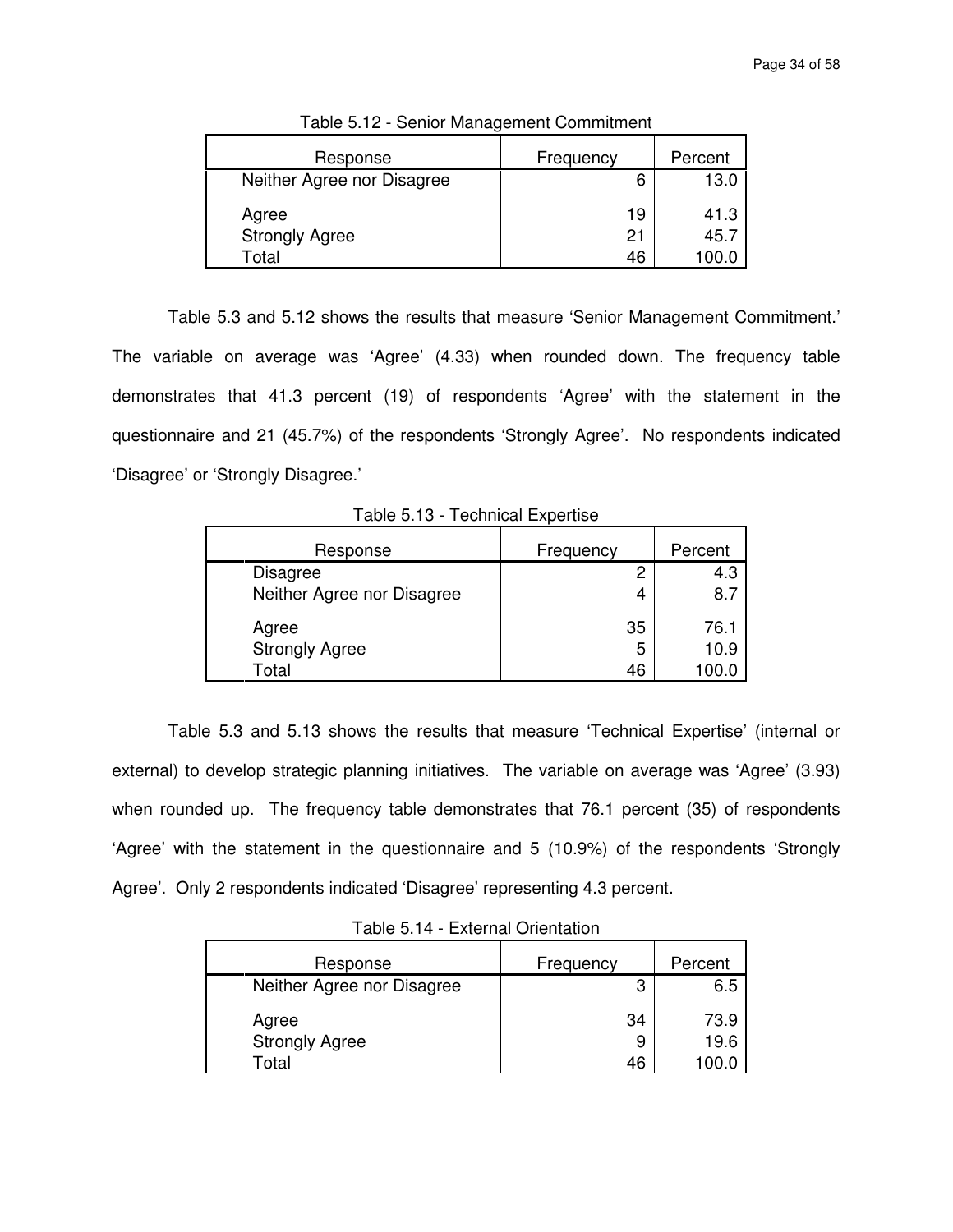Table 5.3 and 5.14 shows the results that measure the 'External Orientation' of department heads. The variable on average was 'Agree' (4.13) when rounded. The frequency table demonstrated that 73.9 percent (34) of respondents 'Agree' with the statement in the questionnaire and 9 (19.6%) of the respondents 'Strongly Agree'. No respondents indicated 'Disagree' or 'Strongly Disagree.'

| Response                   | Frequency | Percent |
|----------------------------|-----------|---------|
| <b>Strongly Disagree</b>   | 3         | 6.5     |
| <b>Disagree</b>            | 18        | 39.1    |
| Neither Agree nor Disagree | 10        | 21.7    |
| Agree                      | 12        | 26.1    |
| <b>Strongly Agree</b>      | 3         | 6.5     |
| Total                      | 46        | 100.0   |

Table 5.15 - Decentralization

Table 5.3 and 5.15 shows the results that measure the level of 'Decentralization' of departments. The variable on average was 'Neither Agree nor Disagree' (2.87) when rounded up. The frequency table demonstrates that 21.7 percent (10) of respondents 'Neither Agree nor Disagree' with the statement in the questionnaire, 18 (39.1%) of the respondents 'Strongly Disagree and 12 (26.1%) 'Agree.'

| Response              | Frequency | Percent |
|-----------------------|-----------|---------|
| No response           |           | 2.2     |
| Agree                 |           | 23.9    |
| <b>Strongly Agree</b> | 34        | 73.9    |
| Total                 | 46        | LOO.    |

Table 5.16 - Organizational Strategic Plan

Table 5.3 and 5.16 show the number of departments that operate in a municipality with a 'Organizational Strategic Plan.' All respondents except 1 indicated they 'Agree' or 'Strongly Agree' with the statement in the questionnaire. One person did not answer the question.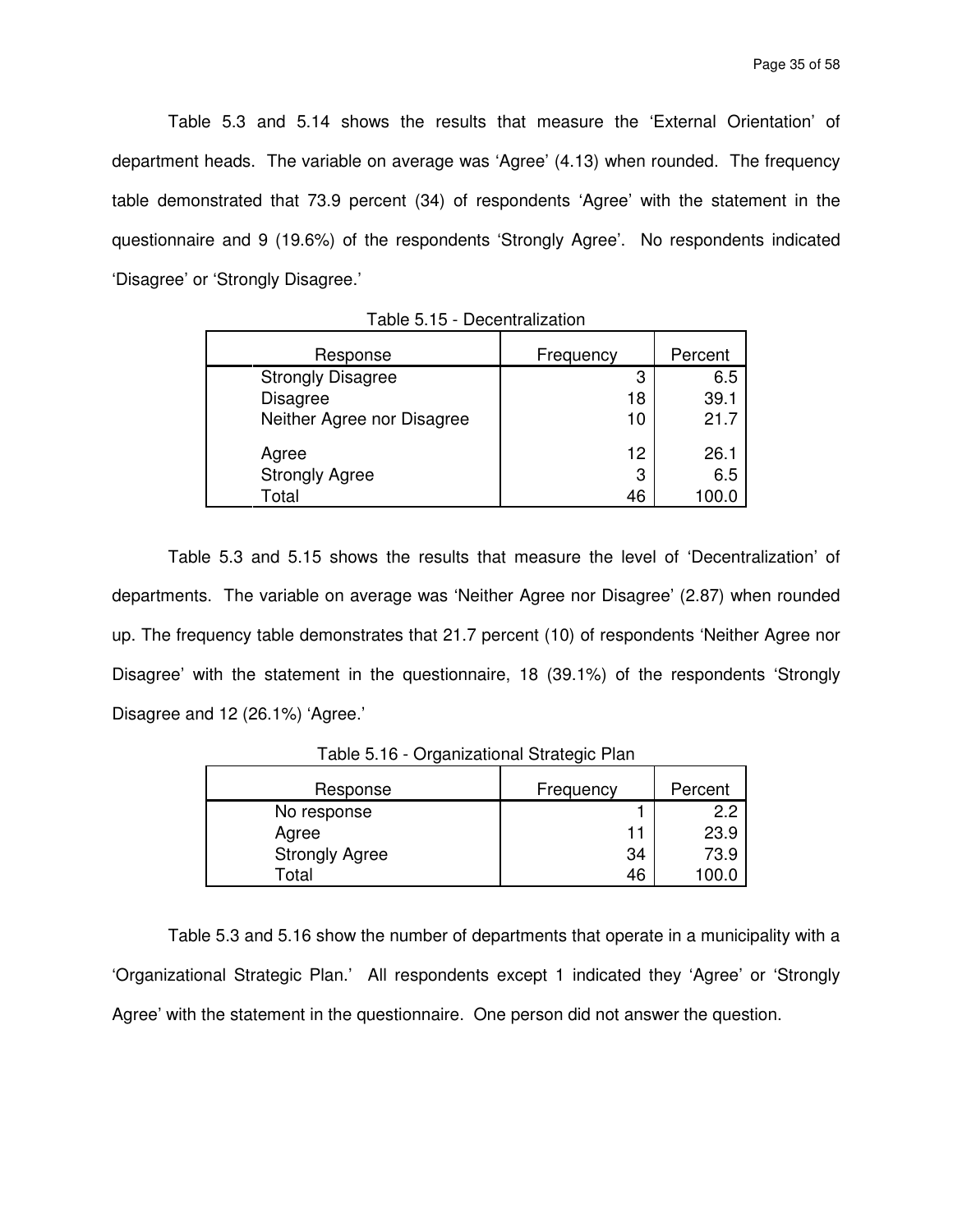# (B) Bivariate Analysis: Dependent and Independent Variables

|                                                          | <b>Strategic Management</b><br><b>Processes Index</b> |                     |    |
|----------------------------------------------------------|-------------------------------------------------------|---------------------|----|
| <b>Variable</b>                                          | Pearson<br>Correlation                                | Sig. (2-<br>tailed) | N  |
| Strategic<br>Management<br>Processes<br>Index(Dependent) |                                                       |                     | 46 |
| <b>Policy Diffusion</b>                                  | .025                                                  | .871                | 46 |
| <b>Proximity Private</b><br>Sector                       | .269                                                  | .071                | 46 |
| Agency<br>Leadership                                     | .295                                                  | .046                | 46 |
| <b>Fiscal Capacity</b>                                   | $.501$ <sup>**</sup>                                  | .000                | 46 |
| Institutional<br>Mandate                                 | .035                                                  | .819                | 46 |
| Executive<br>Mandate                                     | $-180$                                                | .231                | 46 |
| Experience of<br>Dept Head                               | $.423$ <sup>*</sup>                                   | .003                | 46 |
| Senior<br>Management<br>Commitment                       | .017                                                  | .913                | 46 |
| Technical<br>Expertise                                   | $\overline{.}250$                                     | .094                | 46 |
| External<br>Orientation                                  | .129                                                  | .395                | 46 |
| Decentralization                                         | $-103$                                                | .494                | 46 |
| Organizational<br>Strategic Plan                         | $-183$                                                | .224                | 46 |

\*. Correlation is significant at the 0.05 level (2-tailed).

\*\*. Correlation is significant at the 0.01 level (2-tailed).

A Bivariate Analysis was conducted using the tools available in SPSS. Table 5.17 shows the relationship between the dependent and independent variables: One independent variable was significant at the .05 level and three independent variables at the .01 level for a total of four significant variables. The Pearson Correlation (coefficient), is referred to in this context through the 'r' which ranges between 1.0 and  $-$  1.0. An r of 1 or -1 indicates a direct relationship; an r of -1 equals a direct inverse relationship. Agency leadership shows a positive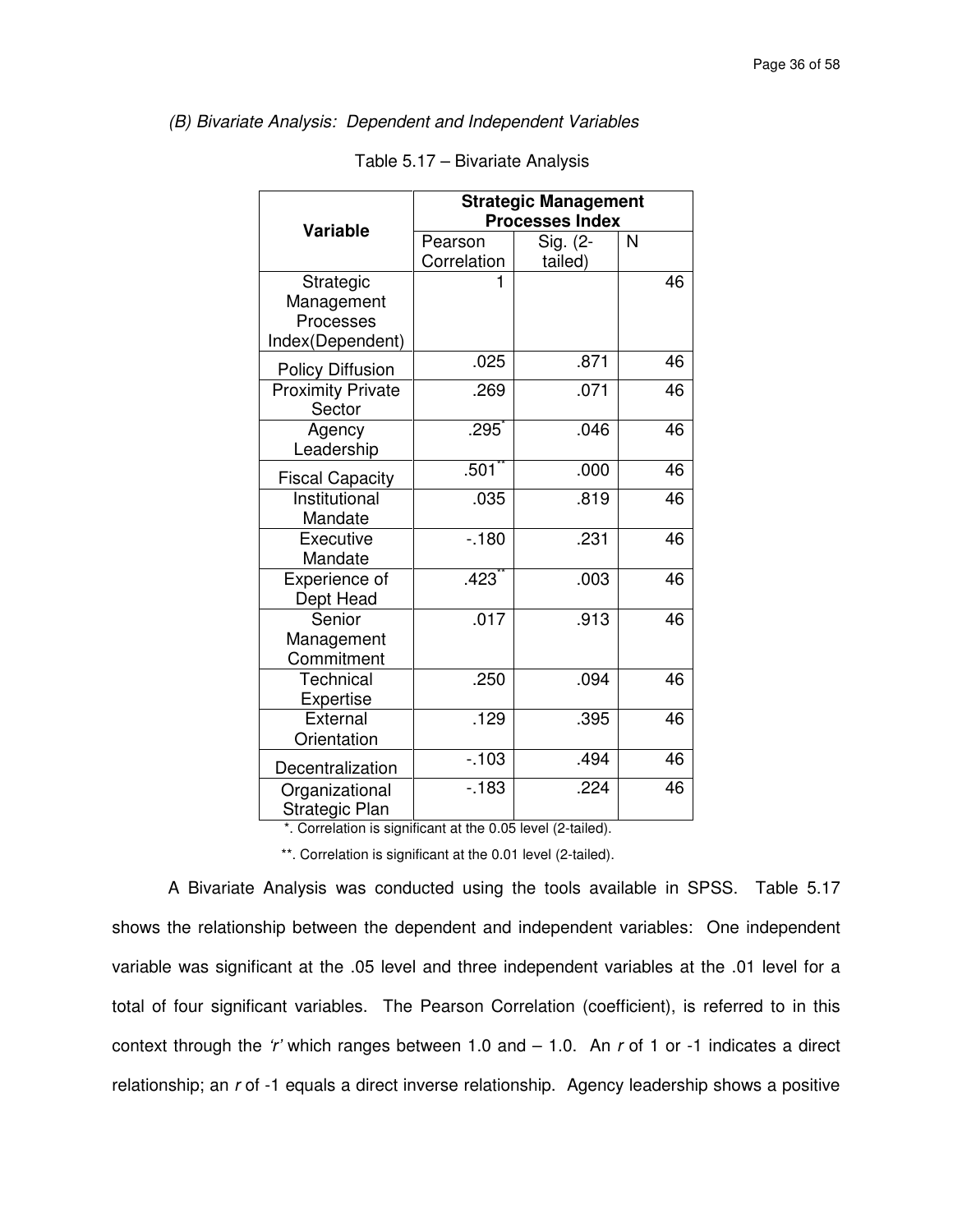and weak correlation of .295 when measured against strategic management processes. $2$  This suggests that department heads that engage in strategic planning early or shortly after commencement of their management position have a greater tendency to show strategic management processes in the long term. Fiscal capacity shows a positive and moderate correlation of .501 when measured against strategic management processes. This suggests that departments with adequate fiscal resources will have a greater tendency to show strategic management processes. The third independent variable is the experience of the department head, which demonstrates positive and moderate correlation of .423 when measured against strategic management processes. This suggests that department heads with previous strategic planning experience are more likely to demonstrate strategic management processes within their department. The last independent variable, staff participation, shows a positive and moderate correlation with strategic management processes. This suggests that a department that has staff that are engaged in the strategic planning process, they are more likely to demonstrate strategic management processes. A Bivariate analysis which correlates independent variables can be found in Appendix 2.

## (C) Multivariate Analysis: Dependent and Independent Variables

Using SPSS to perform a multivariate analysis, a model was generated explaining the variation of the dependent variable by the independent variables. The model presented below generated an Adjusted R Square value of .380, suggesting that 38.0 percent of the variation in the dependent variable is explained through the independent variables. The same regression model generates a level of significance through ANOVA at the .004 level, which signifies that this regression model is a very good measure of fit.<sup>3</sup> The null hypothesis can be rejected as a result of this high value of good fit.

<sup>&</sup>lt;sup>2</sup> The author is using the guide that Evans (1996) suggests describing the value of the Pearson Correlation (.00-.19=very weak/.20-.39=weak/.40-.59=moderate/.60-.79=strong/.80-1.0=very strong)

 $3<sup>3</sup>$  A good measure of fit is defined as a Sig. value above the .05 level.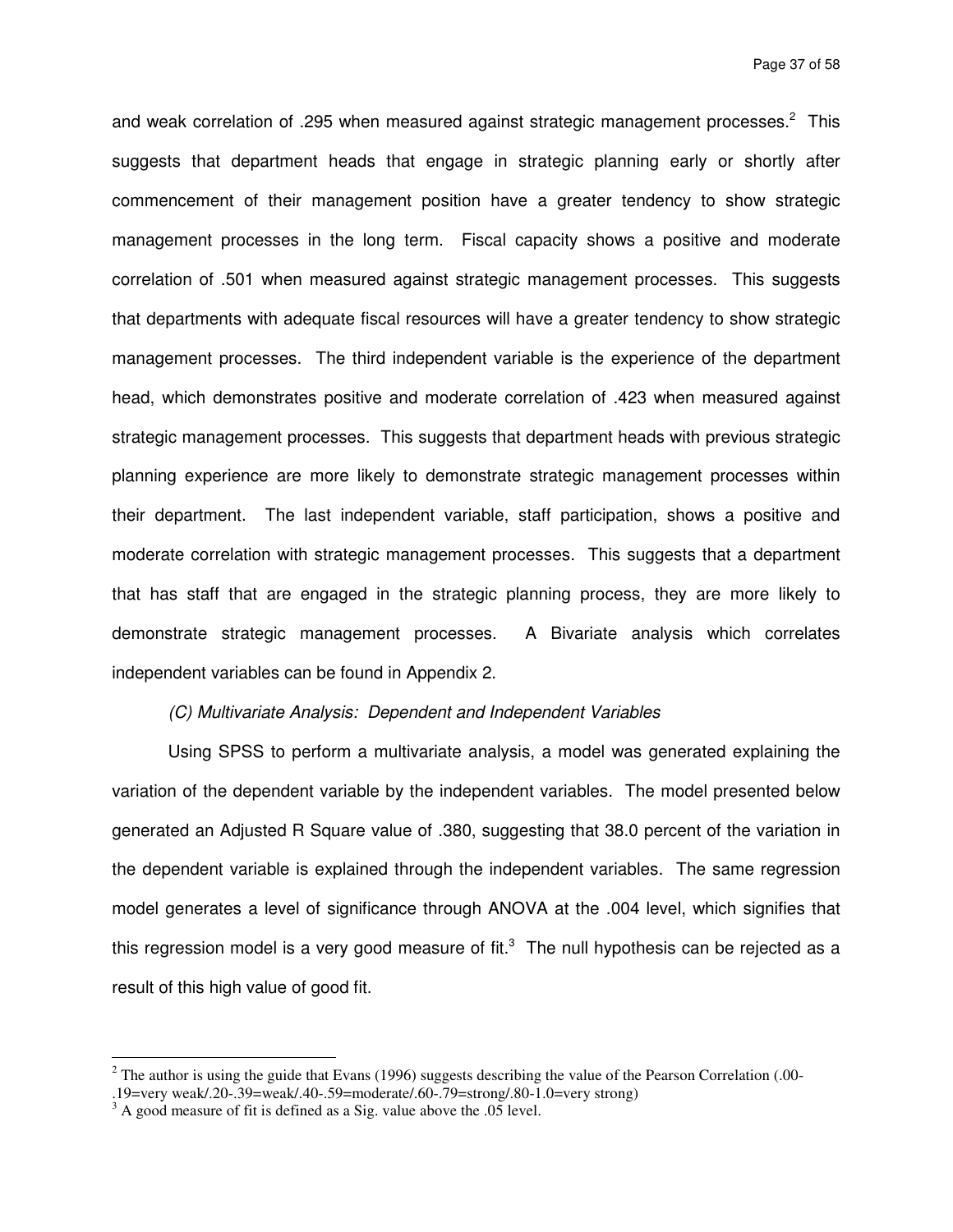|                                 | <b>Unstandardized Coefficients</b> |       | Standardized<br>Coefficients |          |      |
|---------------------------------|------------------------------------|-------|------------------------------|----------|------|
|                                 |                                    | Std.  |                              |          |      |
| Model                           | B                                  | Error | <b>Beta</b>                  |          | Sig. |
| (Constant)                      | 2.607                              | .849  |                              | 3.071    | .004 |
| <b>Policy Diffusion</b>         | .085                               | .091  | .138                         | .934     | .357 |
| <b>Proximity Private Sector</b> | .116                               | .073  | .224                         | 1.581    | .124 |
| Agency Leadership               | .100                               | .069  | .199                         | 1.437    | .160 |
| <b>Fiscal Capacity</b>          | .160                               | .079  | .291                         | 2.019    | .052 |
| <b>Institutional Mandate</b>    | .188                               | .116  | .263                         | 1.621    | .115 |
| <b>Executive Mandate</b>        | $-243$                             | .120  | $-0.335$                     | $-2.028$ | .051 |
| <b>Experience of Dept Head</b>  | .184                               | .085  | .301                         | 2.173    | .037 |
| Senior Management               | $-060$                             | .127  | $-0.076$                     | $-471$   | .641 |
| Commitment                      |                                    |       |                              |          |      |
| <b>Technical Expertise</b>      | .075                               | .131  | .083                         | .575     | .569 |
| <b>External Orientation</b>     | $-136$                             | .171  | $-123$                       | $-795$   | .433 |
| Decentralization                | $-103$                             | .068  | $-202$                       | $-1.511$ | .141 |
| <b>Organizational Strategic</b> | $-073$                             | .115  | $-0.093$                     | $-633$   | .531 |
| Plan                            |                                    |       |                              |          |      |

Table  $5.18 - Coefficients<sup>a</sup>$ 

a. Dependent Variable: Strategic Management Processes Index

Table 5.18 shows the Regression Coefficients for all thirteen variables used in this analysis. The experience of the department head (.037) is significant at the .05 level; the variables of executive mandate and fiscal capacity are significant at the .051 and .052 levels of significance. When comparing the variables of agency leadership and staff participation which are significant in the Bivariate analysis, they are not in the Multivariate analysis.

### 5.3 Qualitative Investigation

 Different from the quantitative investigation, the qualitative investigation attempts to uncover both tested and untested variables that may contribute to the development of strategic planning processes. In this sense, the investigator is playing the role of 'Strategy Finder', a term coined by Mintzberg (1994) in search for unique departmental practices which are only present within the departments analyzed. In each of the case studies, a different strategic process was found. The data and insight that follows was collected through four personal interviews with each department head.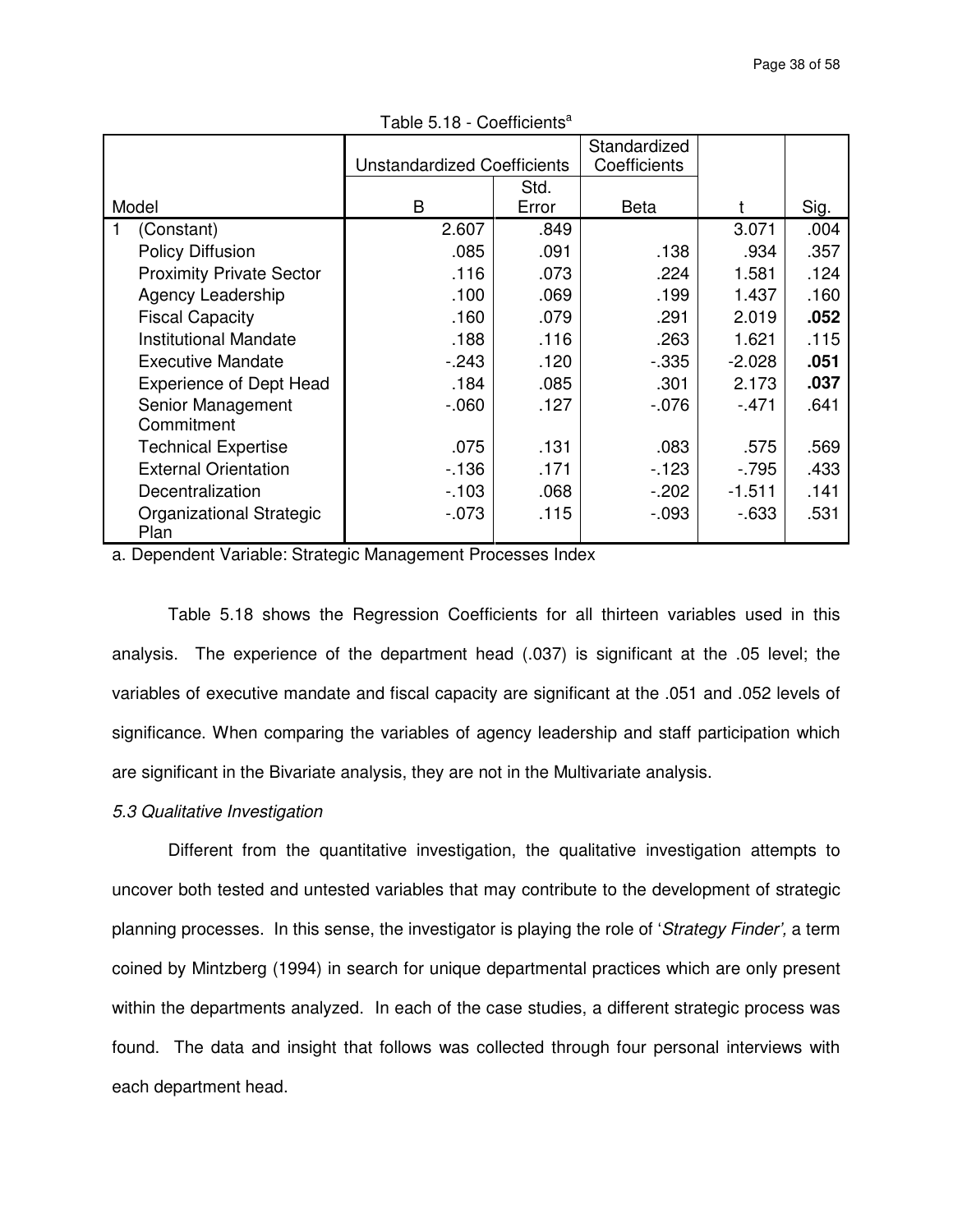### (A) City of Markham Planning Department

In May 2010 The City of Markham Planning Department drafted an internal and confidential document entitled Identify and Align Resources to Meet Future Council, Stakeholder and Community Expectations. Though the title does not appear very strategic, the document closely resembles a departmental strategic plan. It contains a mission and vision (for the department), an internal and external assessment, a review of corporate literature and specific recommendations to guide the department for the next 3-5 years. According to the Director (R. Mosticci, personal interview, July 20, 2013), this document is the only departmental plan which exists in the corporation, and perhaps the only internal confidential (not public) document. The development and implementation of this plan served as a tool for change management and it enhanced strategic processes within the department. The Director of Planning gave a historic sketch regarding the launch of such a project. The Director previously held a similar position with a slightly smaller municipality in Southern Ontario during the interview. He is an extremely professionally connected individual, active in professional associations in both the United States and Canada. He would appropriately fit the definition of 'externally orientated' as previously identified in this paper. Accordingly, the Director was attending a conference in Colorado where he took part in a session on department strategic planning, which was led by an industry consultant that resides in San Diego, California. The Director was impressed with the content and presentation, and hired the same consultant upon his arrival in Markham. The departmental strategic plan was the final product of this interaction. The Director appeared to have a strong knowledge and awareness of strategic planning and management practices. He traced his broader business approach to a style he developed early in his career, directly from his undergraduate degree in Business Administration. The chart which follows summarizes the levels of strategic management processes that were evident during the personal interview: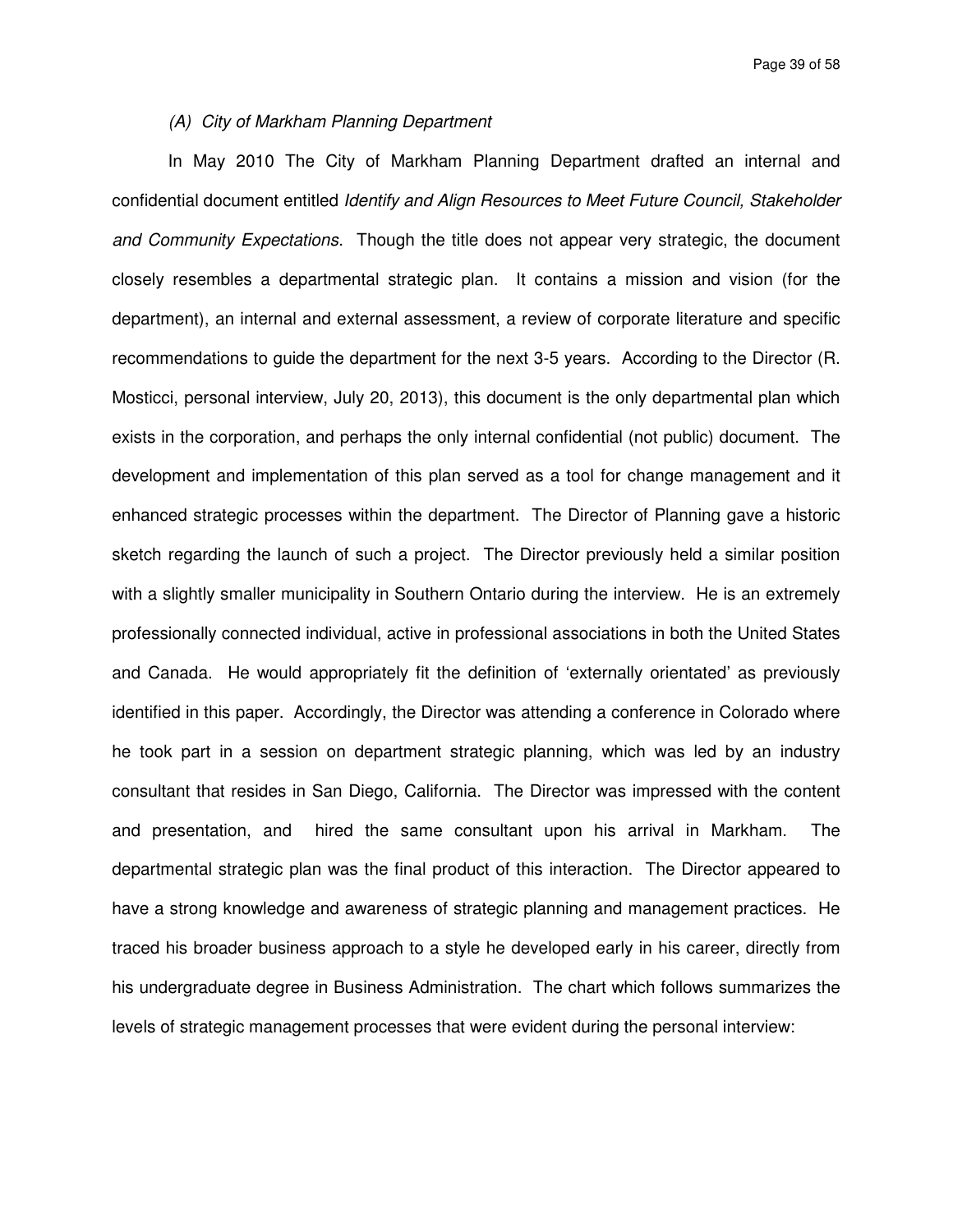| <b>Strategic Management Practise</b> | Evidence                                        |
|--------------------------------------|-------------------------------------------------|
| <b>Management Capacity</b>           | The Director has formal education in            |
|                                      | strategic management through his                |
|                                      | undergraduate degree and professional           |
|                                      | development conferences.                        |
| <b>Employee Participation</b>        | The strategic planning document which           |
|                                      | guides the Department was developed with        |
|                                      | significant levels of employee engagement.      |
| Leadership                           | The Director is clearly the sponsor and         |
|                                      | champion of strategic management issues.        |
|                                      | The Director is competent engaging and          |
|                                      | facilitating in strategic planning initiatives. |

Table 5.19 – Summary of Enhanced Strategic Management Processes for City of Markham Planning Department

This case demonstrates a department that displays high levels of strategic management processes, above the minimum threshold mandated by the organization. Three variables appear to enhance strategic management processes of 'Experience of Department Head', 'Agency Leadership', and 'External Orientation.' His level of experience in strategic management was firmly rooted in a business undergraduate degree, industry experience and a strong ambition to stay current in leading industry practices (from a North American perspective). This variable was significant in both the Bivariate and Multivariate analyses. 'Agency Leadership' was certainly present, as this exercise was the first major project facilitated by the new Department Head, one which served as a tool for change management. This variable was also significant during the Bivariate analysis. The 'External Orientation' of the Department Head showed significant influence as well. Without the strong connections to the planning industry, it is difficult to imagine the Department Head attending a conference in Colorado, engaging the services of a consultant from San Diego and developing a departmental strategic plan. This variable was not significant in the Bivariate of Multivariate analysis interestingly.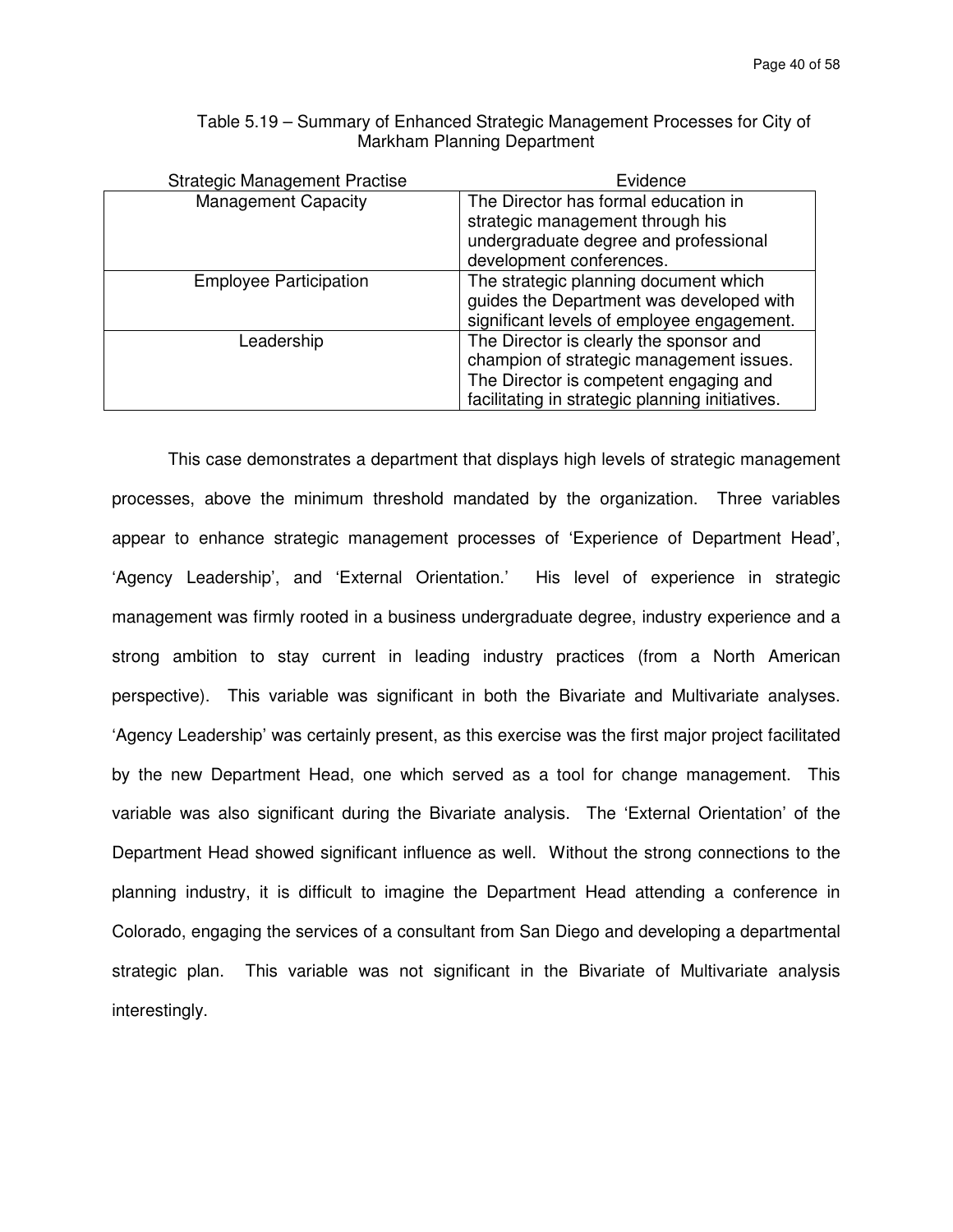## (B) City of Vaughan Recreation and Culture Department

In mid-2012 the City of Vaughan Recreation and Culture Department developed a unique strategic management process in the areas of 'Information Dissemination,' 'Employee Participation' and 'Integration with Performance Management.' The Department developed a performance dashboard that regularly reports in a creative and visually attractive manner on performance indicators within the Department. The performance dashboard reports on other smaller indicators which are deemed important by staff, though the Department has 2-3 key performance indicators reported to the organization on a broader scale.. Each community centre has a live performance dashboard to report on program registrations, revenue, salary expenses and other areas of business importance for example. Though each manager has the ability to customize for their operation the visual appearance of each dashboard maintains consistency across the organization. The chart below outlines increases in strategic management processes as a result of the performance dashboard;

| Table 5.20 - Summary of Enhanced Strategic Management Processes for City of City of |
|-------------------------------------------------------------------------------------|
| Vaughan Recreation and Culture Department                                           |

| <b>Strategic Management Process</b>     | Evidence                                                                                      |
|-----------------------------------------|-----------------------------------------------------------------------------------------------|
| <b>Dissemination</b>                    | The performance dashboard reports on                                                          |
|                                         | information key to departmental operations.                                                   |
|                                         | The document is simple, visually attractive                                                   |
|                                         | and actively used by staff.                                                                   |
| <b>Employee Participation</b>           | All departmental staff participated in the                                                    |
|                                         | development of key performance indicators<br>relevant to their section. Staff had the ability |
|                                         | to customise their dashboards.                                                                |
| Integration with Performance Management | The Director is clearly the sponsor and                                                       |
|                                         | champion of strategic management issues.                                                      |
|                                         | The Director is competent, engaging and                                                       |
|                                         | facilitating strategic planning initiatives.                                                  |

The Department Head (M. Reali, personal interview, July 16, 2013) explained the roots of such an initiative, arising from a conversation she had with the City Manager. She had a meeting with the City Manager who explained a future aspiration he had for the organization according to the Department Head. The City Manager visualized coming to work, logging into his computer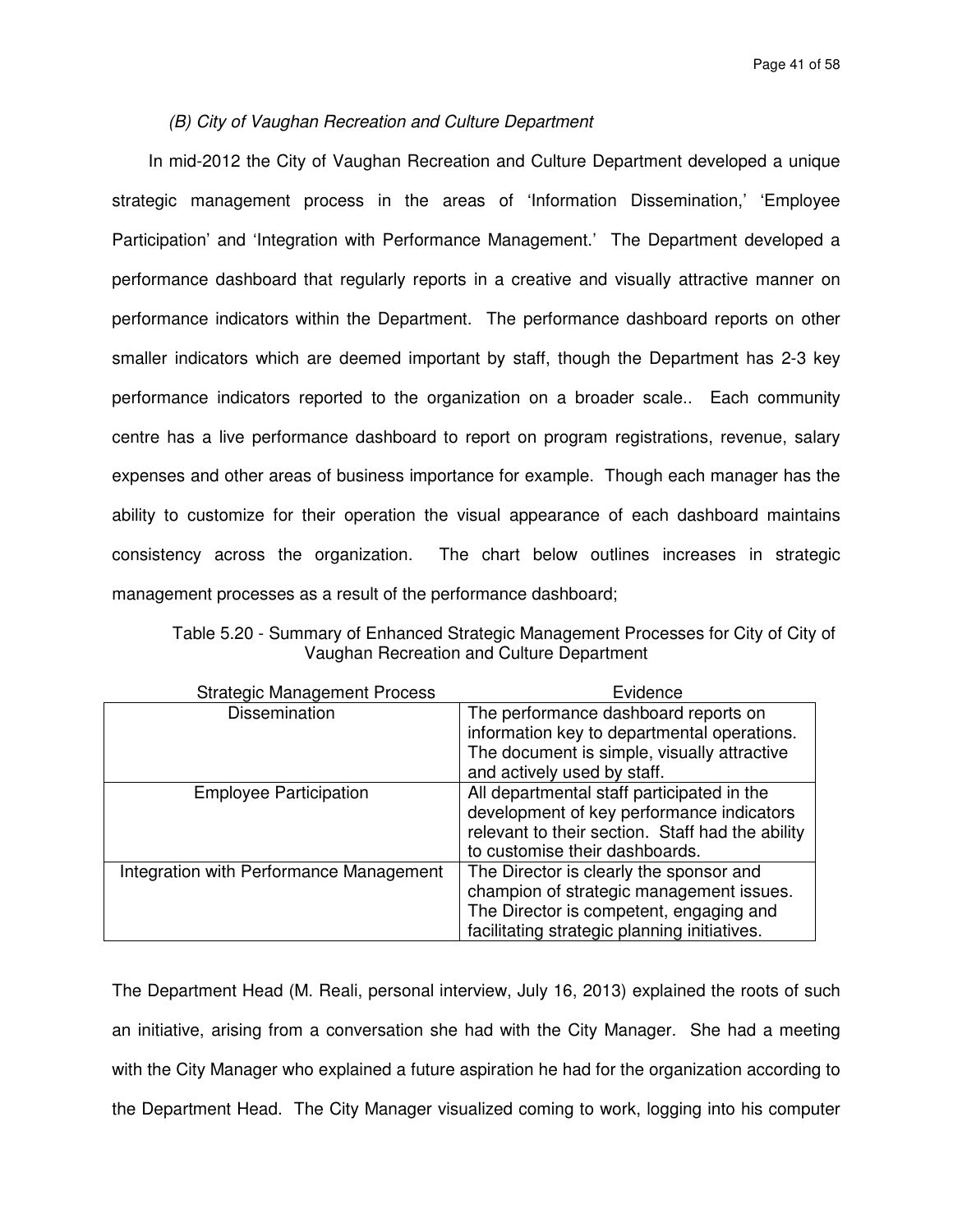and quickly glancing over a dashboard that contained vital organizational information. In the words of the Department Head, he could "see how recreation was doing today." This concept was never developed further at the organizational level; in fact the same City Manager is no longer with the organization. The Department Head was however intrigued, and after further research decided to pilot such a project at the departmental level. This explanation does not perfectly fit into any of the analysed variables, however for the purposes of this analysis it will be placed into 'policy diffusion.' It is not necessarily that other departments are engaging in such a concept, but rather another department (in this case the City Manager's Office) was considering such an idea. The variable 'policy diffusion' was not significant during the Bivariate or Multivariate analysis. The variable of 'technical expertise' is considerably influential in this case as well. A small division exists within their Department called Business Services, according to the Department Head. The function of this division is to engage staff to assist with business development, budgets and general departmental strategy. This division engaged staff through the development process and turned the department heads idea into a practical reality. The Department Head stated "this likely would only been an idea without the help of staff (Business Services Division)." The variable of 'Technical Expertise' was not significant during both the Bivariate and Multivariate analysis.

## 5.4 Conclusion

 The quantitative and qualitative analysis provides some insight into variables that may contribute to strategic management processes. The chart that follows summarizes the quantitative and qualitative findings from this investigation: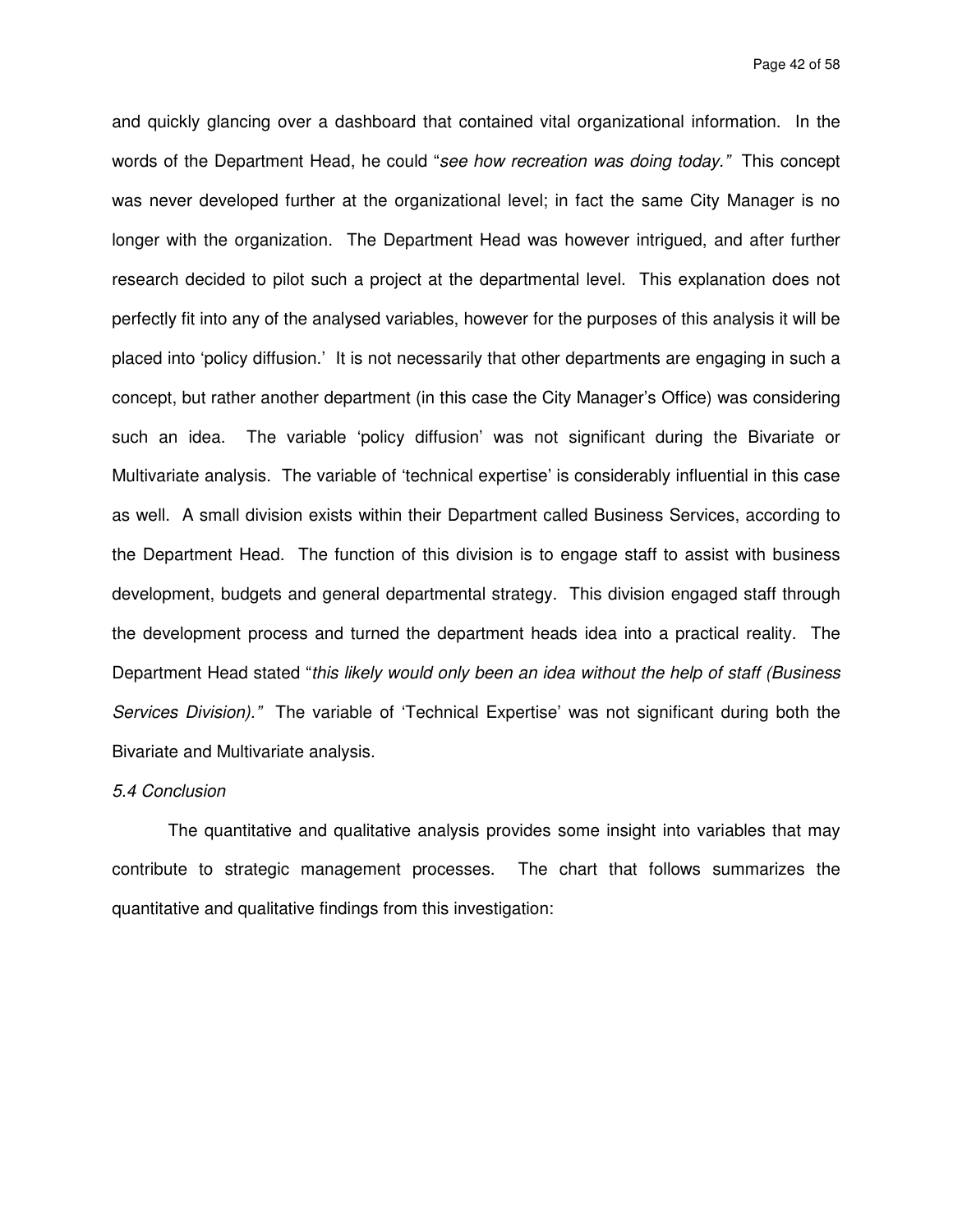| Variable                                   | Quantitative       | Qualitative      |
|--------------------------------------------|--------------------|------------------|
| <b>Policy Diffusion</b>                    |                    | Positive, Strong |
| <b>Proximity to Private Sector</b>         |                    |                  |
| Agency Leadership                          | Positive, Weak     | Positive, Strong |
| <b>Fiscal Capacity</b>                     | Positive, Moderate |                  |
| <b>Institutional Mandate</b>               |                    |                  |
| <b>Executive Mandate</b>                   | Positive*          |                  |
| <b>Experience of Department</b><br>Head    | Positive, Moderate | Positive, Strong |
| Senior Management<br>Commitment            |                    |                  |
| <b>Organizational Resources</b>            |                    |                  |
| <b>Technical Expertise</b>                 |                    | Positive, Strong |
| <b>External Orientation of</b><br>Managers |                    | Positive, Strong |
| Level of Decentralization                  |                    |                  |
| <b>Organization Wide</b><br>Implementation |                    |                  |

Table 5.21 – Summary of Significant Variables in the Quantitative and Qualitative Investigation

\*Shown close to significant in the Regression model.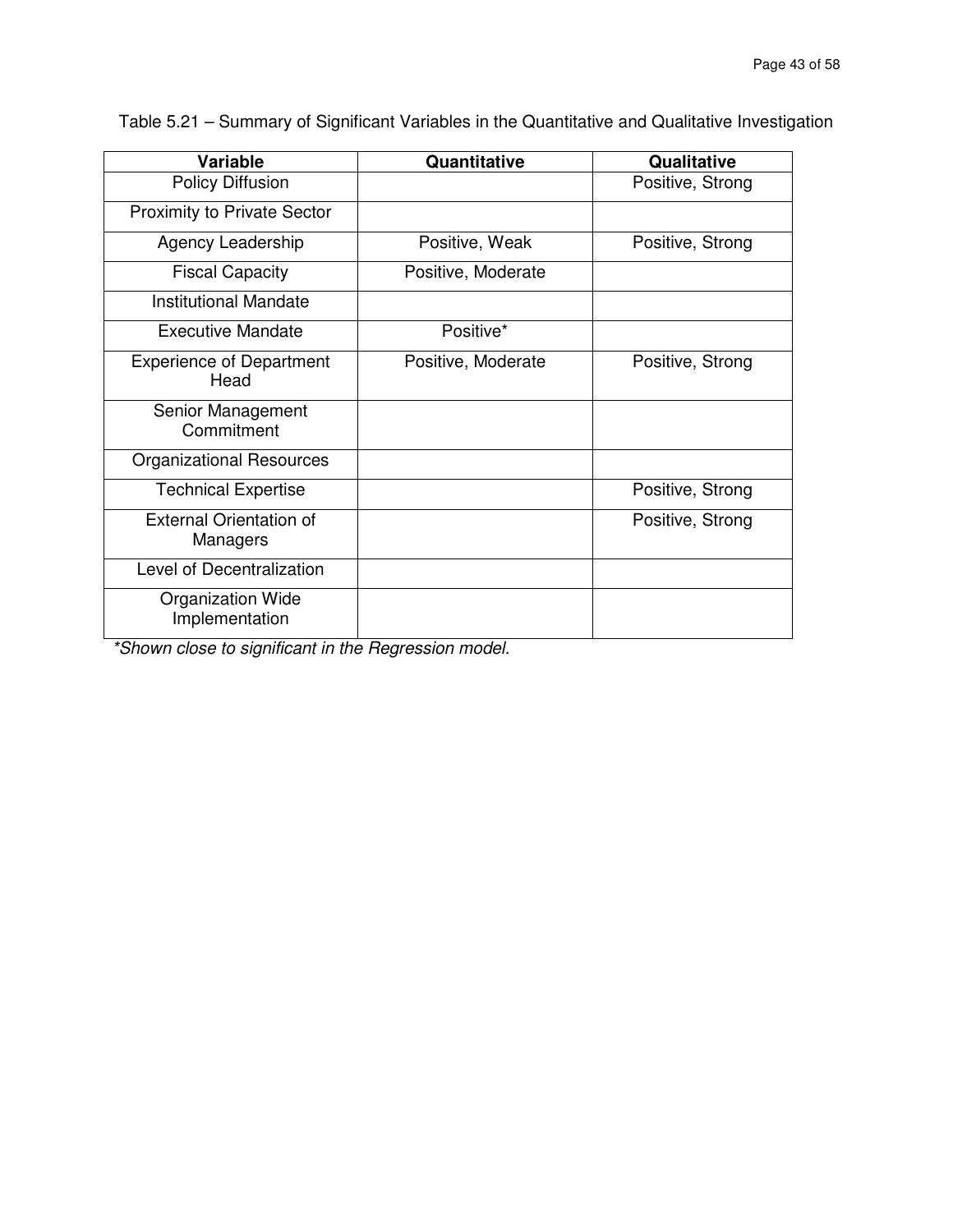Page 44 of 58

### **Chapter 6: Discussion and Interpretations**

The quantitative and qualitative analysis above provides different insights regarding the current state of strategic management processes in Ontario as well as the variables that contribute to the presence of the same processes. Variables shown to be insignificant and that did not show any surprising results are excluded from discussion.

In general terms, each measure contained within the Strategic Management Processes Index demonstrates a relatively healthy level of management processes in Ontario. Surprising low however is the variable of 'Employee Participation' where only 28.3 percent of department heads indicated the majority of full-time staff is actively involved in departmental strategic planning exercises. This suggests relatively low rates of employee engagement at the departmental level, perhaps where one would expect the highest rates of engagement.

Several observations can be extracted from the descriptive statistics within the independent variables. Table 5.7 which measured the variable 'Agency Leadership' suggests that the majority of department heads do not engage in more strategic planning early in their management position. Considering that the Bivariate Analysis shows 'Agency Leadership' as significant with a correlation (though weak) to strategic management processes, this is quite interesting. This may suggest that the small minority of department heads who engage in strategic planning early in their position tend to have higher levels of strategic management processes, though the evidence is weak. This also may explain why the department head for the Planning Department in Markham has shown high levels of strategic management processes; he engaged in significant strategic planning immediately after hire. Table 5.8 shows a significant range of the variable 'Fiscal Capacity' where only 47.9 percent of department heads believe their department has the financial resources to meet their mission. This may reflect the extent to which governments have become "lean" and this may impact their core service level and ability to delivery on their basic mission. The bivariate analysis demonstrates that this variable is significant with a positive and moderately strong correlation with strategic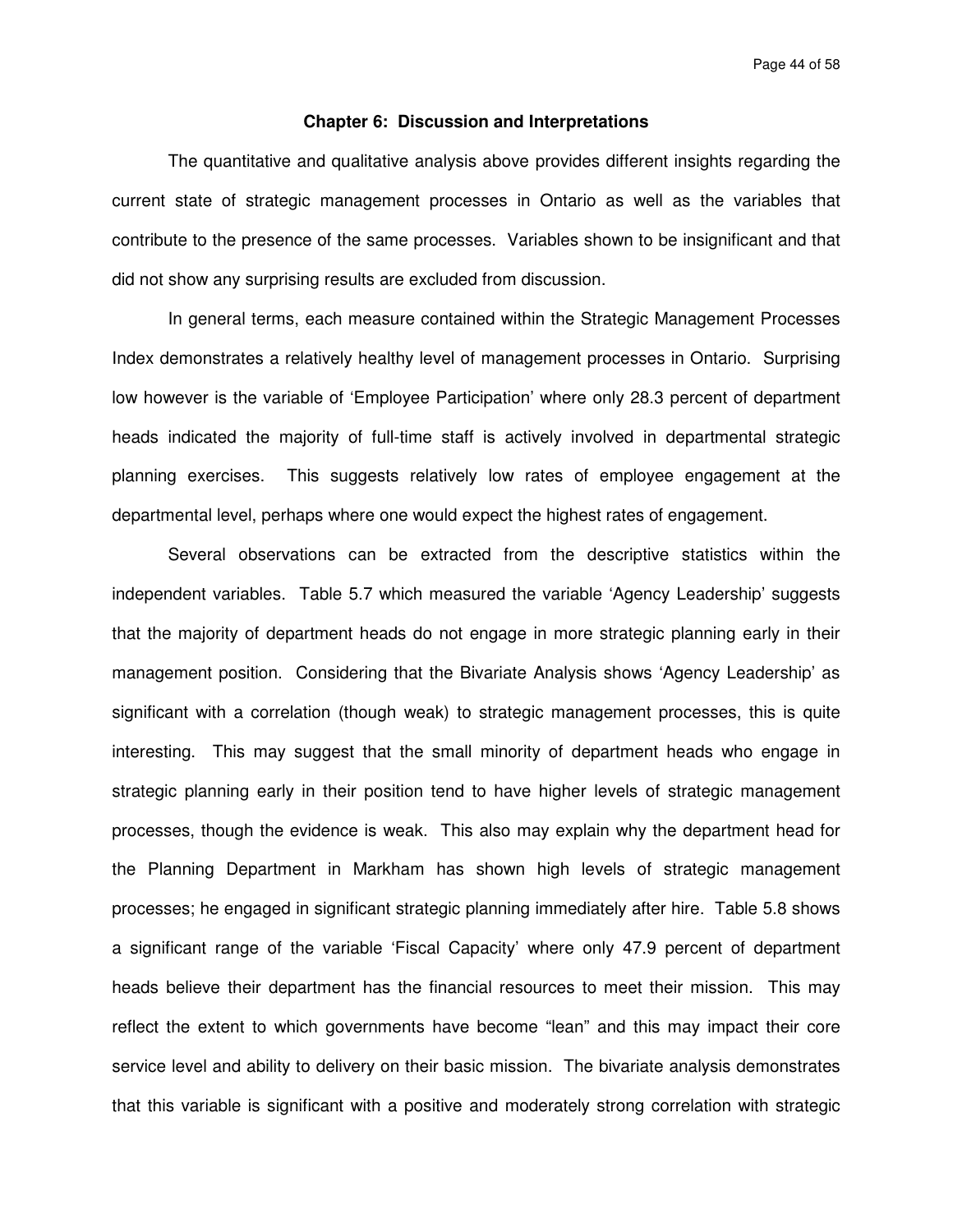Page 45 of 58

management processes. This suggests that though less than half of municipal departments have adequate financial resources, those that have the fiscal capacity tend to show higher levels of strategic management processes.

Table 5.9 measured the variable 'Institutional Mandate' which demonstrates that departments are generally expected to formally engage in strategic planning. Table 5.10 which measures 'Executive Mandate', demonstrates that senior management generally expects department heads to bring strategic issues forward to the organizational strategic plan. This suggests that the senior managers in the organization as a whole are strongly supportive of strategic planning at the departmental level, and generally expect strategy to percolate up the organizational hierarchy. It is however unclear if this process actually occursThe Regression Model shows a negative correlation with the variable 'Executive Mandate.' This might suggest that senior management strategic planning expectations may actually hinder strategic management processes at the departmental level. This suggestion correlates well with the personal interviews conducted with department heads. It appeared relatively abnormal for a department to engage in a strategic management process that was separate or unique from the rest of the organization. This might suggest that department heads are generally expecting the organization to set the standard for strategic management processes, rather than the department heads.

Table 5.11 measured the variable 'Experience of Department Head' in terms of strategic planning, which demonstrated that department heads generally have experience with strategic planning. This variable demonstrated a positive and moderate influence on strategic management processes in both the qualitative and quantitative analysis. Considering that the strategic management initiatives present in the two case studies were both initiated by the department head, the result is not surprising.

Table 5.13 measured the variable 'Technical Expertise' which shows that an overwhelming majority of departments have the technical expertise (internal or external) to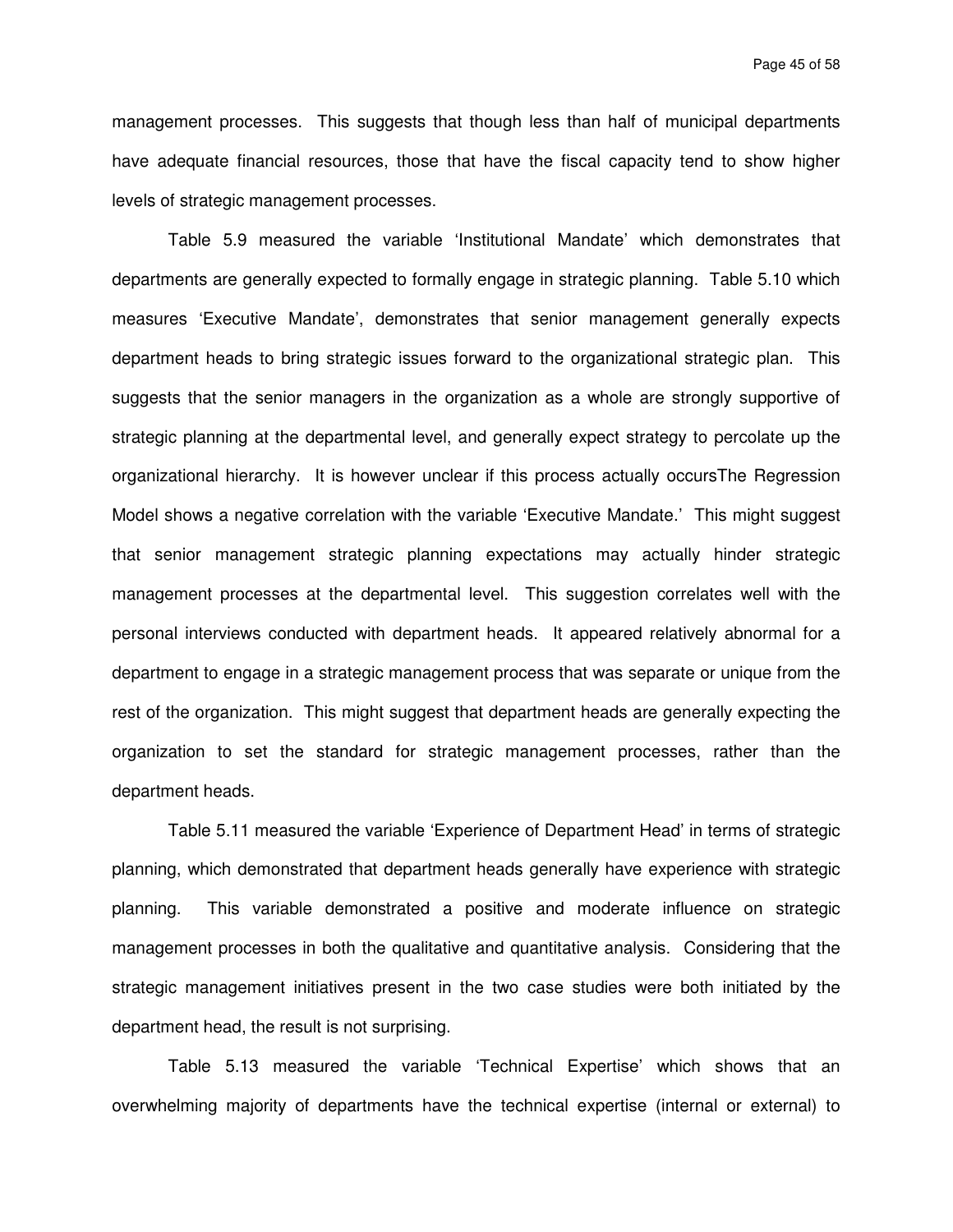engage in strategic planning initiatives. This variable is influential through the development of the Performance Measurement Dashboard within the City of Vaughan Recreation and Culture Department.

Table 5.14 demonstrated that the overwhelming majority of department heads are externally orientated. The qualitative analysis indicated this was a significant factor in the development of the Planning Department's strategic plan, though significance of this variable was not shown in the quantitative analysis. This suggests that department heads who show strong connections to their professional associations demonstrate a greater tendency to engage in strategic planning.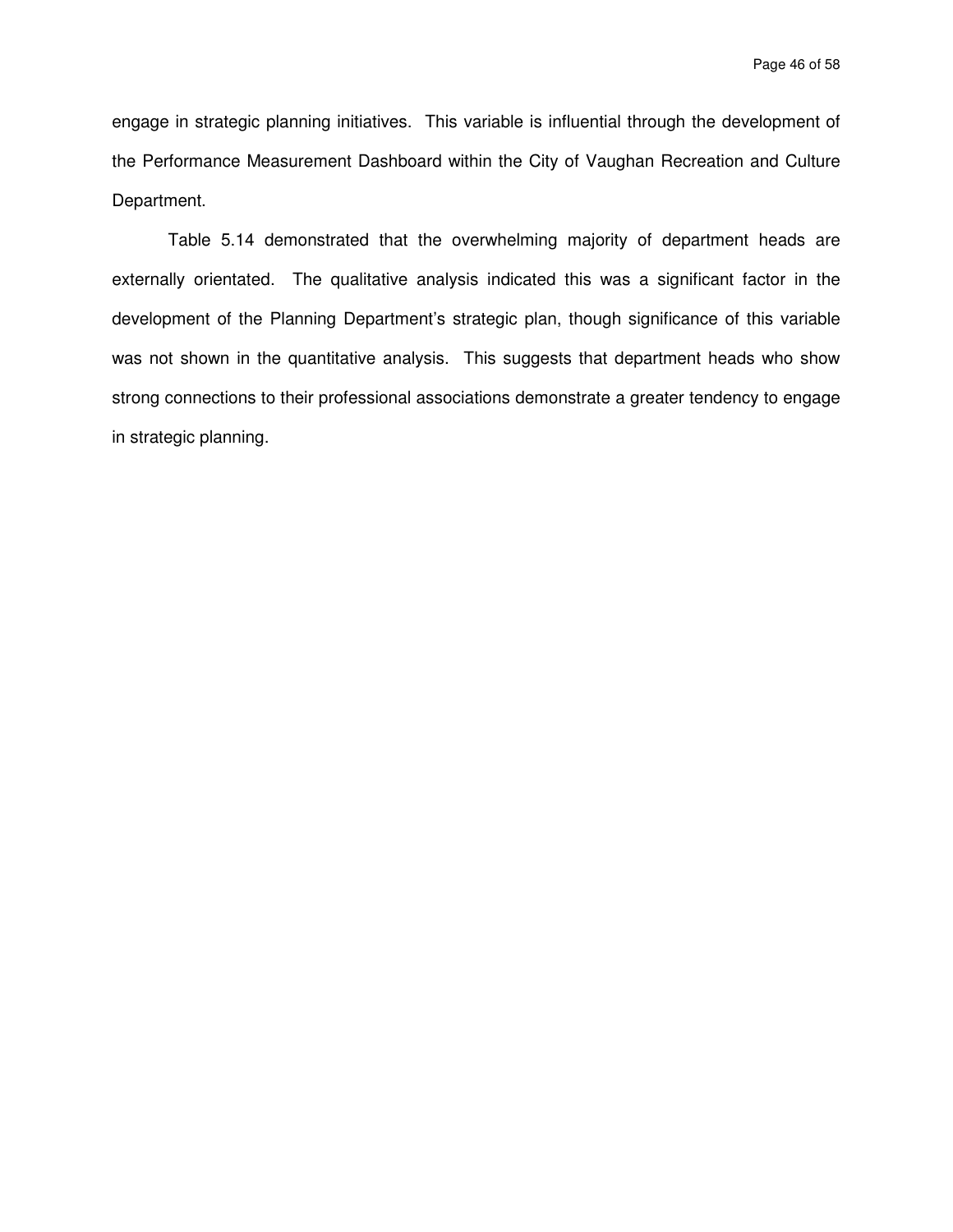# **Chapter 7: Conclusion and Next Steps**

This paper seeks to explore previous empirical data that links internal organizational and institutional factors to strategic management efforts within a very specific context, an operational department within a mid-sized Ontario municipality. The central question of this paper was "what institutional and organizational factors contribute to the presence of departmental strategic management processes within local government?" I hypothesized that the factors which promote the presence of strategic management processes at the organizational level will also be relevant at the departmental level. The results of this research project are as follows:

Table 7.1 Hypotheses Testing – Independent Variables on Strategic Management

# Processes Index

| Hypothesis #1: When other departments are engaging in strategic<br>planning (separate from the organizational strategic plan) departments will<br>show higher levels of strategic management processes.                 | <b>Reject Null</b><br>Hypothesis<br>Qualitative<br>Evidence                            |
|-------------------------------------------------------------------------------------------------------------------------------------------------------------------------------------------------------------------------|----------------------------------------------------------------------------------------|
| <b>Hypothesis #2:</b> Departments with a close proximity to the private sector<br>will show higher levels of strategic management processes.                                                                            | <b>Accept Null</b><br>Hypothesis                                                       |
| Hypothesis #3: Department heads who engage in strategic planning<br>earlier in their position (as department head) will show a higher levels of<br>strategic management processes.                                      | <b>Reject Null</b><br><b>Hypothesis</b><br>Quantitative and<br>Qualitative<br>Evidence |
| Hypothesis #4: Departments with adequate financial resources will show<br>higher levels of strategic management processes.                                                                                              | <b>Reject Null</b><br><b>Hypothesis</b><br>Quantitative<br>Evidence                    |
| <b>Hypothesis #5:</b> Departments which are required to formally engage in<br>departmental strategic planning will show higher levels of strategic<br>management processes.                                             | <b>Accept Null</b><br><b>Hypothesis</b>                                                |
| Hypothesis #6: Departments where the senior management team<br>expects strategic initiatives be brought forward to the organizational<br>strategic plan will show a higher levels of strategic management<br>processes. | <b>Reject Null</b><br><b>Hypothesis</b><br>Quantitative<br>Evidence                    |
| Hypothesis #7: Departments with a department head who has previous<br>experience in strategic planning will show higher levels of strategic<br>management processes.                                                    | <b>Reject Null</b><br>Hypothesis<br>Quantitative and<br>Qualitative<br>Evidence        |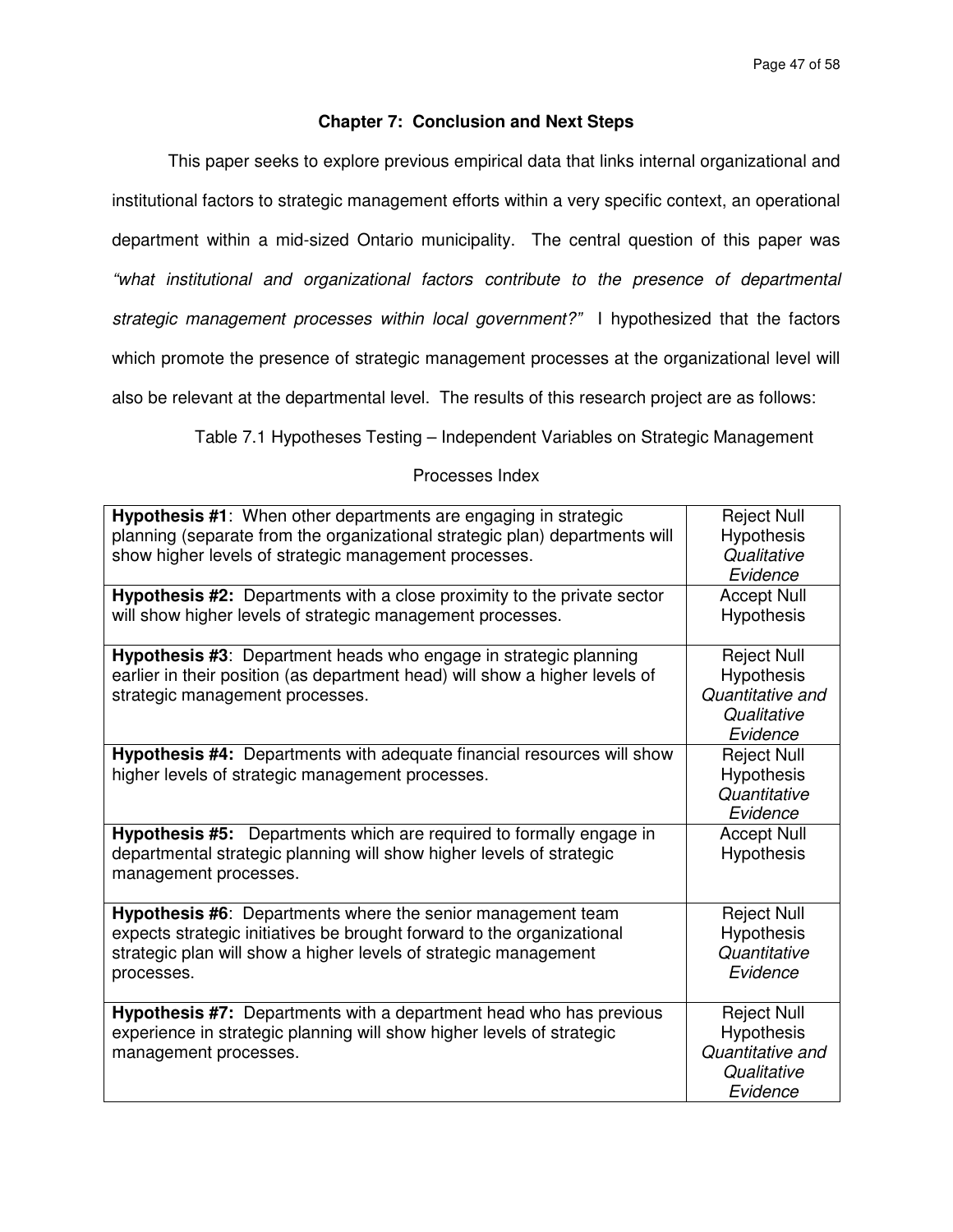| Hypothesis #8: Departments which have a senior management team<br>who is strongly supportive of departmental strategic planning will show<br>higher levels of strategic management processes. | <b>Accept Null</b><br><b>Hypothesis</b> |
|-----------------------------------------------------------------------------------------------------------------------------------------------------------------------------------------------|-----------------------------------------|
| <b>Hypothesis #10:</b> Departments with the technical expertise (internal or                                                                                                                  | <b>Reject Null</b>                      |
| external) for strategic planning will show higher levels of strategic                                                                                                                         | Hypothesis                              |
| management processes.                                                                                                                                                                         | Qualitative                             |
|                                                                                                                                                                                               | Evidence                                |
| Hypothesis #11: Departments with department heads who are externally                                                                                                                          | <b>Reject Null</b>                      |
| orientated will show higher levels of strategic management processes.                                                                                                                         | <b>Hypothesis</b>                       |
|                                                                                                                                                                                               | Qualitative                             |
|                                                                                                                                                                                               | Evidence                                |
| Hypothesis #12: Departments who are decentralized will show higher                                                                                                                            | <b>Accept Null</b>                      |
| levels of strategic management processes.                                                                                                                                                     | <b>Hypothesis</b>                       |
|                                                                                                                                                                                               |                                         |
| <b>Hypothesis #13:</b> Departments which have an organizational strategic                                                                                                                     | <b>Accept Null</b>                      |
| plan will show higher levels of strategic management processes.                                                                                                                               | <b>Hypothesis</b>                       |

Based on this research, seven of the thirteen analyzed variables have a positive impact; one variable ('Executive Mandate') has a negative impact on strategic management practices. Four of these six variables suggest that the null hypothesis can be rejected because of statistical significance; the remaining three can reject the null hypothesis due to the qualitative investigation which is not statistically significant. Together, these variables explain 38 percent of the overall variation in departmental strategic management processes and provide richer understanding of what contributes to strategic management practices at the department level.

 This research project has several limitations that detract from the general findings. Most obvious, only 46 department heads replied out of a total of 187 contacts. This was likely due to a combination of submitting the survey during the summer months (32 out of office replies were received) and a long, time-consuming survey. Secondly, the data collected was testing several variables at the same time. This made it difficult to generate questions that could precisely measure each variable. It is suggested that any future work that references this study should use a scaled down survey model; that focuses on the seven variables that are significant in this research model. This may explain why some variables were significant in the Bivariate Analysis but not the Regression Model. The regression model explained 38 percent of the variation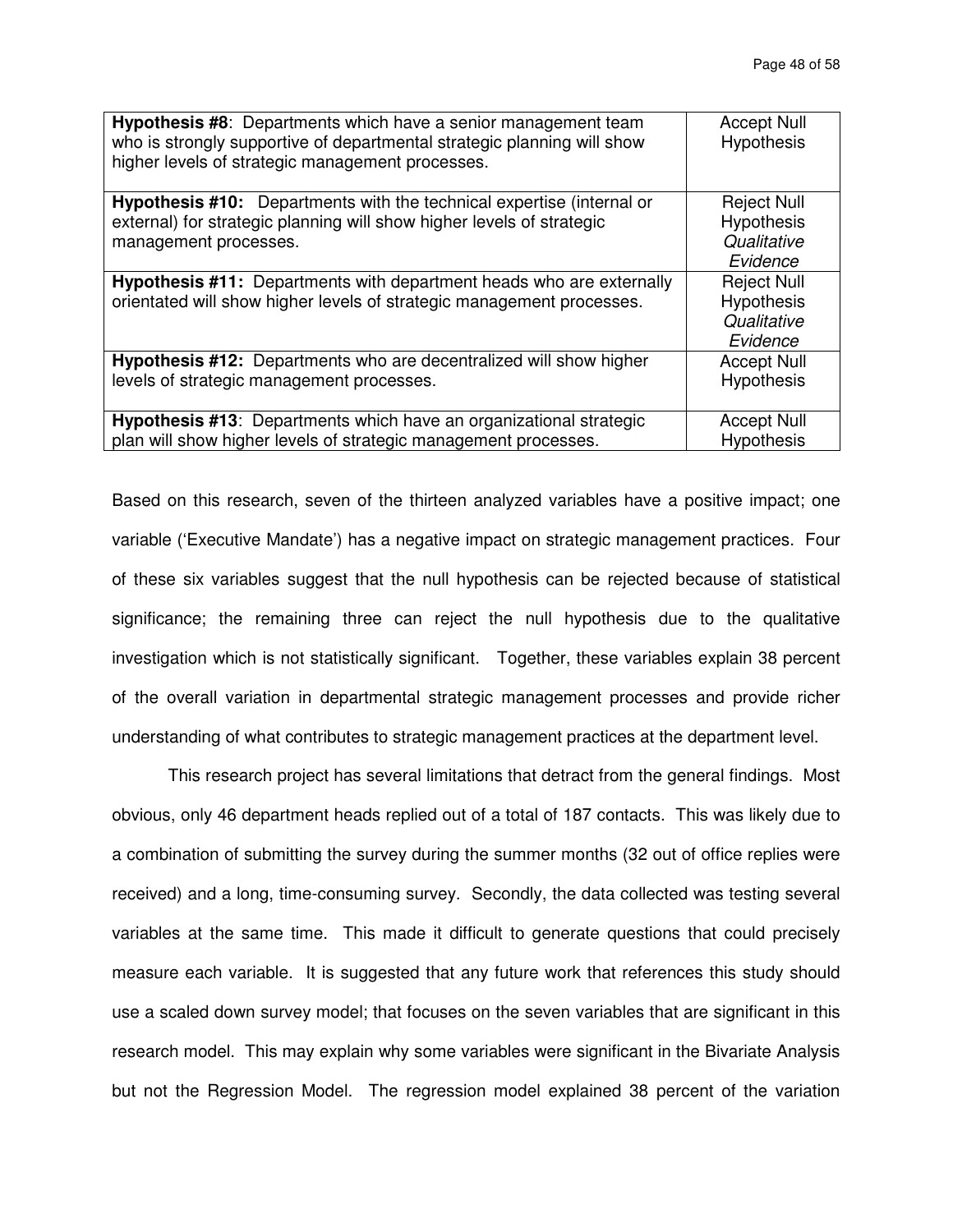Page 49 of 58

shown in the dependent variable which is explained through independent variables. This demonstrates that other variables may contribute to the variance in departmental strategic management processes. The precise variables to be explored are worth further study appropriate for a larger scale quantitative analysis.

 This research paper provides valuable insight into the linkage between organizational and institutional factors and strategic management processes despite the methodological limitations. The previous literature on internal organizational factors typically explains why organizations engage in strategic management and how such factors impact the content and implementation of strategy. As future empirical research strengthens the link between strategic management and performance outcomes, a more refined strategic management index can be developed. Such an index would most appropriately isolate factors relevant to increased organizational performance. This research paper surveys individuals often neglected in the broader strategic management literature, department heads which are important stakeholders in this discourse. This is particularly important considering the recent findings of Edwards (2011) which demonstrate a negative correlation between comprehensive planning and performance outcomes. If comprehensive planning is less important in regards to increasing organizational outcomes, then daily operations and process become more strategically important as a general focus for practitioners. As such, front line staff particularly at the departmental level may be an appropriate unit for future analysis.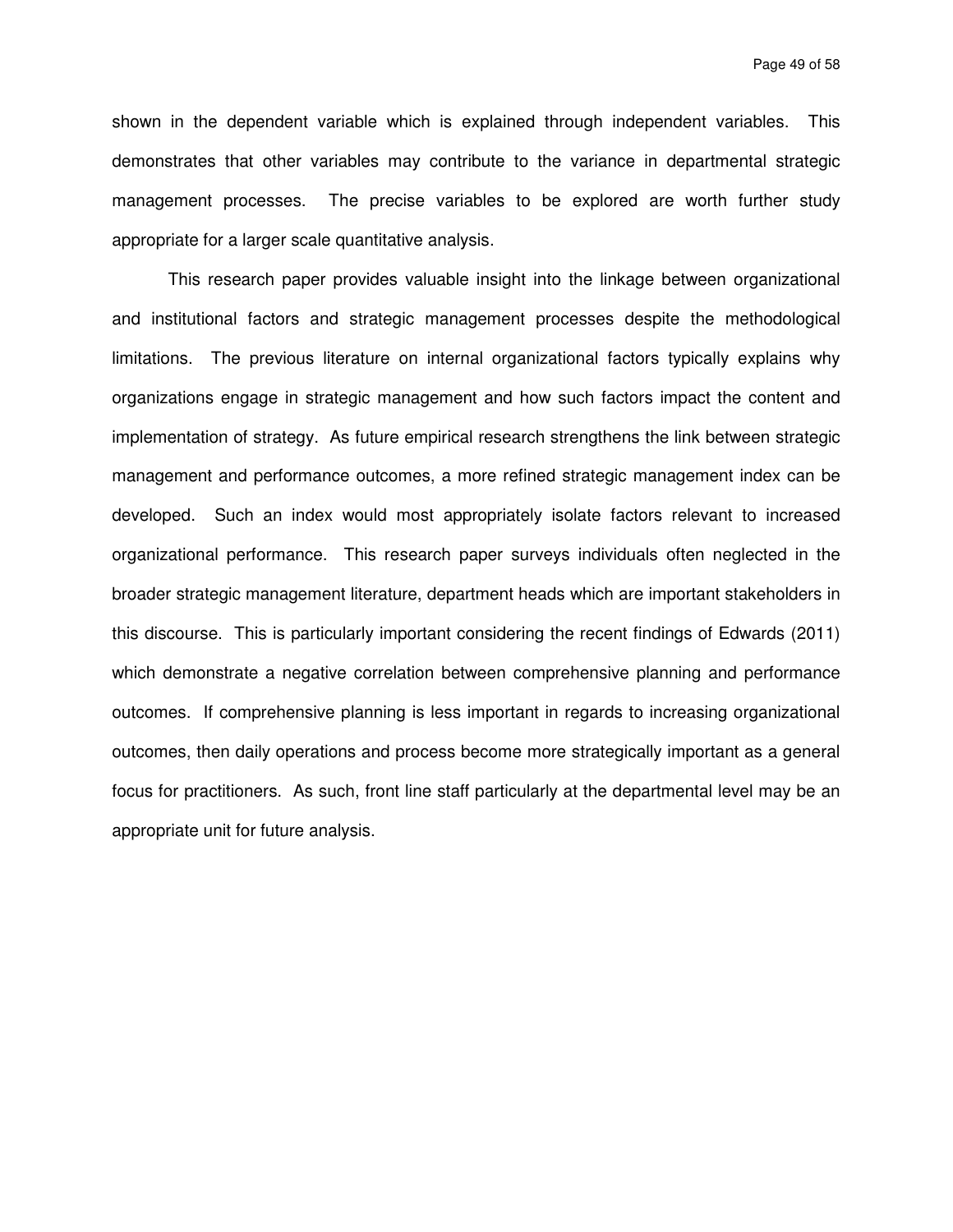## **References**

- Boyne, G., & Gould-Williams, J. (2003). Planning and performance in public organizations: An empirical analysis. Public Management Review, 5(1), 115-132. doi: 10.1080/146166702200002889
- Boyne, G., Gould-Williams, J., Law, J., & Walker, R. (2004). Problems of rational planning in public organizations. Administration & Society, 36(3), 328-350. doi: 10.1177/0095399704265294
- Bruton, G., & Hildreth, W. (1993). Strategic public planning: External orientations and strategic planning team members. The American Review of Public Administration, 23(4), 307-317. doi: 10.1177/027507409302300401
- Bryson, J. M. (2011). Strategic planning for public and nonprofit organizations (4th ed.). San Francisco: Jossey-Bass.
- Edwards, L. H.Strategic planning in local government: Is the promise of performance a reality. Dissertation Abstracts International, A: The Humanities and Social Sciences, . (prod.academic\_MSTAR\_1322713900; 201313100).
- Franklin, A. (2001). Serving the public interest? The American Review of Public Administration, 31(2), 126-138. doi: 10.1177/02750740122064884
- Hannagan, T. (2001). Mastering strategic management. Houndmills, Basingstoke, Hampshire, ; New York: Palgrave.
- Hannagan, T. (2006). Leadership and environmental assessment in further education. Journal of further and Higher Education, 30(4), 325-335. doi: 10.1080/03098770600965359
- Kabir, S. M. H. (2007). Strategic planning in municipal government: The case of city of Ottawa/LA PLANIFICATION STRATEGIQUE DANS LE GOUVERNEMENT MUNICIPAL: CAS DE LA VILLE D'OTTAWA. Canadian Social Science, 3(5), 5-14. Retrieved from http://search.proquest.com.proxy1.lib.uwo.ca.proxy2.lib.uwo.ca/docview/208631693?accounti  $d = 15115$
- Kabir, S. M. H. (2007). Strategic planning in municipal government: The case of city of Ottawa/LA PLANIFICATION STRATEGIQUE DANS LE GOUVERNEMENT MUNICIPAL: CAS DE LA VILLE D'OTTAWA. Canadian Social Science, 3(5), 5-14.

Mintzberg, Henry. The Rise and Fall of Strategic Planning. Free Press, January 1994.

Poister, T., Pitts, D., & Hamilton Edwards, L. (2010). Strategic management research in the public sector: A review, synthesis, and future directions. The American Review of Public Administration, 40(5), 522-545. doi: 10.1177/0275074010370617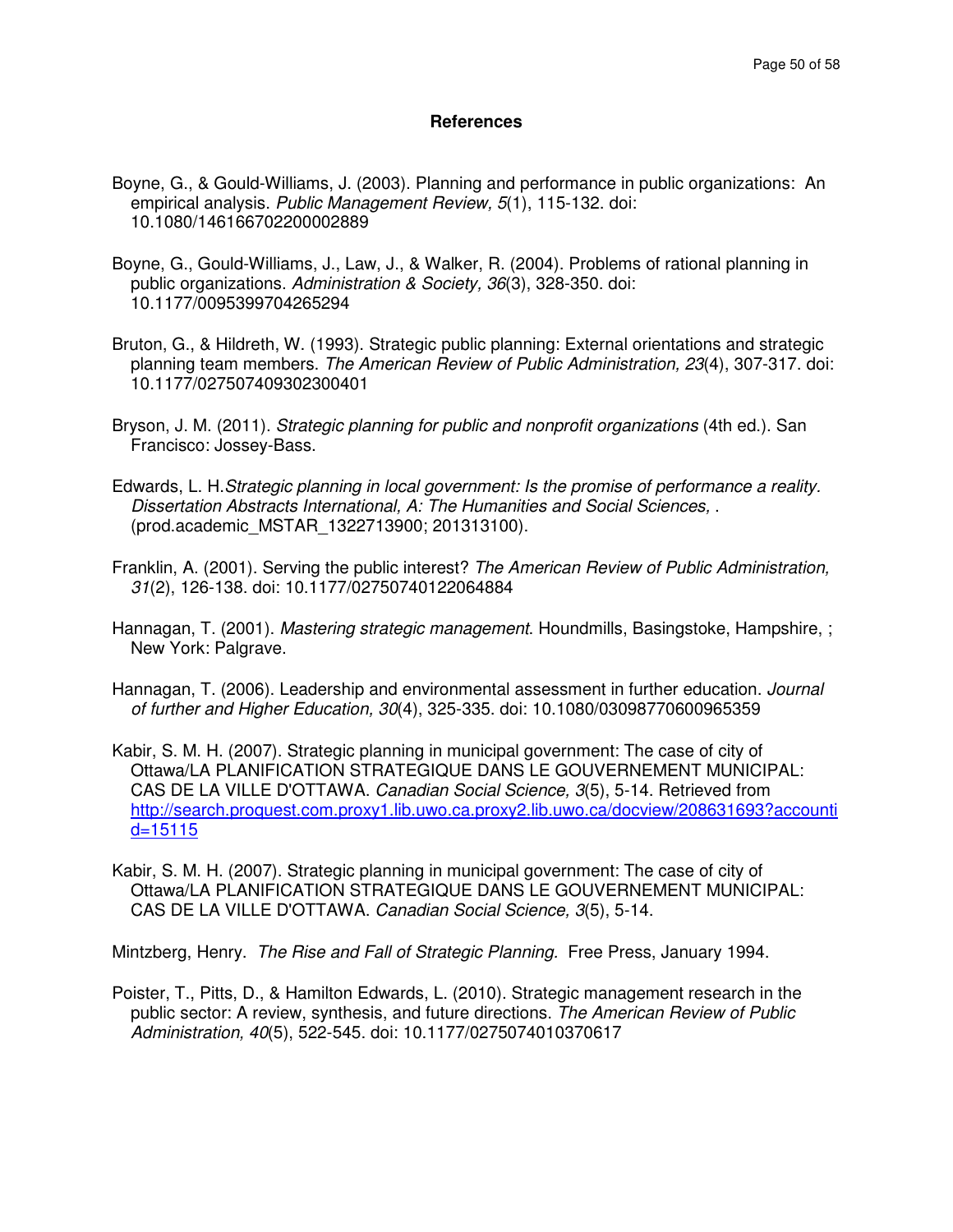# **Appendix 1: Survey Instrument**

# Introduction

Greetings, My name is Adam Mobbs. I am a Masters Graduate Student at Western University in London, Ontario. I am investigating relevant internal organizational factors which contribute to the presence of department level strategic management practices within the context of Ontario local government. This questionnaire will take only 5-10 minutes of your time and will be greatly appreciated.

# **Ouestions**

What Department do you work for? (insert text below)

Your municipality has an organization strategic plan:

- $\Box$  Strongly Agree
- □ Agree
- $\Box$  Neither Agree nor disagree
- $\square$  Disagree
- $\Box$  Strongly Disagree

Your department engages in strategic planning independent from the organizational strategic plan;

| <b>Strongly Agree</b> |
|-----------------------|
|-----------------------|

 $\Box$  Agree

- $\Box$  Neither Agree nor disagree
- $\square$  Disagree
- $\Box$  Strongly Disagree

Your department contributes effectively to the organization's strategic plan;

|  | <b>Strongly Agree</b> |  |
|--|-----------------------|--|
|--|-----------------------|--|

- $\Box$  Agree
- $\Box$  Neither Agree nor disagree
- $\square$  Disagree
- $\Box$  Strongly Disagree

You have received formal training, professional development or post-secondary education in strategic planning:

- $\Box$  Strongly Agree
- □ Agree
- $\Box$  Neither Agree nor disagree
- $\square$  Disagree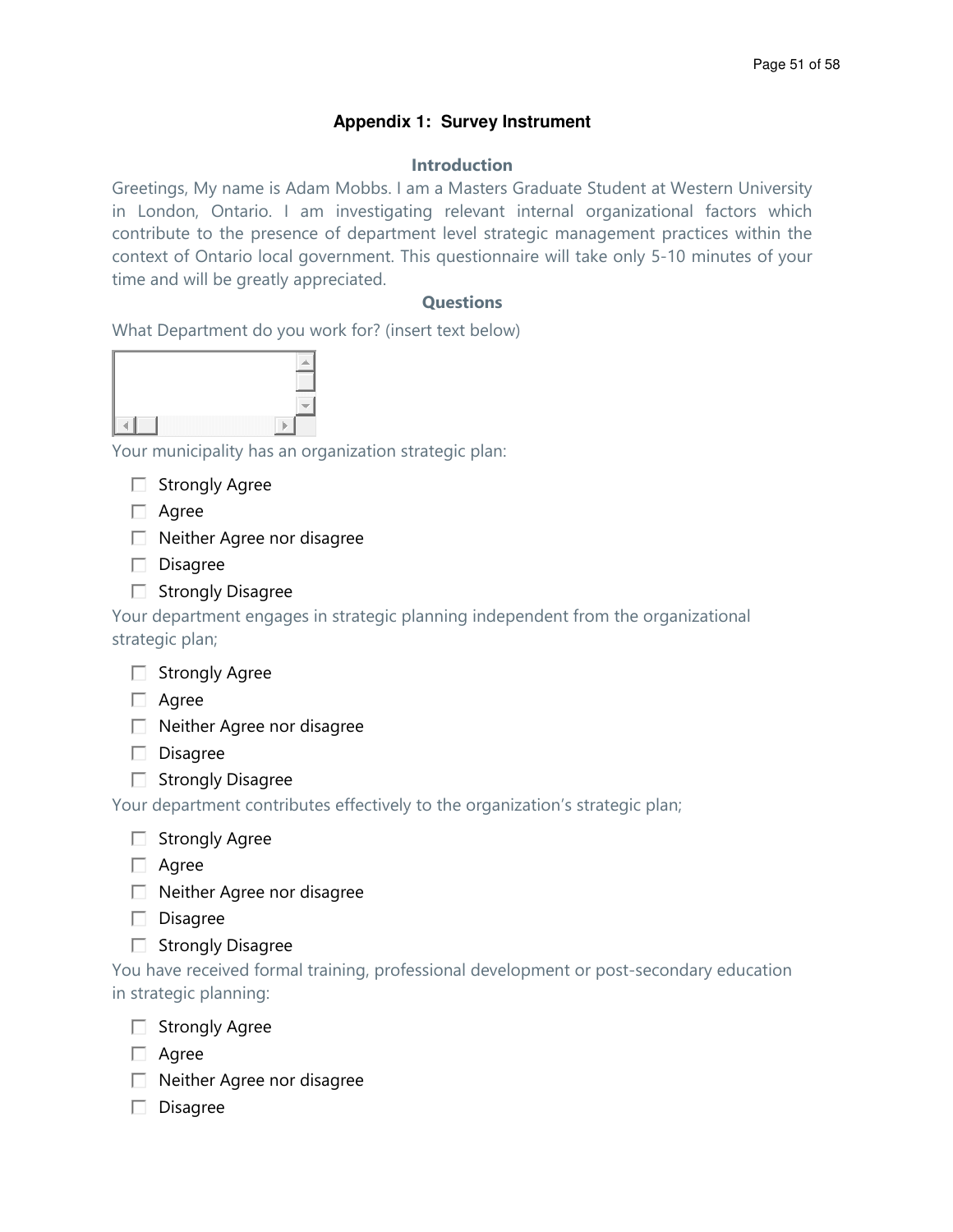# $\Box$  Strongly Disagree

You feel comfortable facilitating strategic planning initiatives within your department:



 $\Box$  Neither Agree nor disagree

 $\square$  Disagree

 $\Box$  Strongly Disagree

You believe your department has adequate resources to successfully fulfill its mandate;

 $\Box$  Strongly Agree

□ Agree

 $\Box$  Neither Agree nor disagree

 $\square$  Disagree

 $\Box$  Strongly Disagree

You, or another individual within your department, has been or is the initiator of departmental strategic planning processes:

 $\Box$  Strongly Agree

□ Agree

□ Neither Agree nor Disagree

 $\square$  Disagree

 $\Box$  Strongly Disagree

The majority of full-time staff are actively involved in departmental strategic planning exercises;

 $\Box$  Strongly Agree

□ Agree

□ Neither Agree nor Disagree

 $\square$  Disagree

 $\Box$  Strongly Disagree

The performance evaluations of your staff are directly linked to departmental strategic planning initiatives;

 $\Box$  Strongly Agree

□ Agree

□ Neither Agree nor Disagree

 $\square$  Disagree

 $\Box$  Strongly Disagree

All full-time staff within your department are aware and have open access to departmental strategic planning documents;

 $\Box$  Strongly Agree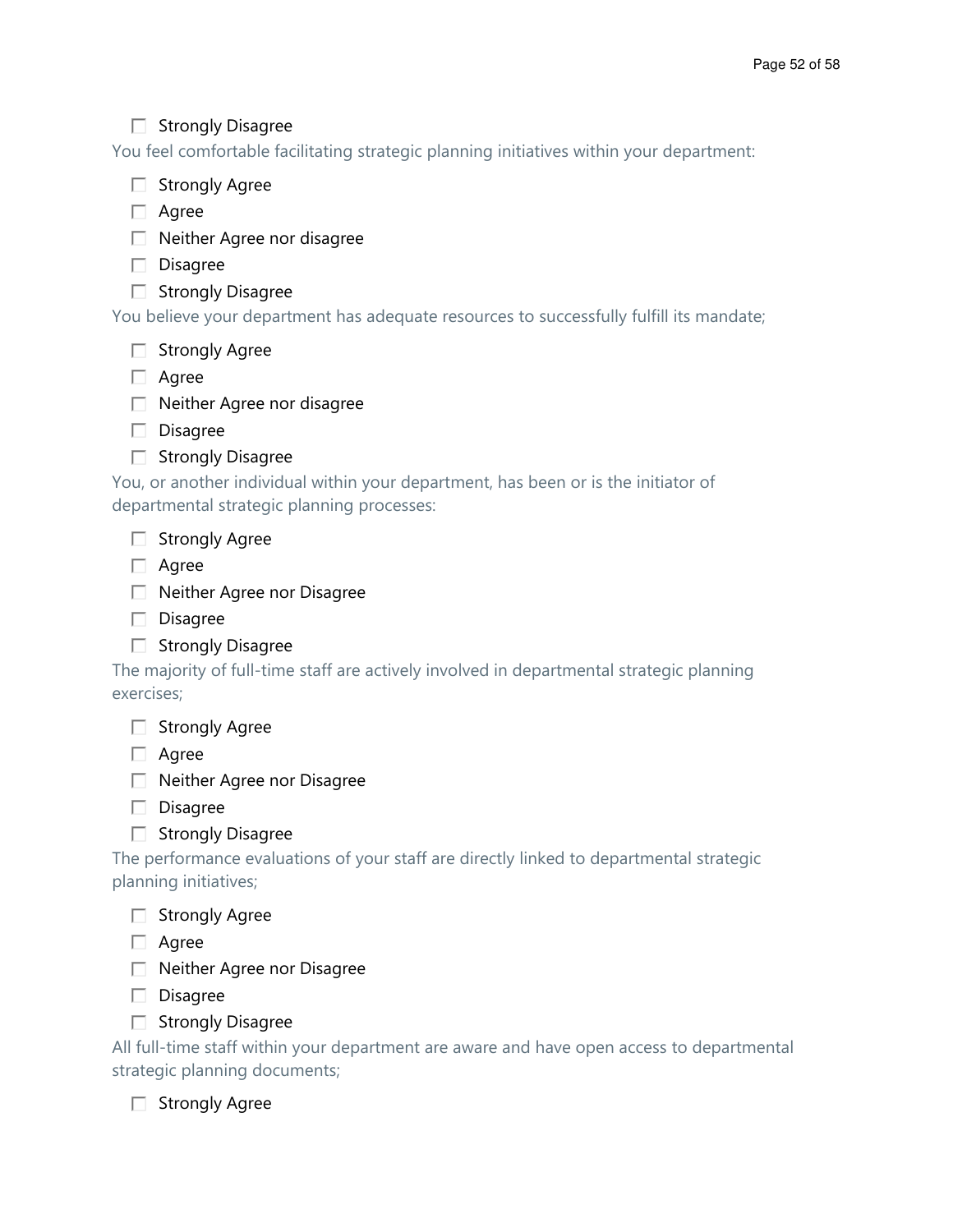- Agree
- □ Neither Agree nor Disagree
- $\square$  Disagree
- $\Box$  Strongly Disagree

Budget allocations are prioritized according to strategic planning initiatives;

| <b>Strongly Agree</b> |  |
|-----------------------|--|
|                       |  |

- □ Agree
- □ Neither Agree nor Disagree
- Disagree
- $\Box$  Strongly Disagree

Staff within your department have the capacity to accomplish the departmental strategic planning initiatives;



- □ Agree
- $\Box$  Neither Agree nor Disagree
- $\square$  Disagree
- $\Box$  Strongly Disagree

Other departments within the organization are actively engaged in departmental strategic planning (separate from the organizational strategic plan);

- $\Box$  Strongly Agree
- □ Agree
- □ Neither Agree nor Disagree
- $\square$  Disagree
- $\Box$  Strongly Disagree

My staff manage many relationships with the private sector organizations;

- $\Box$  Strongly Agree
- $\Box$  Agree
- $\Box$  Neither Agree nor Disagree
- $\square$  Disagree
- $\Box$  Strongly Disagree

You have the required skills to facilitate strategic planning within your department:

- $\Box$  Strongly Agree
- □ Agree
- □ Neither Agree nor Disagree
- $\square$  Disagree
- $\Box$  Strongly Disagree

You engaged in more strategic planning initiatives when you started in your current position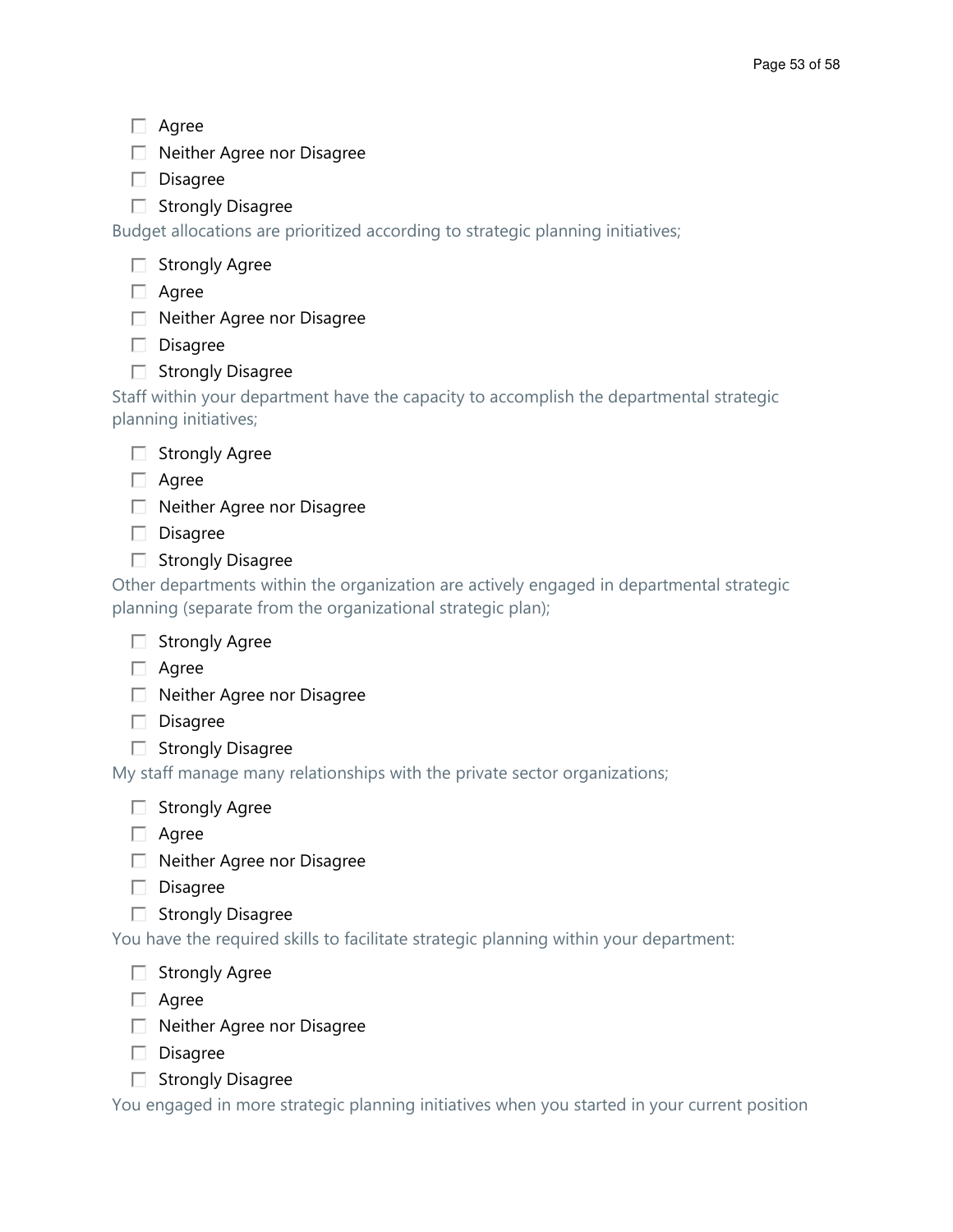(compared to later on in your current position):

|  | <b>Strongly Agree</b> |  |  |  |
|--|-----------------------|--|--|--|
|--|-----------------------|--|--|--|

□ Agree

□ Neither Agree nor Disagree

 $\square$  Disagree

 $\Box$  Strongly Disagree

Your department has adequate financial resources to meet its mission:

 $\Box$  Strongly Agree

□ Agree

□ Neither Agree nor Disagree

 $\square$  Disagree

 $\Box$  Strongly Disagree

Your department has adequate organizational resources to meet the departmental planning priorities:

□ Agree

- □ Neither Agree nor Disagree
- $\square$  Disagree
- $\Box$  Strongly Disagree

Your organization requires your department to formally engage in departmental strategic planning:

| <b>Strongly Agree</b> |  |
|-----------------------|--|
|                       |  |

 $\Box$  Agree

□ Neither Agree nor Disagree

 $\square$  Disagree

 $\Box$  Strongly Disagree

You have previous experience in strategic planning (in your current or previous positions):

 $\Box$  Strongly Agree

□ Agree

□ Neither Agree nor Disagree

 $\square$  Disagree

 $\Box$  Strongly Disagree

Your senior management team is strongly supportive of departmental strategic planning:

- $\Box$  Strongly Agree
- □ Agree
- □ Neither Agree nor Disagree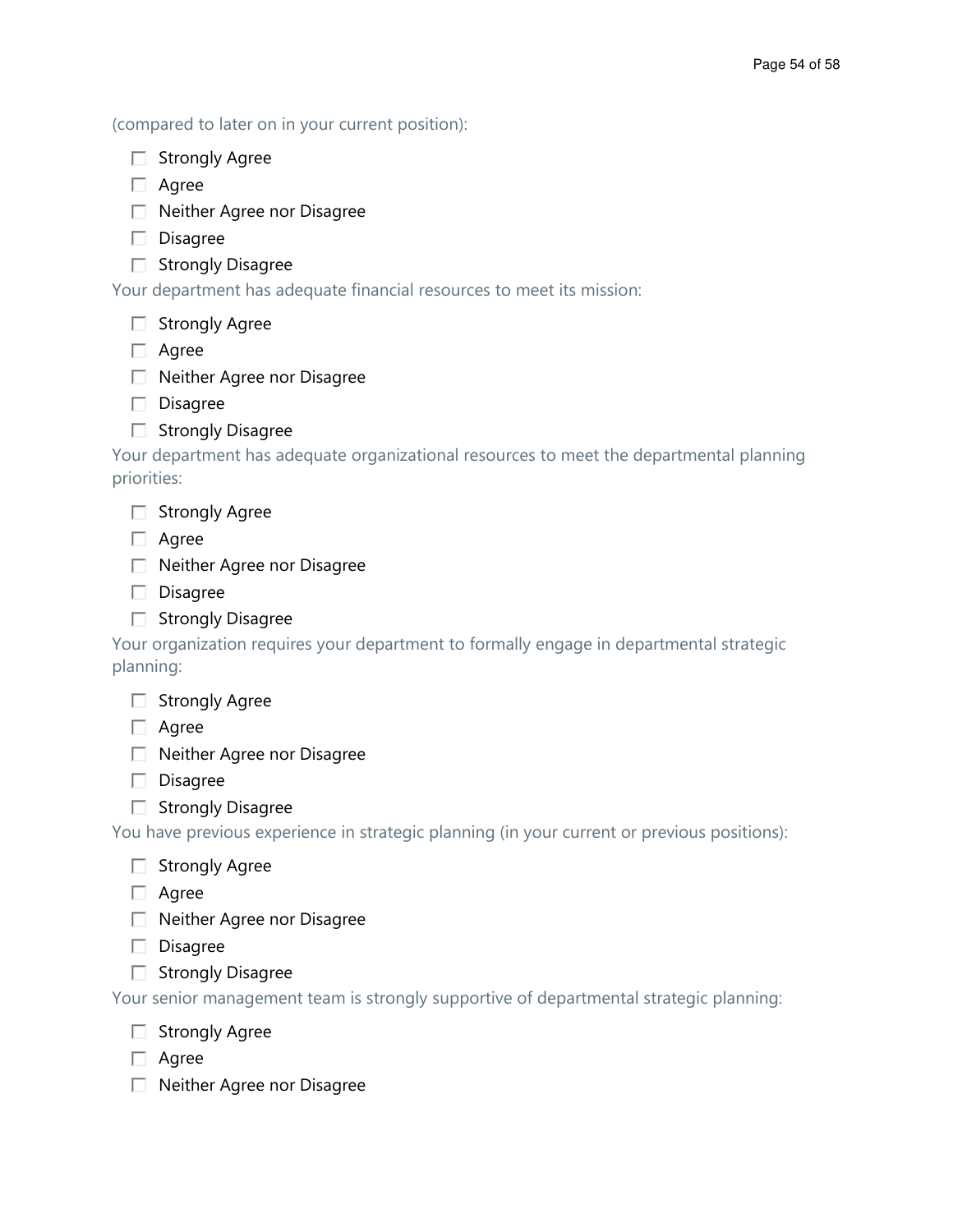# $\square$  Disagree

# $\Box$  Strongly Disagree

Your senior management team expects your department to bring strategic initiatives forward to the organizational strategic plan:



- □ Agree
- $\Box$  Neither Agree nor Disagree
- $\square$  Disagree
- $\Box$  Strongly Disagree

You have the technical expertise available (internal or external) to properly develop strategic initiatives:



- □ Agree
- $\Box$  Neither Agree nor Disagree
- $\square$  Disagree
- $\Box$  Strongly Disagree

All your full-time staff provide input on strategic planning initiatives:

- $\Box$  Strongly Agree
- □ Agree
- $\Box$  Neither Agree nor Disagree
- $\square$  Disagree
- $\Box$  Strongly Disagree

You consider yourself to have significant links to your industry :

- $\Box$  Strongly Agree
- □ Agree
- $\Box$  Neither Agree nor Disagree
- $\square$  Disagree
- $\Box$  Strongly Disagree

Your department is decentralized:

- $\Box$  Strongly Agree
- $\Box$  Agree
- $\Box$  Neither Agree nor Disagree
- $\square$  Disagree
- $\Box$  Strongly Disagree

Strategic planning has been implemented organization-wide at the department level:

 $\Box$  Strongly Agree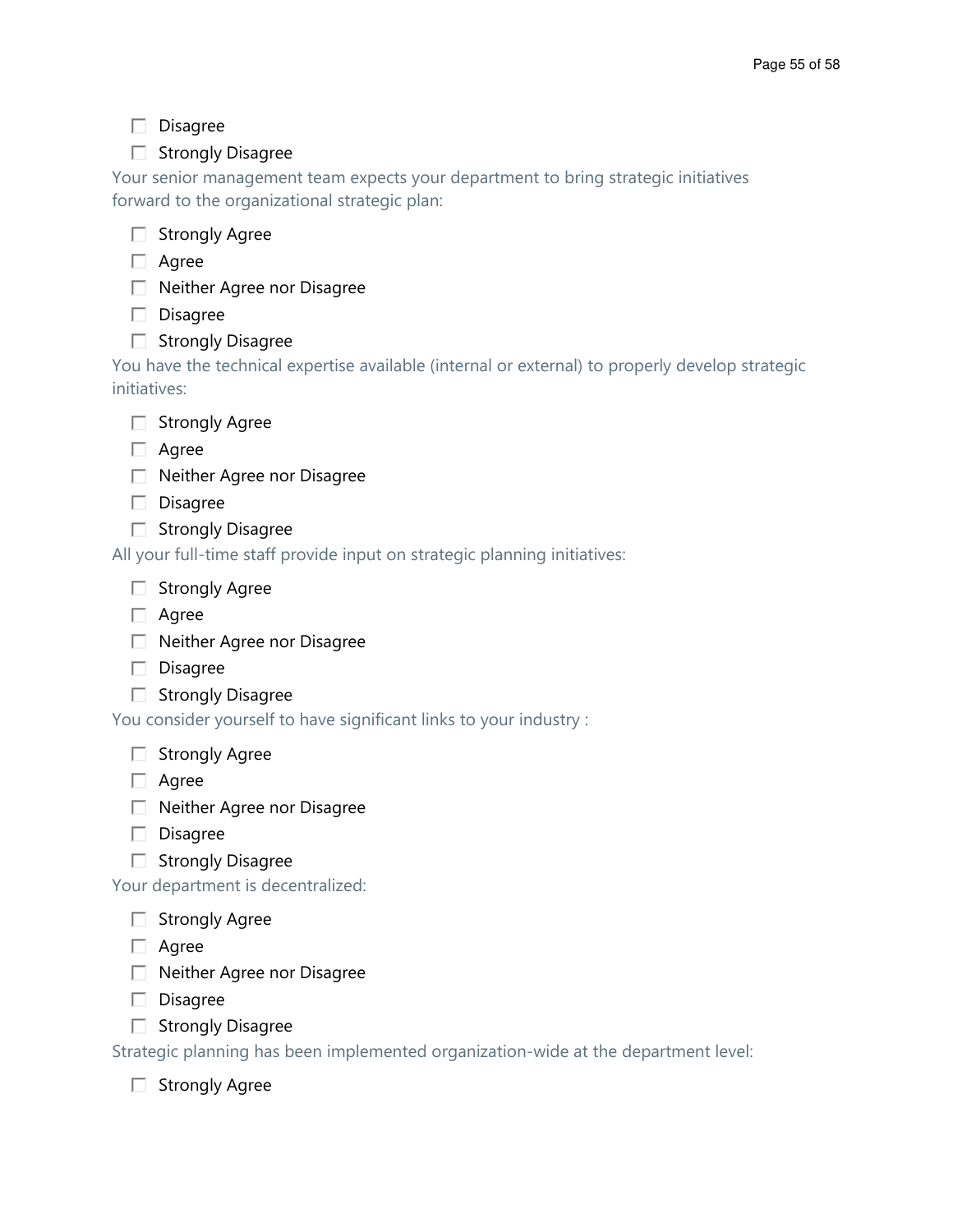□ Agree

 $\Box$  Neither Agree nor Disagree

- $\square$  Disagree
- $\Box$  Strongly Disagree

What would you consider the most important document in your department which articulates strategy (aside from the organization strategic plan)?



# Conclusion

Thank you for your help! If you are interested in this research you can email me at amobbs@uwo.ca and I will ensure you receive a digital copy of my paper in September, 2013. By the end of August, 2013, my Interceptum account and the data stored on it will be deleted. The research results and final paper will be stored on my personal cloud storage solution which is password protected. Additionally, this account requires authorization from my personal email account if the device accessing the information is not already verified. Lastly, if you are interested in being interviewed for my research, please let me know at amobbs@uwo.ca. Thank you for your patience and time. Have a great day! Regards, Adam **Mobbs** 

# Privacy Policy

The data collected for my research is aggregate and will not be used to identify any respondent or municipality. The data collected here is securely stored and I alone hold the password for the account and access to the collected data. The data will be available publically in the form of my completed research paper. This questionnaire is entirely voluntary.